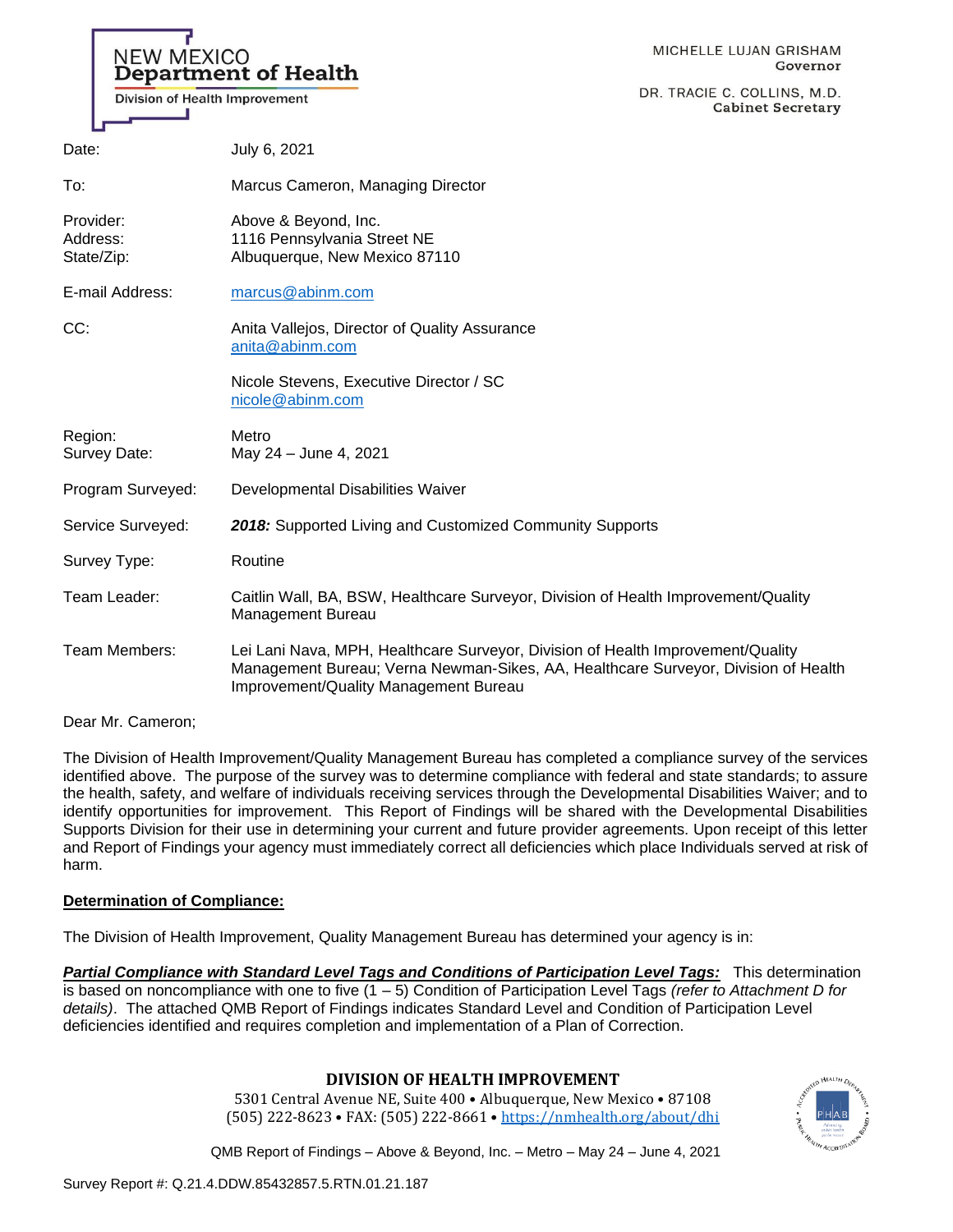The following tags are identified as Condition of Participation Level:

- Tag # 1A08.3 Administrative Case File: Individual Service Plan / ISP Components
- Tag # 1A09 Medication Delivery Routine Medication Administration
- Tag # 1A15.2 Administrative Case File: Healthcare Documentation (Therap and Required Plans)
- Tag # 1A31 Client Rights / Human Rights

The following tags are identified as Standard Level:

- Tag # 1A08 Administrative Case File (Other Required Documents)
- Tag # 1A32.1 Administrative Case File: Individual Service Plan Implementation *(Not Completed at Frequency)*
- Tag # 1A22 Agency Personnel Competency
- Tag # 1A43.1 General Events Reporting: Individual Reporting
- Tag # 1A27.2 Duty to Report IRs Filed During On-Site and/or IRs Not Reported by Provider

### **Plan of Correction:**

The attached Report of Findings identifies the deficiencies found during your agency's on-site compliance review. You are required to complete and implement a Plan of Correction. Your agency has a total of 45 business days (10 business days to submit your POC for approval and 35 days to implement your *approved* Plan of Correction) from the receipt of this letter.

You were provided information during the exit meeting portion of your on-site survey. Please refer to this information (Attachment A) for specific instruction on completing your Plan of Correction. At a minimum your Plan of Correction should address the following for each Tag cited:

### **Corrective Action for Current Citation**:

• How is the deficiency going to be corrected? (i.e. obtained documents, retrain staff, individuals and/or staff no longer in service, void/adjusts completed, etc.) This can be specific to each deficiency cited or if possible an overall correction, i.e. all documents will be requested and filed as appropriate.

### **On-going Quality Assurance/Quality Improvement Processes:**

- What is going to be done on an ongoing basis? (i.e. file reviews, etc.)
- How many individuals is this going to effect? (i.e. percentage of individuals reviewed, number of files reviewed, etc.)
- How often will this be completed? (i.e. weekly, monthly, quarterly, etc.)
- Who is responsible? (responsible position within your agency)
- What steps will be taken if issues are found? (i.e. retraining, requesting documents, filing RORA, etc.)
- How is this integrated in your agency's QIS, QI Committee reviews and annual report?

### **Submission of your Plan of Correction:**

Please submit your agency's Plan of Correction in the available space on the two right-hand columns of the Report of Findings. *(See attachment "A" for additional guidance in completing the Plan of Correction)*.

Within 10 business days of receipt of this letter your agency Plan of Correction must be submitted to the parties below:

- **1. Quality Management Bureau, Attention: Monica Valdez, Plan of Correction Coordinator in any of the following ways:**
	- a. Electronically at [MonicaE.Valdez@state.nm.us](mailto:MonicaE.Valdez@state.nm.us) *(preferred method)*
	- b. Fax to 505-222-8661, or
	- c. Mail to POC Coordinator, 5301 Central Ave NE Suite 400, Albuquerque, New Mexico 87108

### **2. Developmental Disabilities Supports Division Regional Office for region of service surveyed**

Upon notification from QMB that your *Plan of Correction has been approved*, you must implement all remedies and corrective actions to come into compliance. If your Plan of Correction is denied, you must resubmit a revised plan as soon as possible for approval, as your POC approval and all remedies must be completed within 45 business days of the receipt of this letter.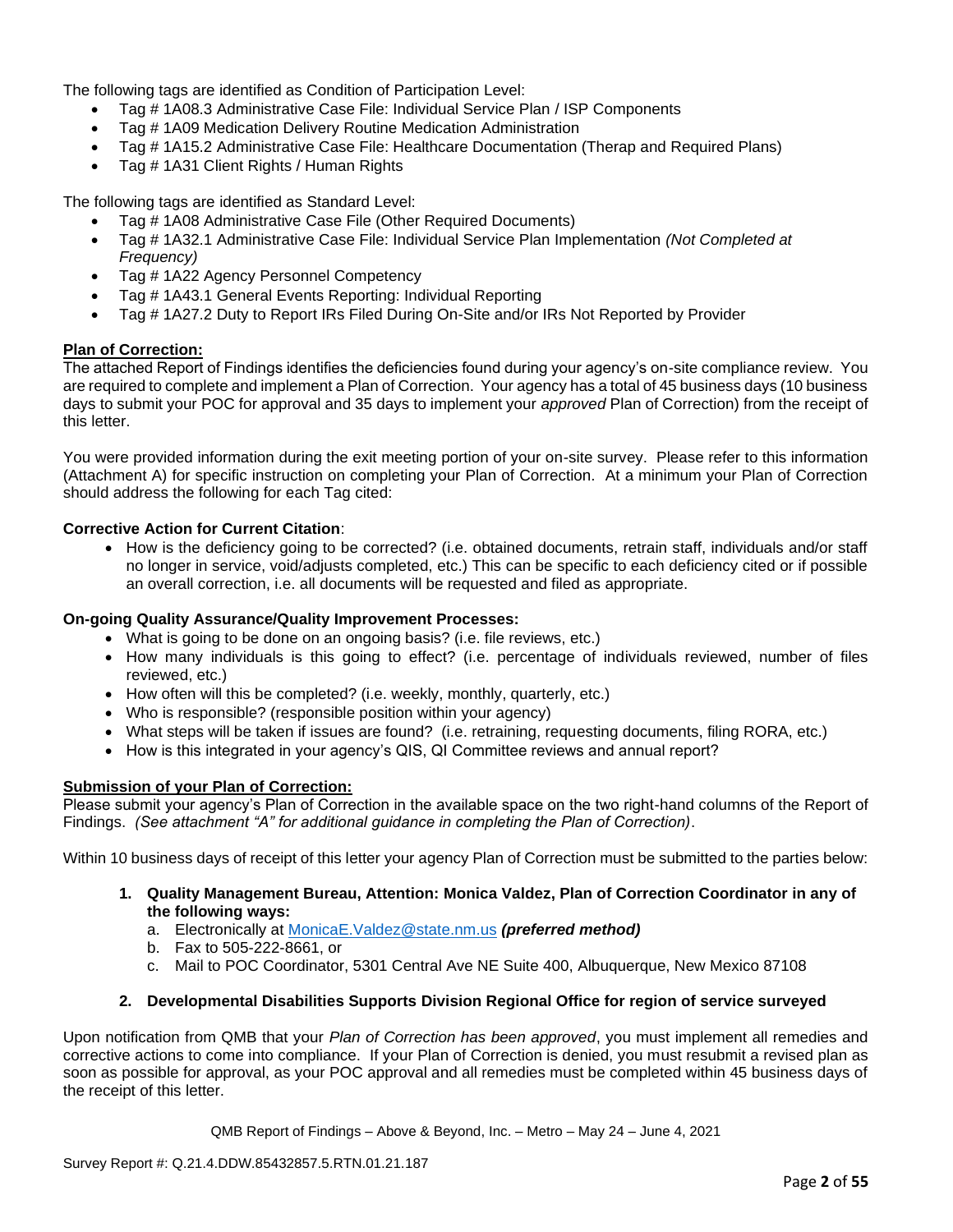Failure to submit your POC within the allotted 10 business days or complete and implement your Plan of Correction within the total 45 business days allowed may result in the imposition of a \$200 per day Civil Monetary Penalty until it is received, completed and/or implemented.

### **Billing Deficiencies:**

If you have deficiencies noted in this report of findings under the *Service Domain: Medicaid Billing/Reimbursement*, you must complete a "Void/Adjust" claim or remit the identified overpayment via a check within 30 calendar days of the date of this letter to HSD/OIG/PIU, *though this is not the preferred method of payment*. If you choose to pay via check, please include a copy of this letter with the payment. Make the check payable to the New Mexico Human Services Department and mail to:

> Attention: *Lisa Medina-Lujan* HSD/OIG/Program Integrity Unit 1474 Rodeo Road Santa Fe, New Mexico 87505

If you have questions and would like to speak with someone at HSD/OIG/PIU, please contact:

### *Lisa Medina-Lujan [\(Lisa.medina-lujan@state.nm.us\)](mailto:Lisa.medina-lujan@state.nm.us)*

Please be advised that there is a one-week lag period for applying payments received by check to Void/Adjust claims. During this lag period, your other claim payments may be applied to the amount you owe even though you have sent a refund, reducing your payment amount. For this reason, we recommend that you allow the system to recover the overpayment instead of sending in a check.

### **Request for Informal Reconsideration of Findings (IRF):**

If you disagree with a finding of deficient practice, you have 10 business days upon receipt of this notice to request an IRF. Submit your request for an IRF in writing to:

> ATTN: QMB Bureau Chief Request for Informal Reconsideration of Findings 5301 Central Ave NE Suite #400 Albuquerque, NM 87108 Attention: IRF request/QMB

See Attachment "C" for additional guidance in completing the request for Informal Reconsideration of Findings. The request for an IRF will not delay the implementation of your Plan of Correction which must be completed within 45 total business days (10 business days to submit your POC for approval and 35 days to implement your *approved* Plan of Correction). Providers may not appeal the nature or interpretation of the standard or regulation, the team composition or sampling methodology. If the IRF approves the modification or removal of a finding, you will be advised of any changes.

Please contact the Plan of Correction Coordinator, Monica Valdez at 505-273-1930 or email at: [MonicaE.Valdez@state.nm.us](mailto:MonicaE.Valdez@state.nm.us) if you have questions about the Report of Findings or Plan of Correction. Thank you for your cooperation and for the work you perform.

Sincerely,

Caitlin Wall, BA, BSW

Caitlin Wall, BA, BSW Team Lead/Healthcare Surveyor Division of Health Improvement Quality Management Bureau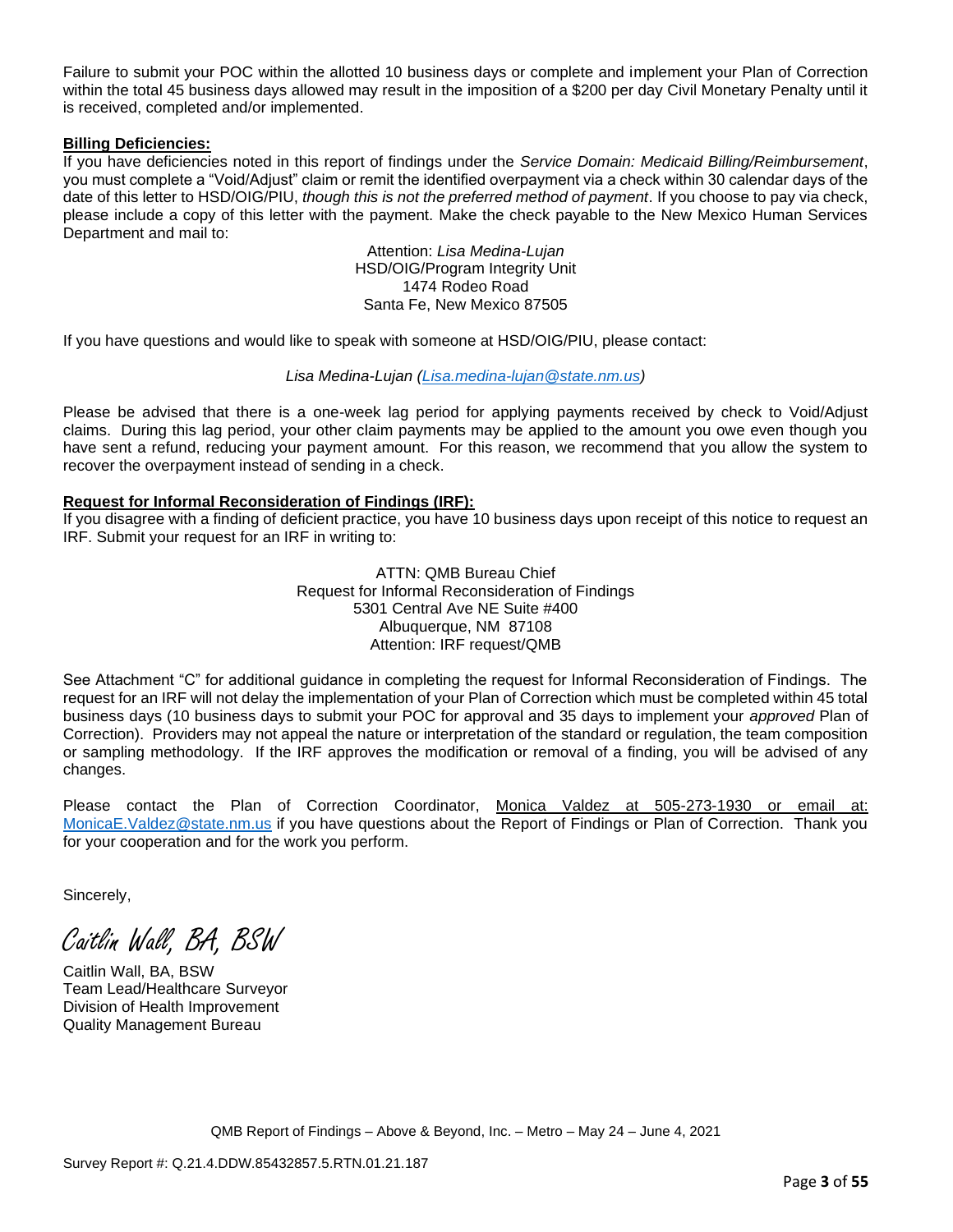#### **Survey Process Employed:**

| urvey Process Employed:                  |                                                                                                                                                                                                                                |
|------------------------------------------|--------------------------------------------------------------------------------------------------------------------------------------------------------------------------------------------------------------------------------|
| <b>Administrative Review Start Date:</b> | May 24, 2021                                                                                                                                                                                                                   |
| Contact:                                 | Above & Beyond, Inc.<br>Anita Vallejos, Director of Quality Assurance                                                                                                                                                          |
|                                          | <b>DOH/DHI/QMB</b><br>Caitlin Wall, BA, BSW, Team Lead/Healthcare Surveyor                                                                                                                                                     |
| On-site Entrance Conference Date:        | May 24, 2021                                                                                                                                                                                                                   |
| Present:                                 | Above & Beyond, Inc.<br>Anita Vallejos, Director of Quality Assurance<br>Cornelia Jim, Program Director<br>Nicole Stevens, Executive Director / Service Coordinator<br>Marcus Cameron, Managing Director                       |
|                                          | <b>DOH/DHI/QMB</b><br>Caitlin Wall, BA, BSW, Team Lead/Healthcare Surveyor<br>Lei Lani Nava, MPH, Healthcare Surveyor<br>Verna Newman-Sikes, AA, Healthcare Surveyor                                                           |
| <b>Exit Conference Date:</b>             | June 4, 2021                                                                                                                                                                                                                   |
| Present:                                 | Above & Beyond, Inc.<br>Anita Vallejos, Director of Quality Assurance<br>Cornelia Jim, Program Director<br>Nicole Stevens, Executive Director / Service Coordinator<br>Aknyda Jim, Administrative Assistant / DSP              |
|                                          | DOH/DHI/QMB<br>Caitlin Wall, BA, BSW, Team Lead/Healthcare Surveyor<br>Lei Lani Nava, MPH, Healthcare Surveyor<br>Verna Newman-Sikes, AA, Healthcare Surveyor<br>Amanda Castaneda-Holguin, MPA, Healthcare Surveyor Supervisor |
|                                          | <b>DDSD - Metro Regional Office</b><br>Linda Clark, DDSD Assistant Director<br>Alicia Otolo, DDSD Liaison                                                                                                                      |
| Administrative Locations Visited:        | 0 (Note: No administrative locations visited due to COVID-19 Public<br>Health Emergency.)                                                                                                                                      |
| <b>Total Sample Size:</b>                | 5                                                                                                                                                                                                                              |
|                                          | 0 - Jackson Class Members<br>5 - Non- <i>Jackson</i> Class Members                                                                                                                                                             |
|                                          | 5 - Supported Living<br>5 - Customized Community Supports                                                                                                                                                                      |
| <b>Total Homes Observed by Video</b>     | 5 (Note: No home visits conducted due to COVID-19<br>Public Health Emergency, however, Video Observations were<br>conducted)                                                                                                   |
| Supported Living Observed by Video<br>❖  | 5                                                                                                                                                                                                                              |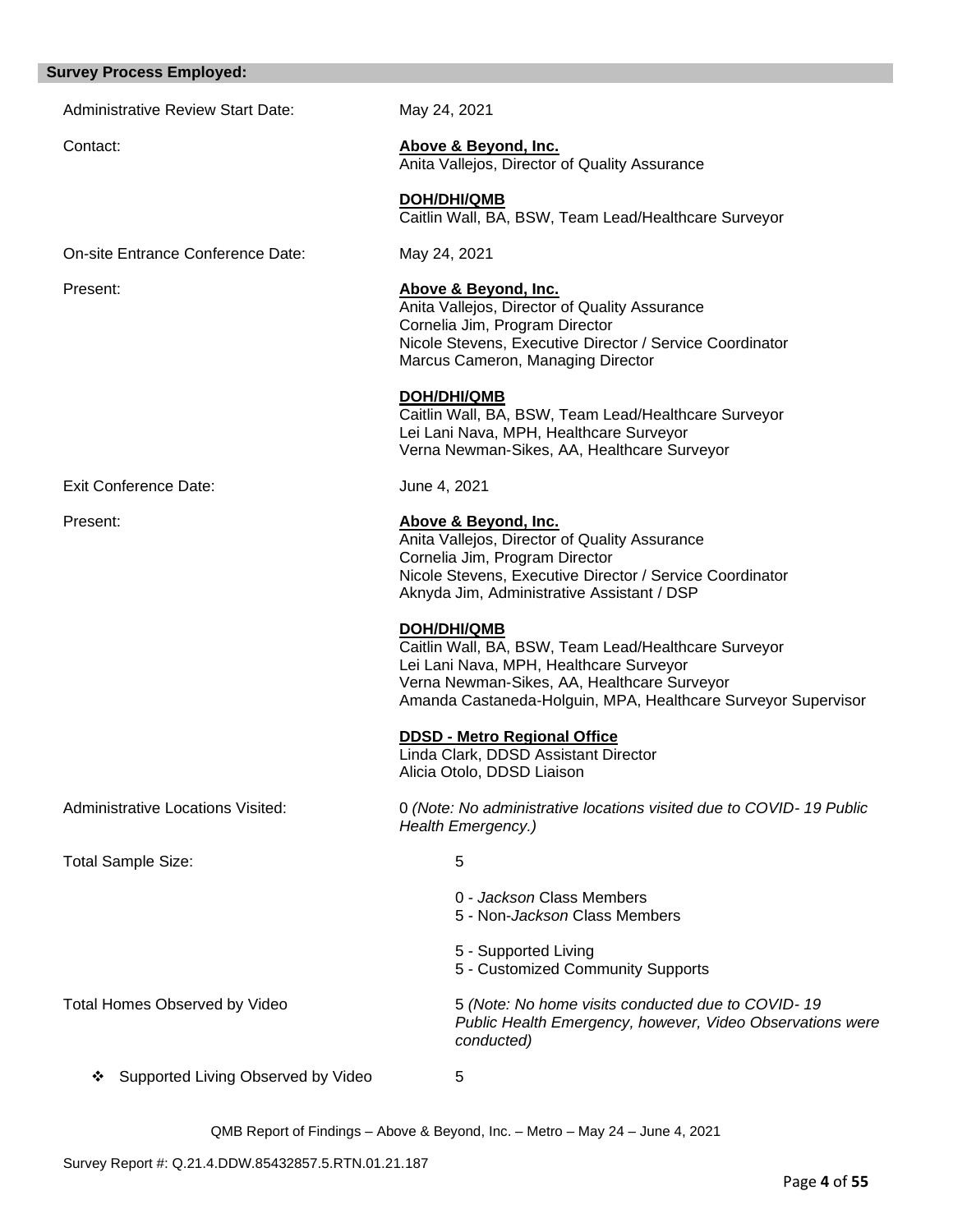| Persons Served Records Reviewed           | 5                                                                                           |
|-------------------------------------------|---------------------------------------------------------------------------------------------|
| Persons Served Interviewed                | 4 (Note: Interviews conducted by video / phone due to COVID-<br>19 Public Health Emergency) |
| Persons Served Observed                   |                                                                                             |
| Direct Support Personnel Records Reviewed | 30 (Four DSP also perform dual duties as Admin staff)                                       |
| Direct Support Personnel Interviewed      | 8 (Note: Interviews conducted by video / phone due to COVID-<br>19 Public Health Emergency) |
| Service Coordinator Records Reviewed      | 1 (SC also performs multiple duties as a DSP and an admin<br>staff)                         |
| Nurse Interview                           |                                                                                             |

Administrative Processes and Records Reviewed:

- Medicaid Billing/Reimbursement Records for all Services Provided
- Accreditation Records
- Oversight of Individual Funds
- Individual Medical and Program Case Files, including, but not limited to:
	- <sup>o</sup>Individual Service Plans
	- **Progress on Identified Outcomes**
	- **<sup>o</sup>Healthcare Plans**
	- Medication Administration Records
	- Medical Emergency Response Plans
	- **<sup>o</sup>Therapy Evaluations and Plans**
	- Healthcare Documentation Regarding Appointments and Required Follow-Up Other Required Health Information
- Internal Incident Management Reports and System Process / General Events Reports
- Personnel Files, including nursing and subcontracted staff
- Staff Training Records, Including Competency Interviews with Staff
- Agency Policy and Procedure Manual
- Caregiver Criminal History Screening Records
- Consolidated Online Registry/Employee Abuse Registry
- Human Rights Committee Notes and Meeting Minutes
- Quality Assurance / Improvement Plan
- CC: Distribution List: DOH Division of Health Improvement
	- DOH Developmental Disabilities Supports Division
	- DOH Office of Internal Audit
	- HSD Medical Assistance Division

NM Attorney General's Office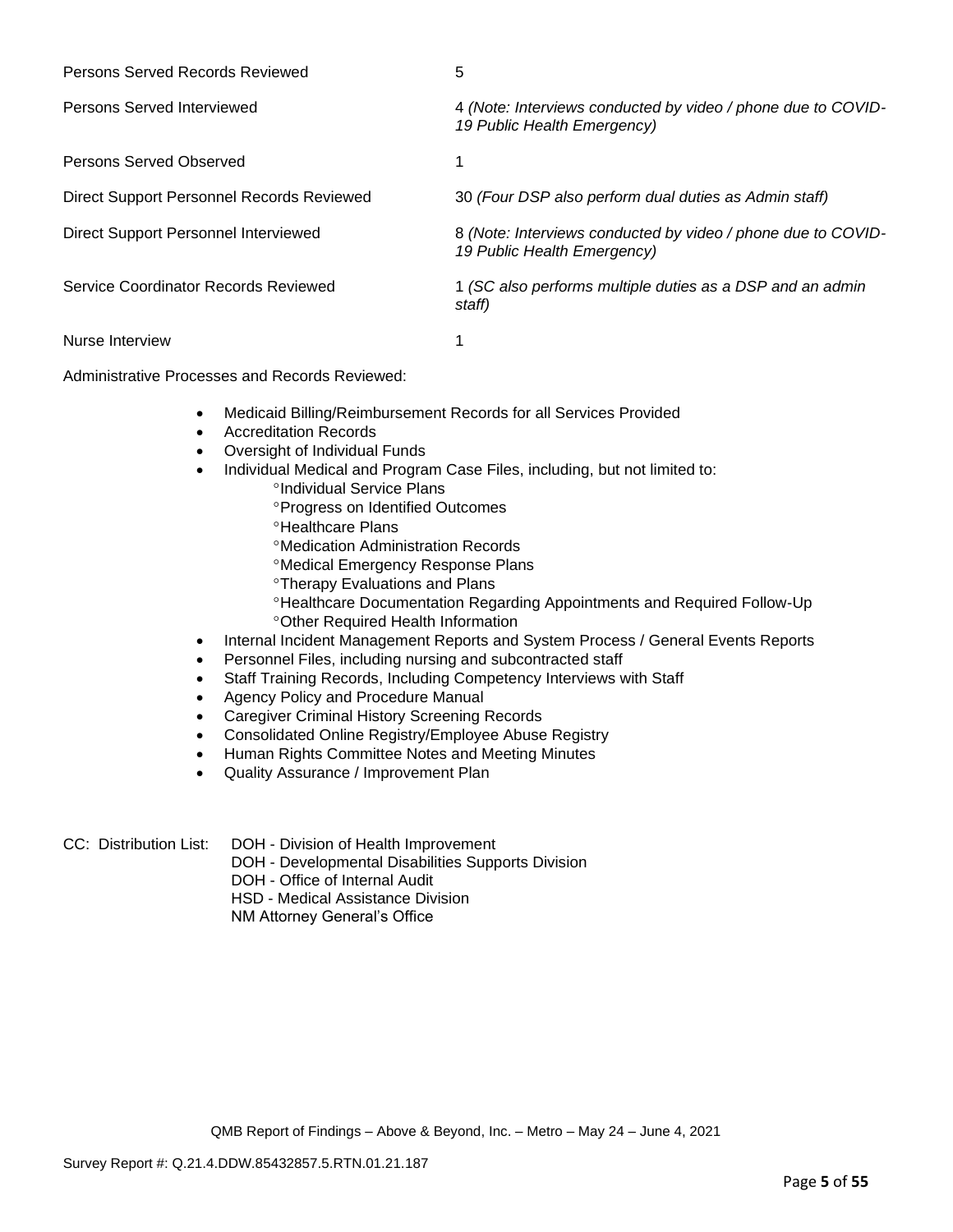### **Attachment A**

## **Provider Instructions for Completing the QMB Plan of Correction (POC) Process**

### *Introduction:*

After a QMB Compliance Survey, your QMB Report of Findings will be sent to you via e-mail.

Each provider must develop and implement a Plan of Correction (POC) that identifies specific quality assurance and quality improvement activities the agency will implement to correct deficiencies and prevent continued deficiencies and non-compliance.

Agencies must submit their Plan of Correction within ten (10) business days from the date you receive the QMB Report of Findings. (Providers who do not submit a POC within 10 business days may be referred to the DDSD Regional Office for purposes of contract management or the Internal Review Committee [IRC] for possible actions or sanctions).

Agencies must fully implement their approved Plan of Correction within 45 business days (10 business days to submit your POC for approval and 35 days to implement your approved Plan of Correction) from the date they receive the QMB Report of Findings. Providers who fail to complete a POC within the 45-business days allowed will be referred to the IRC for possible actions or sanctions.

If you have questions about the Plan of Correction process, call the Plan of Correction Coordinator at 505-273-1930 or email at [MonicaE.Valdez@state.nm.us.](mailto:MonicaE.Valdez@state.nm.us) Requests for technical assistance must be requested through your Regional DDSD Office.

The POC process cannot resolve disputes regarding findings. If you wish to dispute a finding on the official Report of Findings, you must file an Informal Reconsideration of Findings (IRF) request within ten (10) business days of receiving your report. Please note that you must still submit a POC for findings that are in question (see Attachment C).

### *Instructions for Completing Agency POC:*

### *Required Content*

Your Plan of Correction should provide a step-by-step description of the methods to correct each deficient practice cited to prevent recurrence and information that ensures the regulation cited comes into and remains in compliance. The remedies noted in your POC are expected to be added to your Agency's required, annual Quality Assurance (QA) Plan.

If a deficiency has already been corrected since the on-site survey, the plan should state how it was corrected, the completion date (date the correction was accomplished), and how possible recurrence of the deficiency will be prevented.

*The following details should be considered when developing your Plan of Correction:*

#### *The Plan of Correction must address each deficiency cited in the Report of Findings unless otherwise noted with a "No Plan of Correction Required statement." The Plan of Correction must address the five (5) areas listed below:*

- 1. How the specific and realistic corrective action will be accomplished for individuals found to have been affected by the deficient practice.
- 2. How the agency will identify other individuals who have the potential to be affected by the same deficient practice, and how the agency will act to protect those individuals in similar situations.
- 3. What Quality Assurance measures will be put into place and what systemic changes made to ensure the deficient practice will not recur.
- 4. Indicate how the agency plans to monitor its performance to make certain solutions are sustained. The agency must develop a QA plan for ensuring correction is achieved and sustained. This QA plan must be implemented, and the corrective action is evaluated for its effectiveness. The plan of correction is integrated into the agency quality assurance system; and
- 5. Include dates when corrective actions will be completed. The corrective action completion dates must be acceptable to the State.

*The following details should be considered when developing your Plan of Correction:*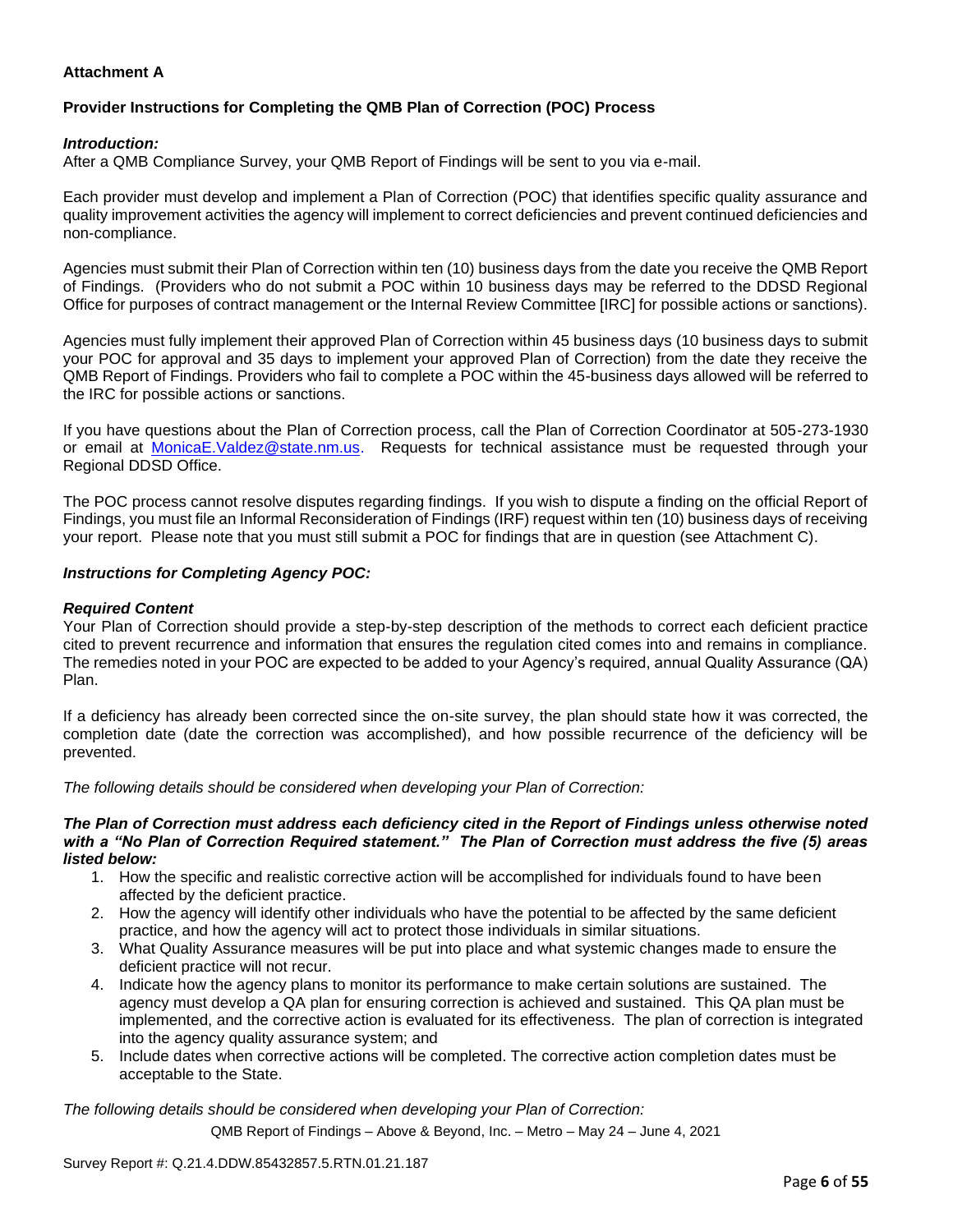- Details about how and when Individual Served, agency personnel and administrative and service delivery site files are audited by agency personnel to ensure they contain required documents;
- Information about how medication administration records are reviewed to verify they contain all required information before they are distributed to service sites, as they are being used, and after they are completed;
- Your processes for ensuring that all required agency personnel are trained on required DDSD required trainings;
- How accuracy in billing/reimbursement documentation is assured;
- How health, safety is assured;
- For Case Management providers, how Individual Service Plans are reviewed to verify they meet requirements, how the timeliness of level of care (LOC) packet submissions and consumer visits are tracked;
- Your process for gathering, analyzing and responding to quality data indicators; and,
- Details about Quality Targets in various areas, current status, analyses about why targets were not met, and remedies implemented.

*Note:* **Instruction or in-service of staff alone may not be a sufficient plan of correction.** This is a good first step toward correction, but additional steps must be taken to ensure the deficiency is corrected and will not recur.

### *Completion Dates*

- The plan of correction must include a **completion date** (entered in the far right-hand column) for each finding. Be sure the date is **realistic** in the amount of time your Agency will need to correct the deficiency; not to exceed 45 total business days.
- Direct care issues should be corrected immediately and monitored appropriately.
- Some deficiencies may require a staged plan to accomplish total correction.
- Deficiencies requiring replacement of equipment, etc., may require more time to accomplish correction but should show reasonable time frames.

### *Initial Submission of the Plan of Correction Requirements*

- 1. The Plan of Correction must be completed on the official QMB Survey Report of Findings/Plan of Correction Form and received by QMB within ten (10) business days from the date you received the report of findings.
- 2. For questions about the POC process, call the POC Coordinator, Monica Valdez at 505-273-1930 or email at [MonicaE.Valdez@state.nm.us](mailto:MonicaE.Valdez@state.nm.us) for assistance.
- 3. For Technical Assistance (TA) in developing or implementing your POC, contact your Regional DDSD Office.
- 4. Submit your POC to Monica Valdez, POC Coordinator in any of the following ways:
	- a. Electronically at [MonicaE.Valdez@state.nm.us](mailto:MonicaE.Valdez@state.nm.us) *(preferred method)*
		- b. Fax to 505-222-8661, or
		- c. Mail to POC Coordinator, 5301 Central Ave NE Suite 400, Albuquerque, New Mexico 87108
- 5. *Do not submit supporting documentation* (evidence of compliance) to QMB *until after* your POC has been approved by the QMB.
- 6. QMB will notify you when your POC has been "approved" or "denied."
	- a. During this time, whether your POC is "approved," or "denied," you will have a maximum of 45-business days from the date of receipt of your Report of Findings to correct all survey deficiencies.
	- b. If your POC is denied, it must be revised and resubmitted as soon as possible, as the 45-business day limit is in effect.
	- c. If your POC is denied a second time your agency may be referred to the Internal Review Committee.
	- d. You will receive written confirmation when your POC has been approved by QMB and a final deadline for completion of your POC.
	- e. Please note that all POC correspondence will be sent electronically unless otherwise requested.
- 7. Failure to submit your POC within 10 business days without prior approval of an extension by QMB will result in a referral to the Internal Review Committee and the possible implementation of monetary penalties and/or sanctions.

### *POC Document Submission Requirements*

Once your POC has been approved by the QMB Plan of Correction Coordinator you must submit copies of documents as evidence that all deficiencies have been corrected, as follows.

1. Your internal documents are due within a *maximum* of 45-business days of receipt of your Report of Findings.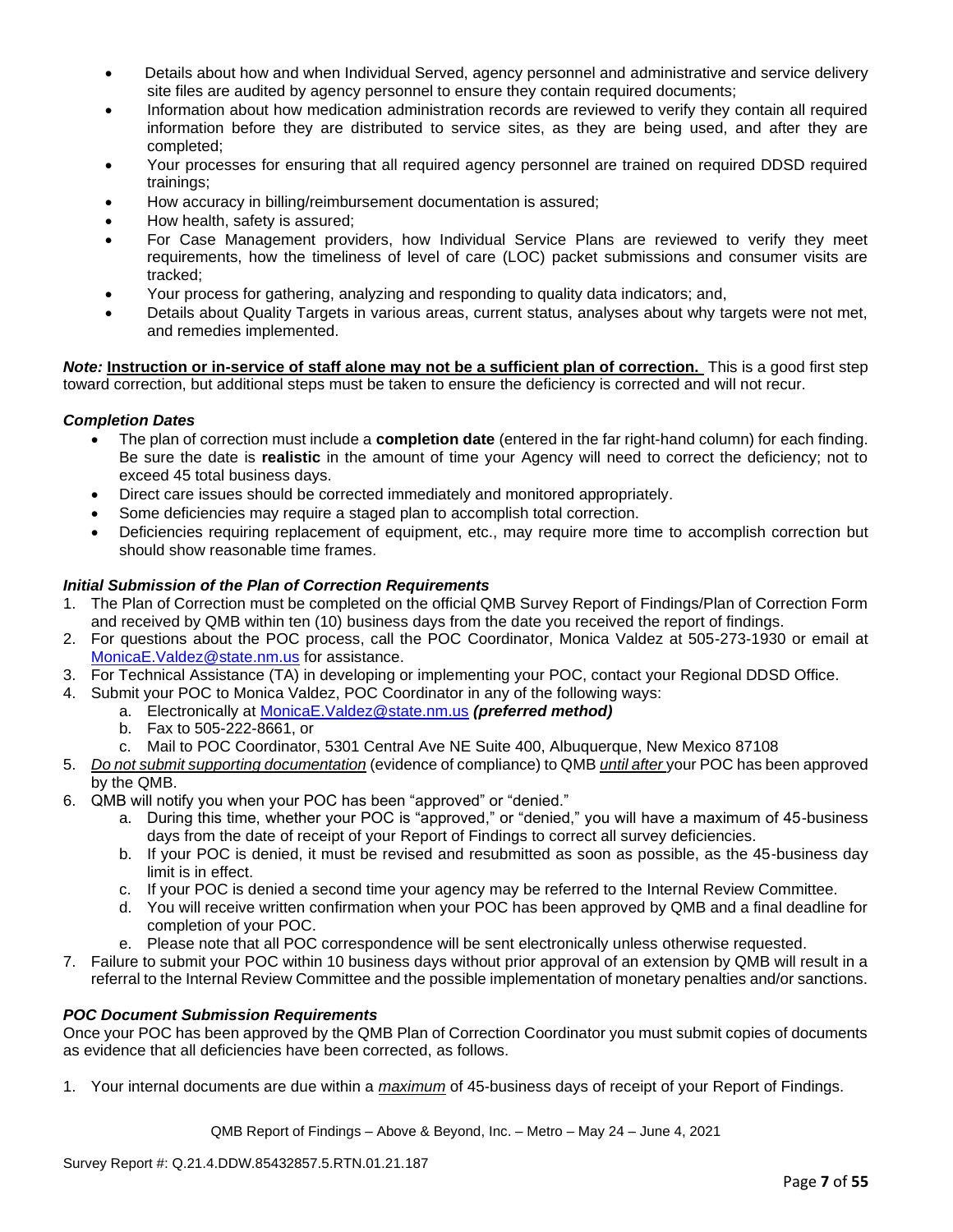- 2. It is preferred that you submit your documents via USPS or other carrier (scanned and saved to CD/DVD disc, flash drive, etc.). If documents containing HIPAA Protected Health Information (PHI) documents must be submitted through S-Comm (Therap), Fax or Postal System, do not send PHI directly to NMDOH email accounts. If the documents do not contain protected Health information (PHI) then you may submit your documents electronically scanned and attached to e-mails.
- 3. All submitted documents *must be annotated*; please be sure the tag numbers and Identification numbers are indicated on each document submitted. Documents which are not annotated with the Tag number and Identification number may not be accepted.
- 4. Do not submit original documents; Please provide copies or scanned electronic files for evidence. Originals must be maintained in the agency file(s) per DDSD Standards.
- 5. In lieu of some documents, you may submit copies of file or home audit forms that clearly indicate cited deficiencies have been corrected, other attestations of correction must be approved by the Plan of Correction Coordinator prior to their submission.
- 6. When billing deficiencies are cited, you must provide documentation to justify billing and/or void and adjust forms submitted to Xerox State Healthcare, LLC for the deficiencies cited in the Report of Findings.

**Revisions, Modifications or Extensions to your Plan of Correction (post QMB approval) must be made in writing and submitted to the Plan of Correction Coordinator, prior to the completion date and are approved on a case-by-case basis. No changes may be made to your POC or the timeframes for implementation without written approval of the POC Coordinator.**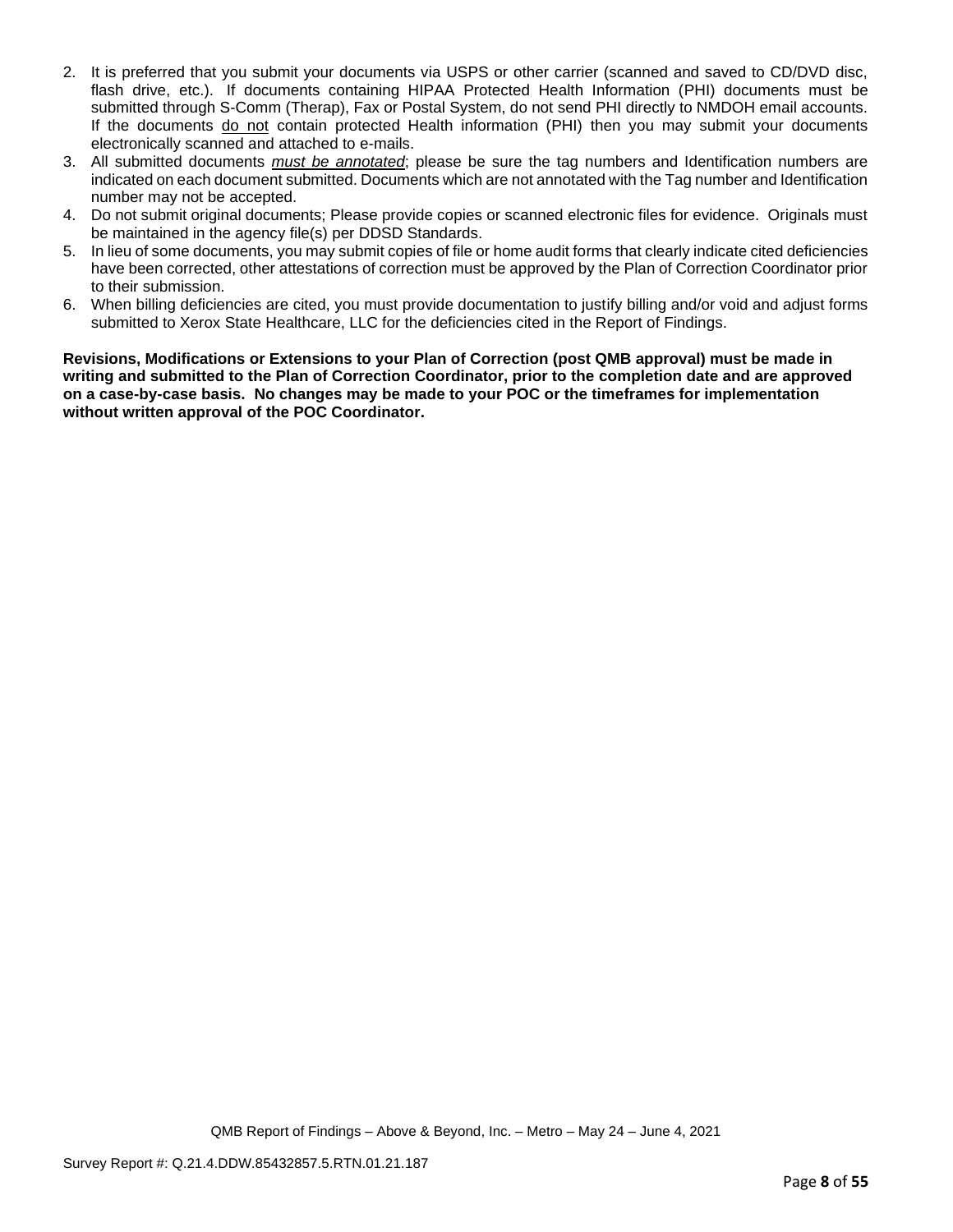### **Department of Health, Division of Health Improvement QMB Determination of Compliance Process**

The Division of Health Improvement, Quality Management Bureau (QMB) surveys compliance of the Developmental Disabilities Waiver (DDW) standards and other state and federal regulations. For the purpose of the LCA / CI survey the CMS waiver assurances have been grouped into four (4) Service Domains: Plan of Care (ISP Implementation); Qualified Providers; Health, Welfare and Safety; and Administrative Oversight (note that Administrative Oversight listed in this document is not the same as the CMS assurance of Administrative Authority. Used in this context it is related to the agency's operational policies and procedures, Quality Assurance system and Medicaid billing and reimbursement processes.)

The QMB Determination of Compliance process is based on provider compliance or non-compliance with standards and regulations identified during the on-site survey process and as reported in the QMB Report of Findings. All areas reviewed by QMB have been agreed to by DDSD and DHI/QMB and are reflective of CMS requirements. All deficiencies (non-compliance with standards and regulations) are identified and cited as either a Standard level deficiency or a Condition of Participation level deficiency in the QMB Reports of Findings. All deficiencies require corrective action when non-compliance is identified.

Each deficiency in your Report of Findings has been predetermined to be a Standard Level Deficiency, a Condition of Participation Level Deficiency, if below 85% compliance or a non-negotiable Condition of Participation Level Deficiency. Your Agency's overall Compliance Determination is based on a Scope and Severity Scale which takes into account the number of Standard and Condition Level Tags cited as well as the percentage of Individuals affected in the sample.

### **Conditions of Participation (CoPs)**

CoPs are based on the Centers for Medicare and Medicaid Services, Home and Community-Based Waiver required assurances, in addition to the New Mexico Developmental Disability Waiver (DDW) Service Standards. The Division of Health Improvement (DHI), in conjunction with the Developmental Disability Support Division (DDSD), has identified certain deficiencies that have the potential to be a Condition of Participation Level, if the tag falls below 85% compliance based on the number of people affected. Additionally, there are what are called nonnegotiable Conditions of Participation, regardless if one person or multiple people are affected. In this context, a CoP is defined as an essential / fundamental regulation or standard, which when out of compliance directly affects the health and welfare of the Individuals served. If no deficiencies within a Tag are at the level of a CoP, it is cited as a Standard Level Deficiency.

### *Service Domains and CoPs for Living Care Arrangements and Community Inclusion are as follows:*

**Service Domain: Service Plan: ISP Implementation -** *Services are delivered in accordance with the service plan, including type, scope, amount, duration and frequency specified in the service plan.*

### **Potential Condition of Participation Level Tags, if compliance is below 85%:**

- **1A08.3 –** Administrative Case File: Individual Service Plan / ISP Components
- **1A32 –** Administrative Case File: Individual Service Plan Implementation
- **LS14 –** Residential Service Delivery Site Case File (ISP and Healthcare Requirements)
- **IS14 –** CCS / CIES Service Delivery Site Case File (ISP and Healthcare Requirements)

**Service Domain: Qualified Providers -** *The State monitors non-licensed/non-certified providers to assure adherence to waiver requirements. The State implements its policies and procedures for verifying that provider training is conducted in accordance with State requirements and the approved waiver.*

### **Potential Condition of Participation Level Tags, if compliance is below 85%:**

- **1A20 -** Direct Support Personnel Training
- **1A22 -** Agency Personnel Competency
- **1A37 –** Individual Specific Training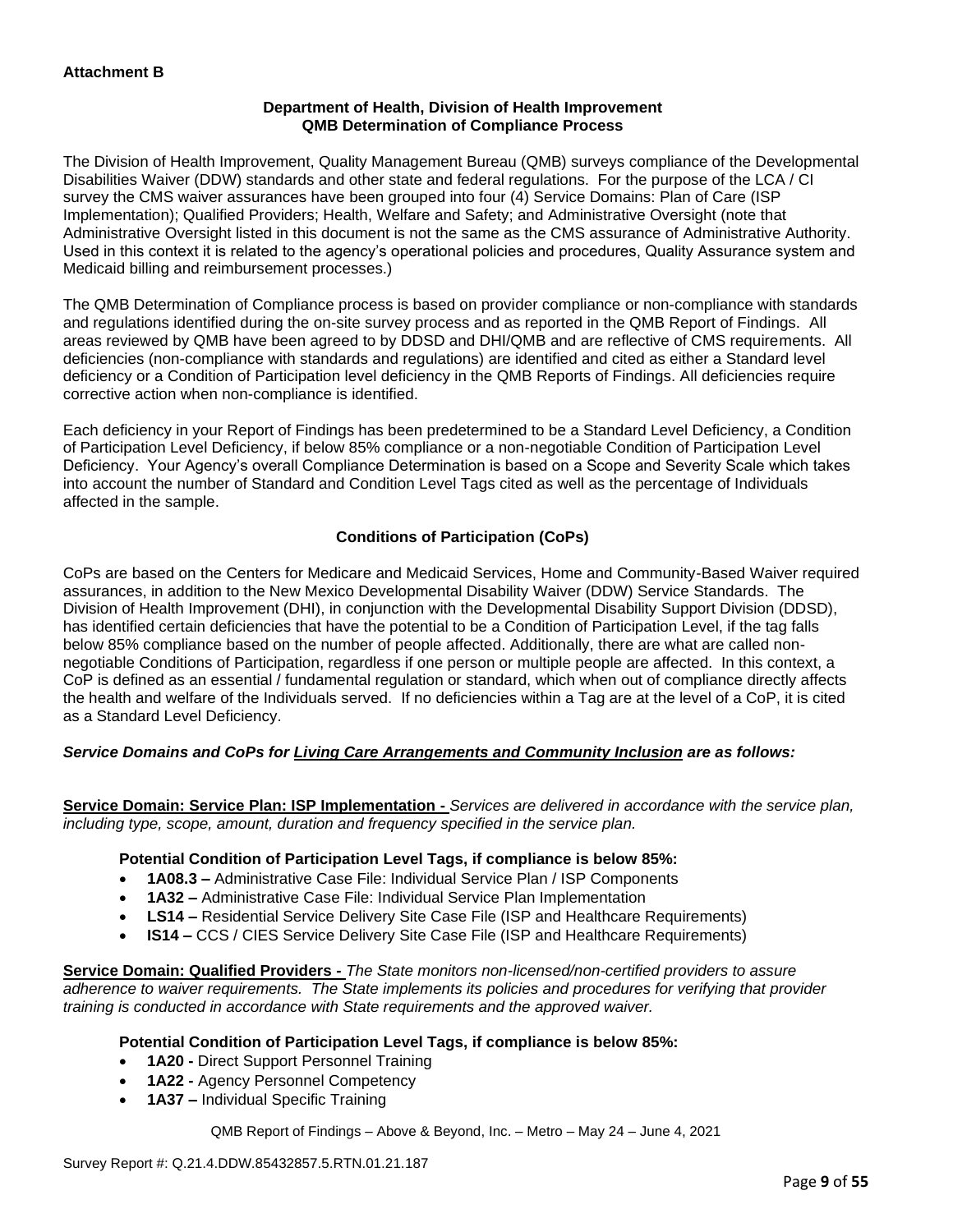### **Non-Negotiable Condition of Participation Level Tags (one or more Individuals are cited):**

- **1A25.1 –** Caregiver Criminal History Screening
- **1A26.1 –** Consolidated On-line Registry Employee Abuse Registry

**Service Domain: Health, Welfare and Safety -** *The State, on an ongoing basis, identifies, addresses and seeks to prevent occurrences of abuse, neglect and exploitation. Individuals shall be afforded their basic human rights. The provider supports individuals to access needed healthcare services in a timely manner.*

### **Potential Condition of Participation Level Tags, if compliance is below 85%:**

- **1A08.2 –** Administrative Case File: Healthcare Requirements & Follow-up
- **1A09 –** Medication Delivery Routine Medication Administration
- **1A09.1 –** Medication Delivery PRN Medication Administration
- **1A15.2 –** Administrative Case File: Healthcare Documentation (Therap and Required Plans)

### **Non-Negotiable Condition of Participation Level Tags (one or more Individuals are cited):**

- **1A05 –** General Requirements / Agency Policy and Procedure Requirements
- **1A07 –** Social Security Income (SSI) Payments
- **1A09.2 –** Medication Delivery Nurse Approval for PRN Medication
- **1A15 –** Healthcare Coordination Nurse Availability / Knowledge
- **1A31 –** Client Rights/Human Rights
- **LS25.1 –** Residential Reqts. (Physical Environment Supported Living / Family Living / Intensive Medical Living)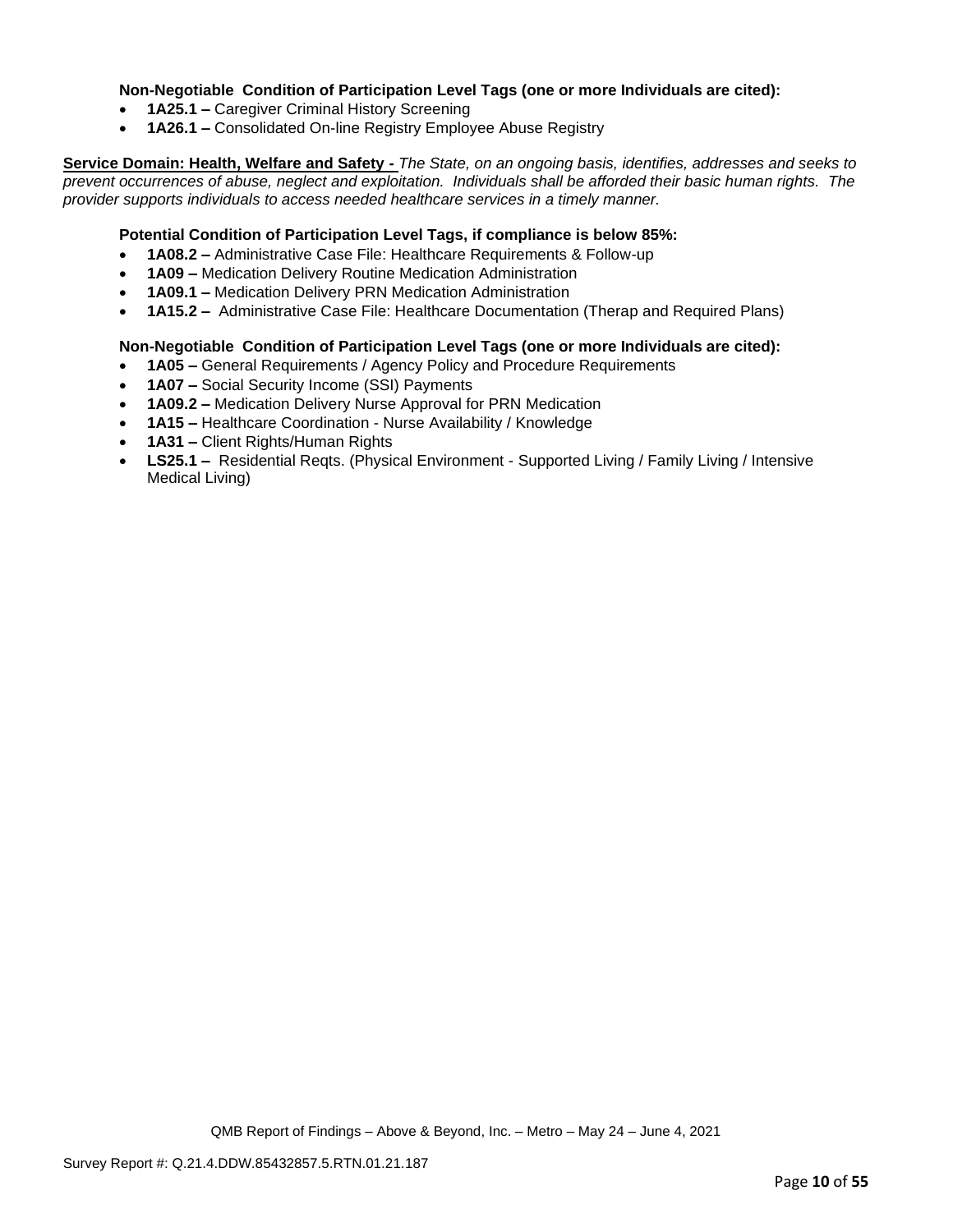### **Attachment C**

#### **Guidelines for the Provider Informal Reconsideration of Finding (IRF) Process**

#### **Introduction:**

Throughout the QMB Survey process, surveyors are openly communicating with providers. Open communication means surveyors have clarified issues and/or requested missing information before completing the review through the use of the signed/dated "Document Request," or "Administrative Needs," etc. forms. Regardless, there may still be instances where the provider disagrees with a specific finding. Providers may use the following process to informally dispute a finding.

#### **Instructions:**

- 1. The Informal Reconsideration of the Finding (IRF) request must be received in writing to the QMB Bureau Chief **within 10 business days** of receipt of the final Report of Findings **(***Note: No extensions are granted for the IRF)***.**
- 2. The written request for an IRF *must* be completed on the QMB Request for Informal Reconsideration of Finding form available on the QMB website: <https://nmhealth.org/about/dhi/cbp/irf/>
- 3. The written request for an IRF must specify in detail the request for reconsideration and why the finding is inaccurate.
- 4. The IRF request must include all supporting documentation or evidence.
- 5. If you have questions about the IRF process, email the IRF Chairperson, Valerie V. Valdez at [valerie.valdez@state.nm.us](mailto:valerie.valdez@state.nm.us) for assistance.

### **The following limitations apply to the IRF process:**

- The written request for an IRF and all supporting evidence must be received within 10 business days.
- Findings based on evidence requested during the survey and not provided may not be subject to reconsideration.
- The supporting documentation must be new evidence not previously reviewed or requested by the survey team.
- Providers must continue to complete their Plan of Correction during the IRF process
- Providers may not request an IRF to challenge the sampling methodology.
- Providers may not request an IRF based on disagreement with the nature of the standard or regulation.
- Providers may not request an IRF to challenge the team composition.
- Providers may not request an IRF to challenge the DHI/QMB determination of compliance or the length of their DDSD provider contract.

A Provider forfeits the right to an IRF if the request is not received within 10 business days of receiving the report and/or does not include all supporting documentation or evidence to show compliance with the standards and regulations.

The IRF Committee will review the request; the Provider will be notified in writing of the ruling; no face-to-face meeting will be conducted.

When a Provider requests that a finding be reconsidered, it does not stop or delay the Plan of Correction process. **Providers must continue to complete the Plan of Correction, including the finding in dispute regardless of the IRF status.** If a finding is removed or modified, it will be noted and removed or modified from the Report of Findings. It should be noted that in some cases a Plan of Correction may be completed prior to the IRF process being completed. The provider will be notified in writing on the decisions of the IRF committee.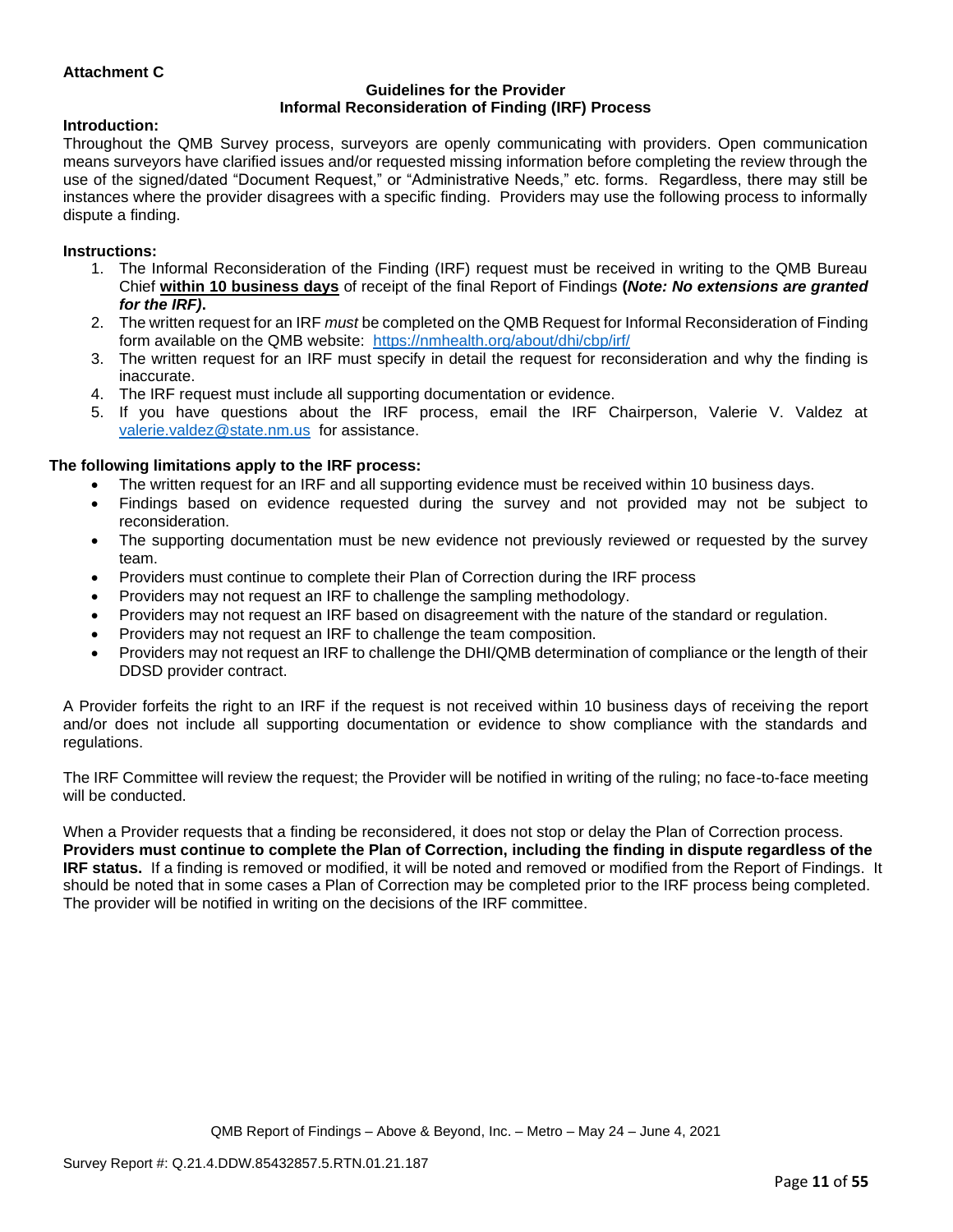## **QMB Determinations of Compliance**

### **Compliance:**

The QMB determination of *Compliance* indicates that a provider has either no deficiencies found during a survey or that no deficiencies at the Condition of Participation Level were found. The agency has obtained a level of compliance such that there is a minimal potential for harm to individuals' health and safety. To qualify for a determination of *Compliance*, the provider must have received no Conditions of Participation Level Deficiencies and have a minimal number of Individuals on the sample affected by the findings indicated in the Standards Level Tags.

### **Partial-Compliance with Standard Level Tags:**

The QMB determination of *Partial-Compliance with Standard Level Tags* indicates that a provider is in compliance with all Condition of Participation Level deficiencies but is out of compliance with a certain percentage of Standard Level deficiencies. This partial-compliance, if not corrected, may result in a negative outcome or the potential for more than minimal harm to individuals' health and safety. There are two ways to receive a determination of Partial Compliance with Standard Level Tags:

- 1. Your Report of Findings includes 16 or fewer Standards Level Tags with between 75% and 100% of the survey sample affected in any tag.
- 2. Your Report of Findings includes 17 or more Standard Level Tags with between 50% to 74% of the survey sample affected in any tag.

### **Partial-Compliance with Standard Level Tags and Condition of Participation Level Tags:**

The QMB determination of *Partial-Compliance with Standard Level Tags and Condition of Participation Level Tags*  indicates that a provider is out of compliance with one to five  $(1 - 5)$  Condition of Participation Level Tags. This partial-compliance, if not corrected, may result in a serious negative outcome or the potential for more than minimal harm to individuals' health and safety.

### **Non-Compliance:**

The QMB determination of *Non-Compliance* indicates a provider is significantly out of compliance with both Standard Level deficiencies and Conditions of Participation level deficiencies. This non-compliance, if not corrected, may result in a serious negative outcome or the potential for more than minimal harm to individuals' health and safety. There are three ways an agency can receive a determination of Non-Compliance:

- 1. Your Report of Findings includes 17 or more total Tags with 0 to 5 Condition of Participation Level Tags with 75% to 100% of the survey sample affected in any Condition of Participation Level tag.
- 2. Your Report of Findings includes any amount of Standard Level Tags with 6 or more Condition of Participation Level Tags.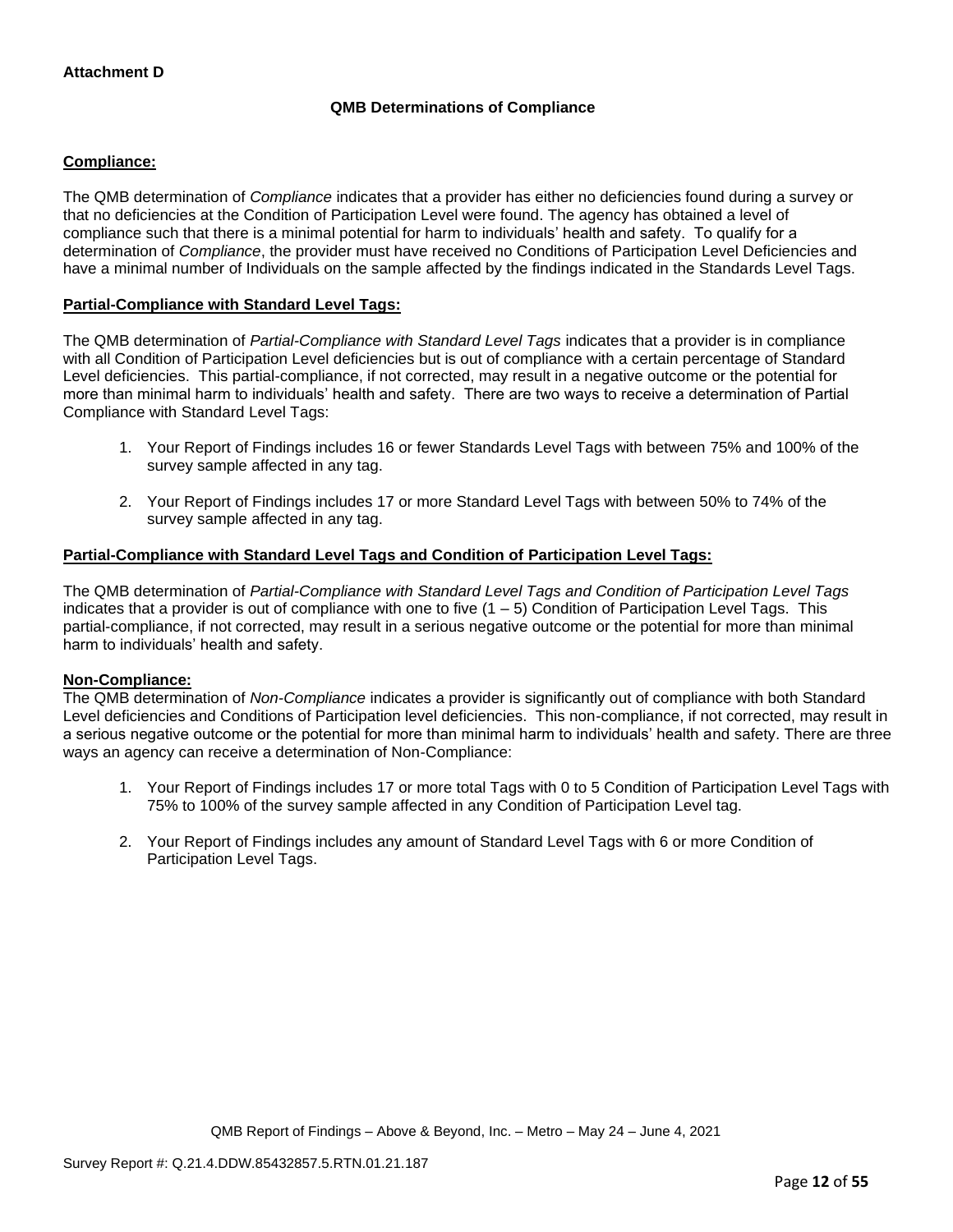| Compliance                                                                                                 | <b>Weighting</b>                                                                                                              |                                                                                                                          |                                                                                                                          |                                                                                                                               |                                                                                                                                |                                                                                                                             |                                                                                                               |
|------------------------------------------------------------------------------------------------------------|-------------------------------------------------------------------------------------------------------------------------------|--------------------------------------------------------------------------------------------------------------------------|--------------------------------------------------------------------------------------------------------------------------|-------------------------------------------------------------------------------------------------------------------------------|--------------------------------------------------------------------------------------------------------------------------------|-----------------------------------------------------------------------------------------------------------------------------|---------------------------------------------------------------------------------------------------------------|
| <b>Determination</b>                                                                                       |                                                                                                                               | LOW                                                                                                                      |                                                                                                                          | <b>MEDIUM</b>                                                                                                                 |                                                                                                                                |                                                                                                                             | <b>HIGH</b>                                                                                                   |
| <b>Total Tags:</b>                                                                                         | up to 16                                                                                                                      | 17 or more                                                                                                               | up to 16                                                                                                                 | 17 or more                                                                                                                    | <b>Any Amount</b>                                                                                                              | 17 or more                                                                                                                  | <b>Any Amount</b>                                                                                             |
|                                                                                                            | and                                                                                                                           | and                                                                                                                      | and                                                                                                                      | and                                                                                                                           | And/or                                                                                                                         | and                                                                                                                         | And/or                                                                                                        |
| <b>COP Level Tags:</b>                                                                                     | 0 COP                                                                                                                         | 0 COP                                                                                                                    | 0 COP                                                                                                                    | 0 COP                                                                                                                         | 1 to 5 COP                                                                                                                     | 0 to 5 CoPs                                                                                                                 | 6 or more COP                                                                                                 |
|                                                                                                            | and                                                                                                                           | and                                                                                                                      | and                                                                                                                      | and                                                                                                                           |                                                                                                                                | and                                                                                                                         |                                                                                                               |
| Sample Affected:                                                                                           | 0 to 74%                                                                                                                      | 0 to 49%                                                                                                                 | 75 to 100%                                                                                                               | 50 to 74%                                                                                                                     |                                                                                                                                | 75 to 100%                                                                                                                  |                                                                                                               |
| "Non-Compliance"                                                                                           |                                                                                                                               |                                                                                                                          |                                                                                                                          |                                                                                                                               |                                                                                                                                | 17 or more<br><b>Total Tags with</b><br>75 to 100% of<br>the Individuals<br>in the sample<br>cited in any CoP<br>Level tag. | Any Amount of<br><b>Standard Level</b><br>Tags and 6 or<br>more Conditions<br>of Participation<br>Level Tags. |
| "Partial Compliance<br>with Standard Level<br>tags and Condition of<br><b>Participation Level</b><br>Tags" |                                                                                                                               |                                                                                                                          |                                                                                                                          |                                                                                                                               | <b>Any Amount</b><br><b>Standard Level</b><br>Tags, plus 1 to 5<br><b>Conditions of</b><br><b>Participation Level</b><br>tags. |                                                                                                                             |                                                                                                               |
| "Partial Compliance<br>with Standard Level<br>tags"                                                        |                                                                                                                               |                                                                                                                          | up to 16<br><b>Standard Level</b><br>Tags with 75 to<br>100% of the<br>individuals in<br>the sample cited<br>in any tag. | 17 or more<br><b>Standard Level</b><br>Tags with 50 to<br><b>74%</b> of the<br>individuals in<br>the sample cited<br>any tag. |                                                                                                                                |                                                                                                                             |                                                                                                               |
| "Compliance"                                                                                               | Up to 16<br><b>Standard Level</b><br>Tags with 0 to<br><b>74% of the</b><br>individuals in<br>the sample<br>cited in any tag. | 17 or more<br><b>Standard Level</b><br>Tags with 0 to<br>49% of the<br>individuals in<br>the sample cited<br>in any tag. |                                                                                                                          |                                                                                                                               |                                                                                                                                |                                                                                                                             |                                                                                                               |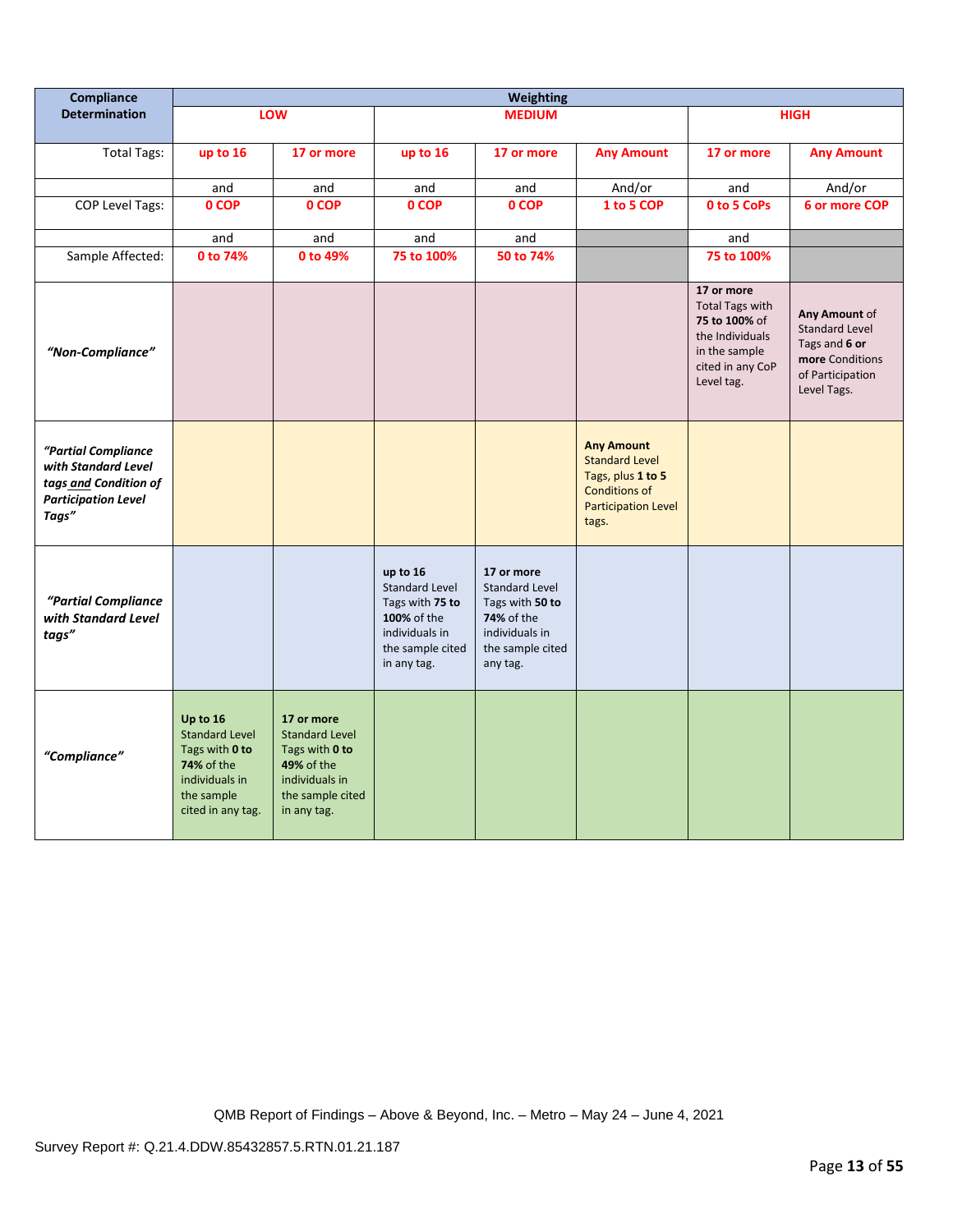### Agency: **Above & Beyond, Inc. – Metro Region**<br>Program: Developmental Disabilities Waiver Program: Developmental Disabilities Waiver<br>Service: 2018: Supported Living and Custor 2018: Supported Living and Customized Community Supports Routine Survey Type:<br>Survey Date: **Survey Date: May 24 – June 4, 2021**

| <b>Standard of Care</b>                           | <b>Deficiencies</b>                              | Agency Plan of Correction, On-going QA/QI<br>and Responsible Party                                                                                          | <b>Completion</b><br><b>Date</b> |
|---------------------------------------------------|--------------------------------------------------|-------------------------------------------------------------------------------------------------------------------------------------------------------------|----------------------------------|
|                                                   |                                                  | Service Domain: Service Plans: ISP Implementation - Services are delivered in accordance with the service plan, including type, scope, amount, duration and |                                  |
| frequency specified in the service plan.          |                                                  |                                                                                                                                                             |                                  |
| Tag #1A08 Administrative Case File (Other         | <b>Standard Level Deficiency</b>                 |                                                                                                                                                             |                                  |
| <b>Required Documents)</b>                        |                                                  |                                                                                                                                                             |                                  |
| Developmental Disabilities (DD) Waiver            | Based on record review, the Agency did not       | Provider:                                                                                                                                                   |                                  |
| Service Standards 2/26/2018; Re-Issue:            | maintain a complete and confidential case file   | <b>State your Plan of Correction for the</b>                                                                                                                |                                  |
| 12/28/2018; Eff 1/1/2019                          | at the administrative office for 1 of 5          | deficiencies cited in this tag here (How is the                                                                                                             |                                  |
| <b>Chapter 20: Provider Documentation and</b>     | individuals.                                     | deficiency going to be corrected? This can be                                                                                                               |                                  |
| <b>Client Records: 20.2 Client Records</b>        |                                                  | specific to each deficiency cited or if possible an                                                                                                         |                                  |
| Requirements: All DD Waiver Provider              | Review of the Agency administrative individual   | overall correction?): $\rightarrow$                                                                                                                         |                                  |
| Agencies are required to create and maintain      | case files revealed the following items were not |                                                                                                                                                             |                                  |
| individual client records. The contents of client | found, incomplete, and/or not current:           |                                                                                                                                                             |                                  |
| records vary depending on the unique needs        |                                                  |                                                                                                                                                             |                                  |
| of the person receiving services and the          | <b>Behavior Crisis Intervention Plan:</b>        |                                                                                                                                                             |                                  |
| resultant information produced. The extent of     | • Not Found $(#5)$                               |                                                                                                                                                             |                                  |
| documentation required for individual client      |                                                  |                                                                                                                                                             |                                  |
| records per service type depends on the           |                                                  | <b>Provider:</b>                                                                                                                                            |                                  |
| location of the file, the type of service being   |                                                  | <b>Enter your ongoing Quality</b>                                                                                                                           |                                  |
| provided, and the information necessary.          |                                                  | <b>Assurance/Quality Improvement</b>                                                                                                                        |                                  |
| DD Waiver Provider Agencies are required to       |                                                  | processes as it related to this tag number                                                                                                                  |                                  |
| adhere to the following:                          |                                                  | here (What is going to be done? How many                                                                                                                    |                                  |
| Client records must contain all documents         |                                                  | individuals is this going to affect? How often will                                                                                                         |                                  |
| essential to the service being provided and       |                                                  | this be completed? Who is responsible? What                                                                                                                 |                                  |
| essential to ensuring the health and safety of    |                                                  | steps will be taken if issues are found?): $\rightarrow$                                                                                                    |                                  |
| the person during the provision of the service.   |                                                  |                                                                                                                                                             |                                  |
| Provider Agencies must have readily<br>2.         |                                                  |                                                                                                                                                             |                                  |
| accessible records in home and community          |                                                  |                                                                                                                                                             |                                  |
| settings in paper or electronic form. Secure      |                                                  |                                                                                                                                                             |                                  |
| access to electronic records through the          |                                                  |                                                                                                                                                             |                                  |
| Therap web-based system using computers or        |                                                  |                                                                                                                                                             |                                  |
| mobile devices is acceptable.                     |                                                  |                                                                                                                                                             |                                  |
| Provider Agencies are responsible for<br>3.       |                                                  |                                                                                                                                                             |                                  |
| ensuring that all plans created by nurses, RDs,   |                                                  |                                                                                                                                                             |                                  |
| therapists or BSCs are present in all needed      |                                                  |                                                                                                                                                             |                                  |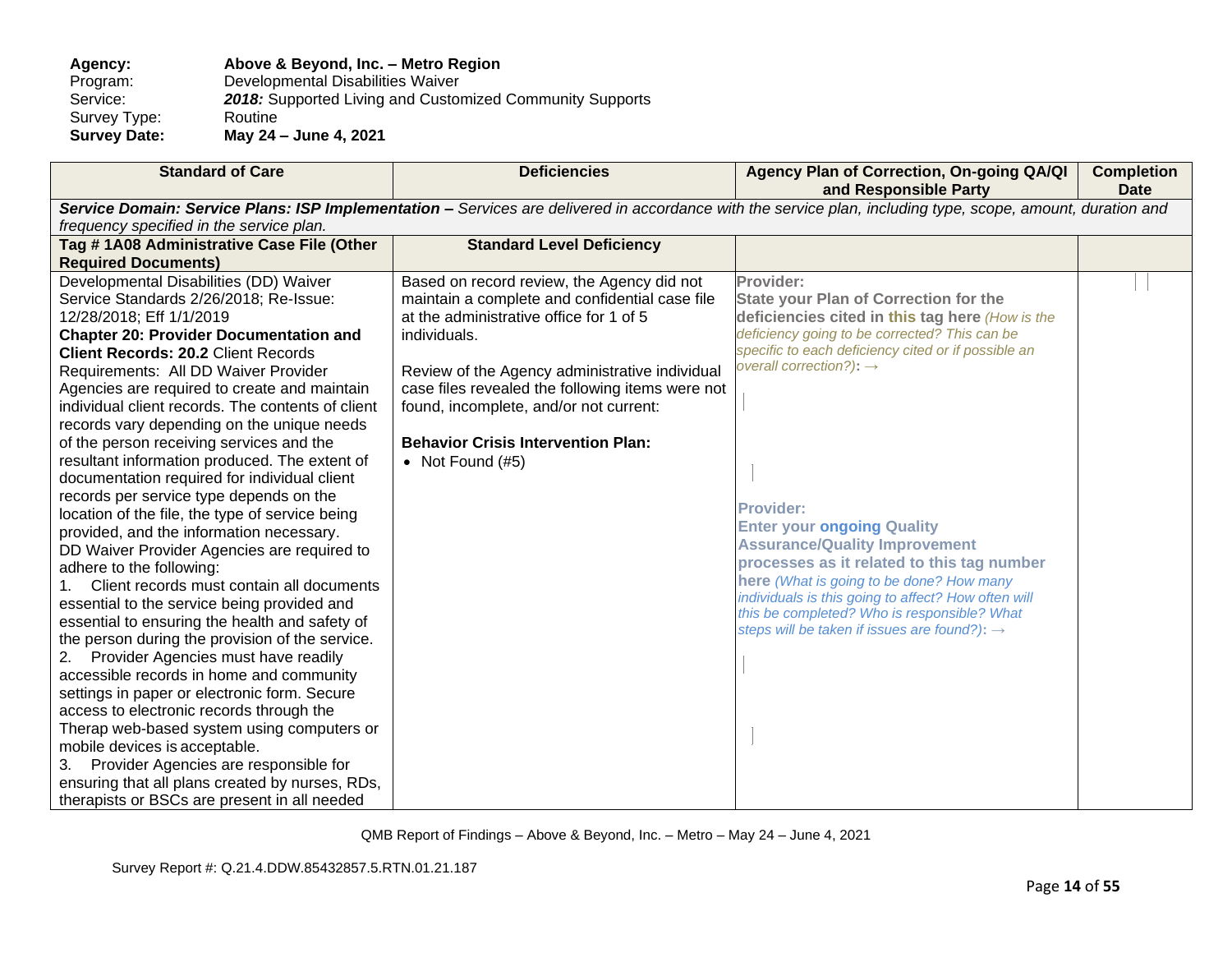| settings.                                          |  |  |
|----------------------------------------------------|--|--|
| Provider Agencies must maintain records            |  |  |
| of all documents produced by agency                |  |  |
| personnel or contractors on behalf of each         |  |  |
| person, including any routine notes or data,       |  |  |
| annual assessments, semi-annual reports,           |  |  |
| evidence of training provided/received,            |  |  |
| progress notes, and any other interactions for     |  |  |
| which billing is generated.                        |  |  |
| Each Provider Agency is responsible for<br>5.      |  |  |
| maintaining the daily or other contact notes       |  |  |
| documenting the nature and frequency of            |  |  |
| service delivery, as well as data tracking only    |  |  |
| for the services provided by their agency.         |  |  |
| The current Client File Matrix found in<br>6.      |  |  |
| Appendix A Client File Matrix details the          |  |  |
| minimum requirements for records to be             |  |  |
| stored in agency office files, the delivery site,  |  |  |
| or with DSP while providing services in the        |  |  |
| community.                                         |  |  |
| 7. All records pertaining to JCMs must be          |  |  |
| retained permanently and must be made              |  |  |
| available to DDSD upon request, upon the           |  |  |
| termination or expiration of a provider            |  |  |
| agreement, or upon provider withdrawal from        |  |  |
| services.                                          |  |  |
|                                                    |  |  |
| 20.5.1 Individual Data Form (IDF): The             |  |  |
| Individual Data Form provides an overview of       |  |  |
| demographic information as well as other key       |  |  |
| personal, programmatic, insurance, and health      |  |  |
| related information. It lists medical information; |  |  |
| assistive technology or adaptive equipment;        |  |  |
| diagnoses; allergies; information about            |  |  |
| whether a guardian or advance directives are       |  |  |
| in place; information about behavioral and         |  |  |
| health related needs; contacts of Provider         |  |  |
| Agencies and team members and other critical       |  |  |
| information. The IDF automatically loads           |  |  |
| information into other fields and forms and        |  |  |
| must be complete and kept current. This form       |  |  |
| is initiated by the CM. It must be opened and      |  |  |
| continuously updated by Living Supports,           |  |  |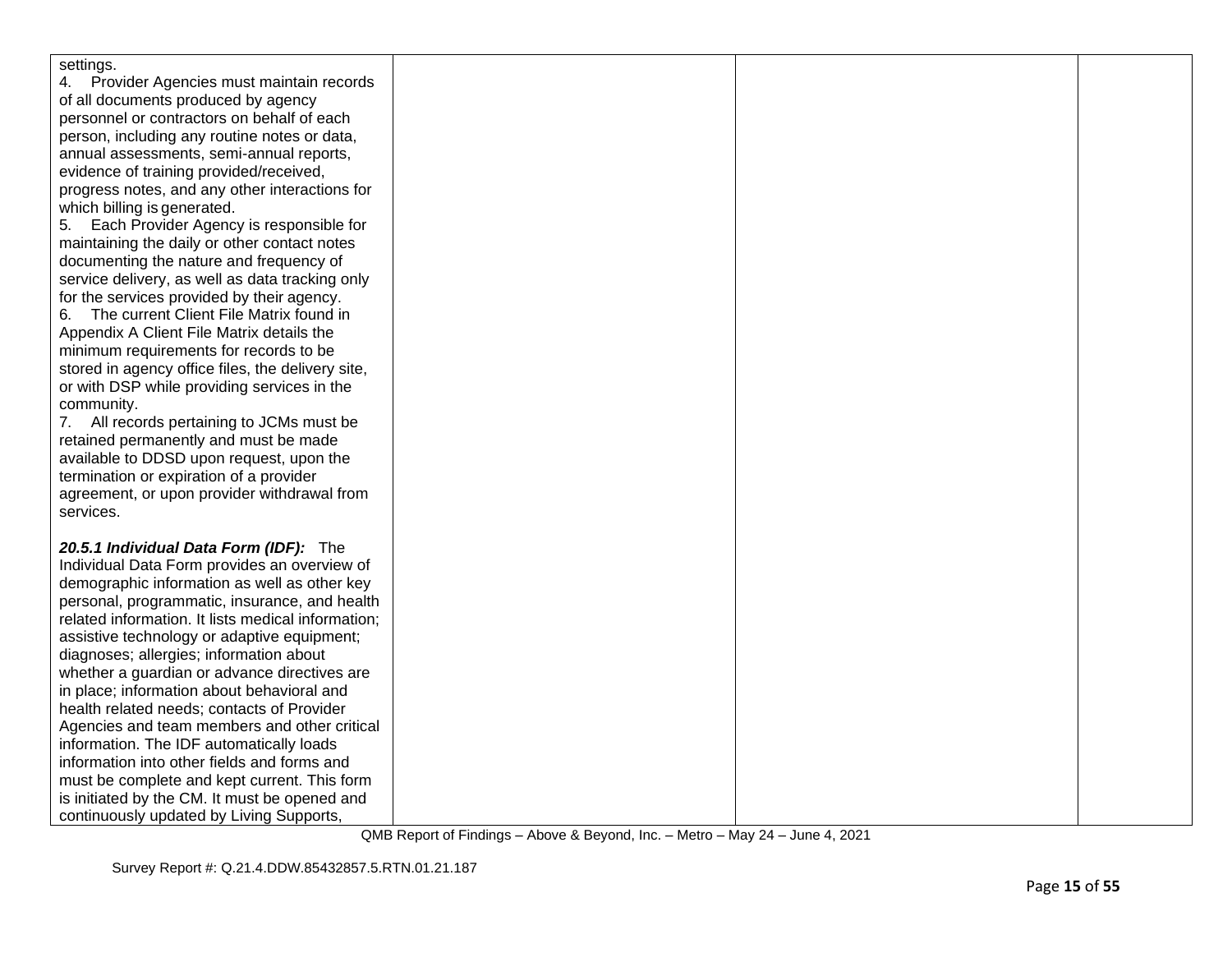| CCS- Group, ANS, CIHS and case                  |  |  |
|-------------------------------------------------|--|--|
| management when applicable to the person in     |  |  |
| order for accurate data to auto populate other  |  |  |
| documents like the Health Passport and          |  |  |
| Physician Consultation Form. Although the       |  |  |
| Primary Provider Agency is ultimately           |  |  |
| responsible for keeping this form current, each |  |  |
| provider collaborates and communicates          |  |  |
| critical information to update this form.       |  |  |
|                                                 |  |  |
| Chapter 3: Safeguards 3.1.2 Team                |  |  |
| Justification Process: DD Waiver                |  |  |
| participants may receive evaluations or         |  |  |
| reviews conducted by a variety of               |  |  |
| professionals or clinicians. These evaluations  |  |  |
| or reviews typically include recommendations    |  |  |
| or suggestions for the person/guardian or the   |  |  |
| team to consider. The team justification        |  |  |
| process includes:                               |  |  |
| Discussion and decisions about non-             |  |  |
| health related recommendations are              |  |  |
| documented on the Team Justification form.      |  |  |
| The Team Justification form documents<br>2.     |  |  |
| that the person/guardian or team has            |  |  |
| considered the recommendations and has          |  |  |
| decided:                                        |  |  |
| a. to implement the recommendation;             |  |  |
| b. to create an action plan and revise the      |  |  |
| ISP, if necessary; or                           |  |  |
| c. not to implement the recommendation          |  |  |
| currently.                                      |  |  |
| 3. All DD Waiver Provider Agencies              |  |  |
| participate in information gathering, IDT       |  |  |
| meeting attendance, and accessing               |  |  |
| supplemental resources if needed and desired.   |  |  |
| 4. The CM ensures that the Team                 |  |  |
| Justification Process is followed and complete. |  |  |
|                                                 |  |  |
|                                                 |  |  |
|                                                 |  |  |
|                                                 |  |  |
|                                                 |  |  |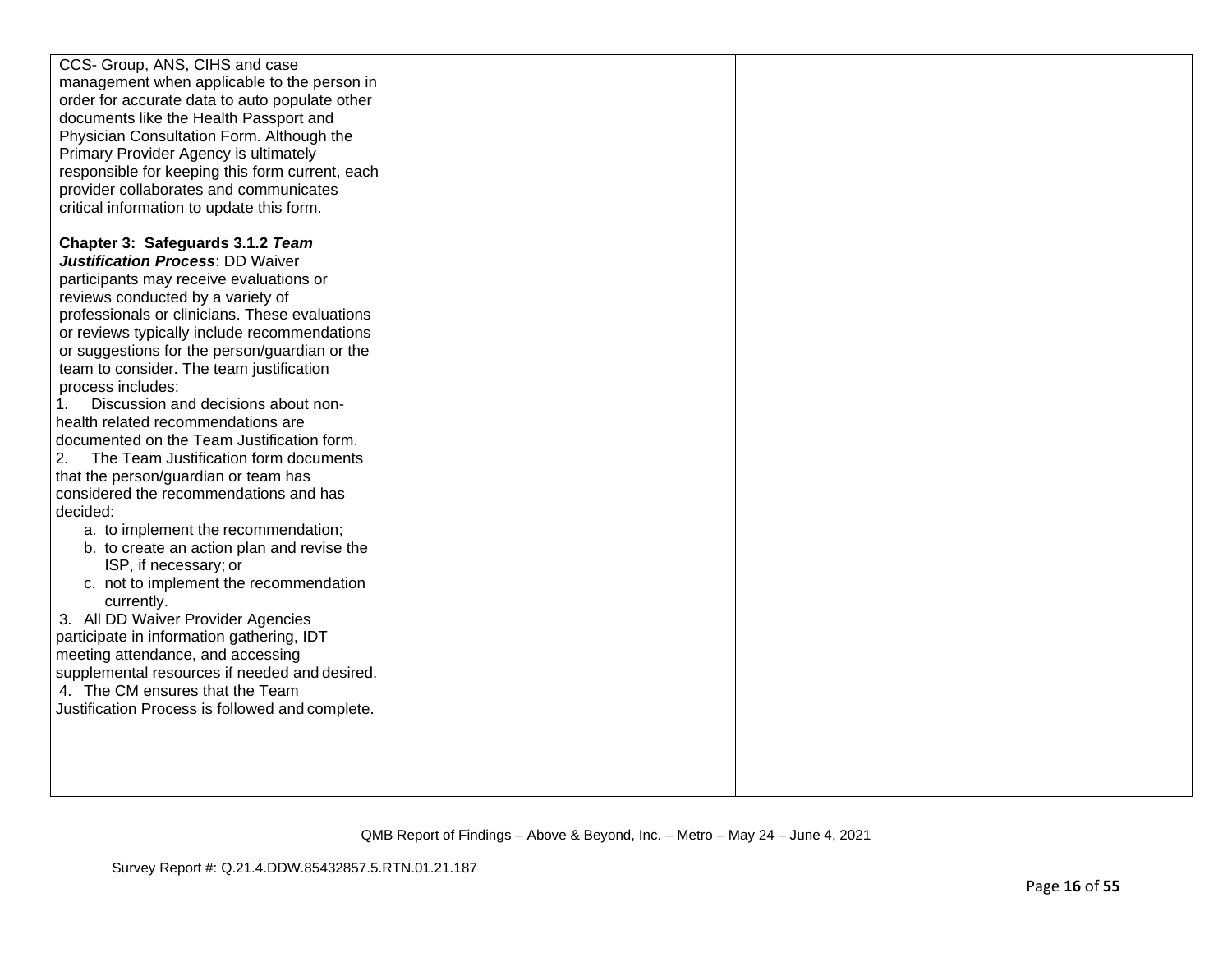| Tag #1A08.3 Administrative Case File:                                            | <b>Condition of Participation Level Deficiency</b> |                                                                           |  |
|----------------------------------------------------------------------------------|----------------------------------------------------|---------------------------------------------------------------------------|--|
| <b>Individual Service Plan / ISP Components</b>                                  |                                                    |                                                                           |  |
| <b>NMAC 7.26.5 SERVICE PLANS FOR</b>                                             | After an analysis of the evidence it has been      | Provider:                                                                 |  |
| INDIVIDUALS WITH DEVELOPMENTAL                                                   | determined there is a significant potential for a  | <b>State your Plan of Correction for the</b>                              |  |
| DISABILITIES LIVING IN THE COMMUNITY.                                            | negative outcome to occur.                         | deficiencies cited in this tag here (How is the                           |  |
|                                                                                  |                                                    | deficiency going to be corrected? This can be                             |  |
| NMAC 7.26.5.12 DEVELOPMENT OF THE                                                | Based on record review, the Agency did not         | specific to each deficiency cited or if possible an                       |  |
| <b>INDIVIDUAL SERVICE PLAN (ISP) -</b>                                           | maintain a complete and confidential case file     | overall correction?): $\rightarrow$                                       |  |
| <b>PARTICIPATION IN AND SCHEDULING OF</b>                                        | at the administrative office for 2 of 5            |                                                                           |  |
| <b>INTERDISCIPLINARY TEAM MEETINGS.</b>                                          | individuals.                                       |                                                                           |  |
| NMAC 7.26.5.14 DEVELOPMENT OF THE                                                | Review of the Agency administrative individual     |                                                                           |  |
| <b>INDIVIDUAL SERVICE PLAN (ISP) -</b>                                           | case files revealed the following items were not   |                                                                           |  |
| <b>CONTENT OF INDIVIDUAL SERVICE</b>                                             | found, incomplete, and/or not current:             |                                                                           |  |
| <b>PLANS.</b>                                                                    |                                                    |                                                                           |  |
|                                                                                  | Addendum A:                                        | <b>Provider:</b>                                                          |  |
| Developmental Disabilities (DD) Waiver                                           | • Not Found $(#5)$                                 | <b>Enter your ongoing Quality</b><br><b>Assurance/Quality Improvement</b> |  |
| Service Standards 2/26/2018; Re-Issue:                                           |                                                    | processes as it related to this tag number                                |  |
| 12/28/2018; Eff 1/1/2019                                                         | ISP Teaching and Support Strategies:               | here (What is going to be done? How many                                  |  |
| <b>Chapter 6 Individual Service Plan: The</b>                                    |                                                    | individuals is this going to affect? How often will                       |  |
| CMS requires a person-centered service plan                                      | Individual #1:                                     | this be completed? Who is responsible? What                               |  |
| for every person receiving HCBS. The DD                                          | TSS not found for the following                    | steps will be taken if issues are found?): $\rightarrow$                  |  |
| Waiver's person-centered service plan is the                                     | Live Outcome Statement / Action Steps:             |                                                                           |  |
| ISP.                                                                             | • " will document her activities weekly on         |                                                                           |  |
|                                                                                  | her calendar."                                     |                                                                           |  |
| 6.5.2 ISP Revisions: The ISP is a dynamic                                        |                                                    |                                                                           |  |
| document that changes with the person's<br>desires, circumstances, and need. IDT | Individual #5:                                     |                                                                           |  |
| members must collaborate and request an IDT                                      | TSS not found for the following Fun /              |                                                                           |  |
| meeting from the CM when a need to modify                                        | Relationship Outcome Statement / Action<br>Steps:  |                                                                           |  |
| the ISP arises. The CM convenes the IDT                                          | • " will schedule the event into his iPad          |                                                                           |  |
| within ten days of receipt of any reasonable                                     | calendar."                                         |                                                                           |  |
| request to convene the team, either in person                                    |                                                    |                                                                           |  |
| or through teleconference.                                                       |                                                    |                                                                           |  |
|                                                                                  |                                                    |                                                                           |  |
| 6.6 DDSD ISP Template: The ISP must be                                           |                                                    |                                                                           |  |
| written according to templates provided by the                                   |                                                    |                                                                           |  |
| DDSD. Both children and adults have                                              |                                                    |                                                                           |  |
| designated ISP templates. The ISP template                                       |                                                    |                                                                           |  |
| includes Vision Statements, Desired                                              |                                                    |                                                                           |  |
| Outcomes, a meeting participant signature                                        |                                                    |                                                                           |  |
| page, an Addendum A (i.e. an                                                     |                                                    |                                                                           |  |
| acknowledgement of receipt of specific                                           |                                                    |                                                                           |  |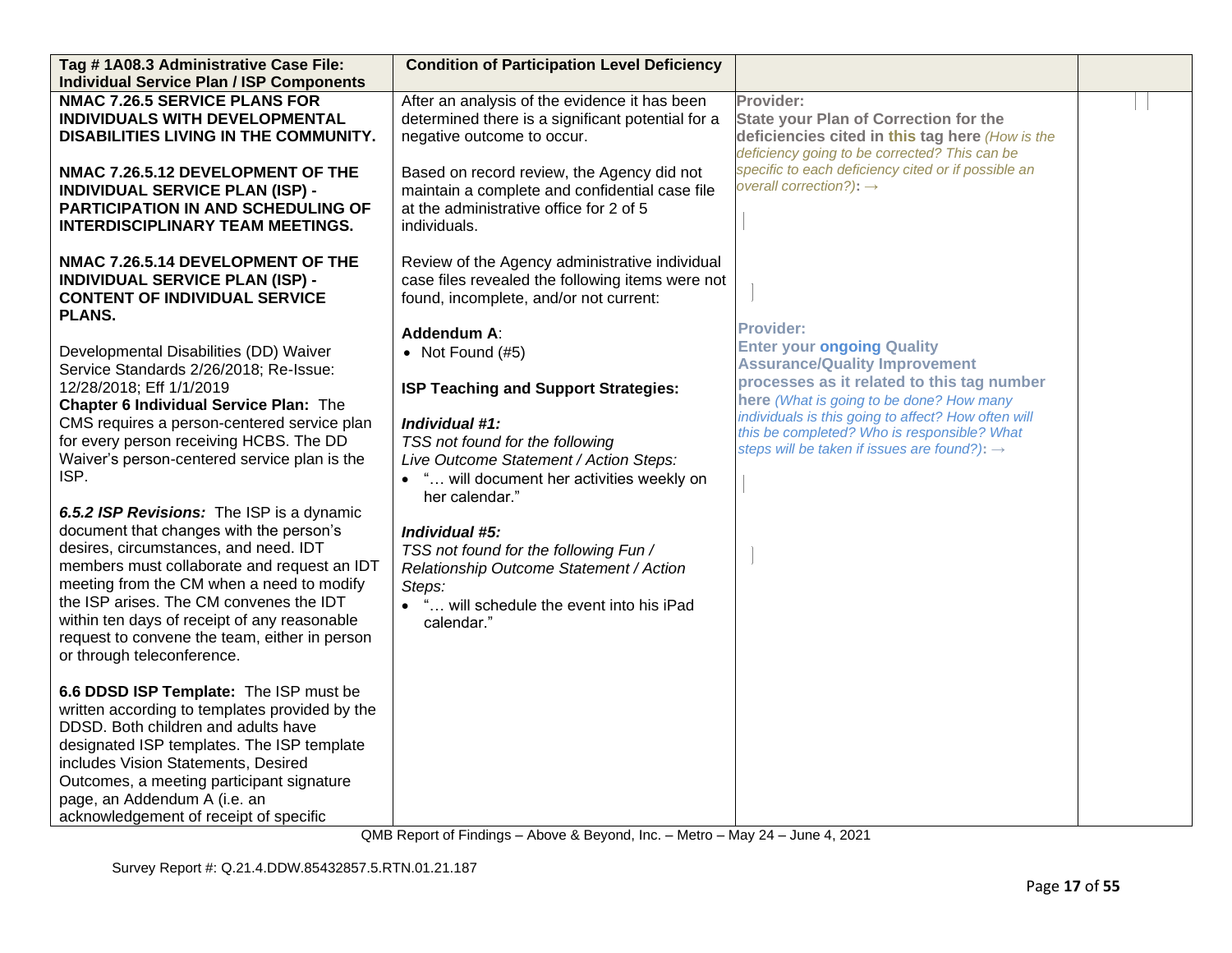| information) and other elements depending on     |  |  |
|--------------------------------------------------|--|--|
| the age of the individual. The ISP templates     |  |  |
| may be revised and reissued by DDSD to           |  |  |
| incorporate initiatives that improve person -    |  |  |
| centered planning practices. Companion           |  |  |
| documents may also be issued by DDSD and         |  |  |
| be required for use in order to better           |  |  |
| demonstrate required elements of the PCP         |  |  |
| process and ISP development.                     |  |  |
| The ISP is completed by the CM with the IDT      |  |  |
| input and must be completed according to the     |  |  |
| following requirements:                          |  |  |
| DD Waiver Provider Agencies should not<br>1.     |  |  |
| recommend service type, frequency, and           |  |  |
| amount (except for required case                 |  |  |
| management services) on an individual budget     |  |  |
| prior to the Vision Statement and Desired        |  |  |
| Outcomes being developed.                        |  |  |
| The person does not require IDT<br>2.            |  |  |
| agreement/approval regarding his/her dreams,     |  |  |
| aspirations, and desired long-term outcomes.     |  |  |
| 3. When there is disagreement, the IDT is        |  |  |
| required to plan and resolve conflicts in a      |  |  |
| manner that promotes health, safety, and         |  |  |
| quality of life through consensus. Consensus     |  |  |
| means a state of general agreement that          |  |  |
| allows members to support the proposal, at       |  |  |
| least on a trial basis.                          |  |  |
| 4. A signature page and/or documentation of      |  |  |
| participation by phone must be completed.        |  |  |
| 5. The CM must review a current Addendum         |  |  |
| A and DHI ANE letter with the person and         |  |  |
| Court appointed guardian or parents of a         |  |  |
| minor, if applicable.                            |  |  |
|                                                  |  |  |
| 6.6.3 Additional Requirements for Adults:        |  |  |
| Because children have access to other funding    |  |  |
| sources, a larger array of services are          |  |  |
| available to adults than to children through the |  |  |
| DD Waiver. (See Chapter 7: Available             |  |  |
| Services and Individual Budget Development).     |  |  |
| The ISP Template for adults is also more         |  |  |
| extensive, including Action Plans, Teaching      |  |  |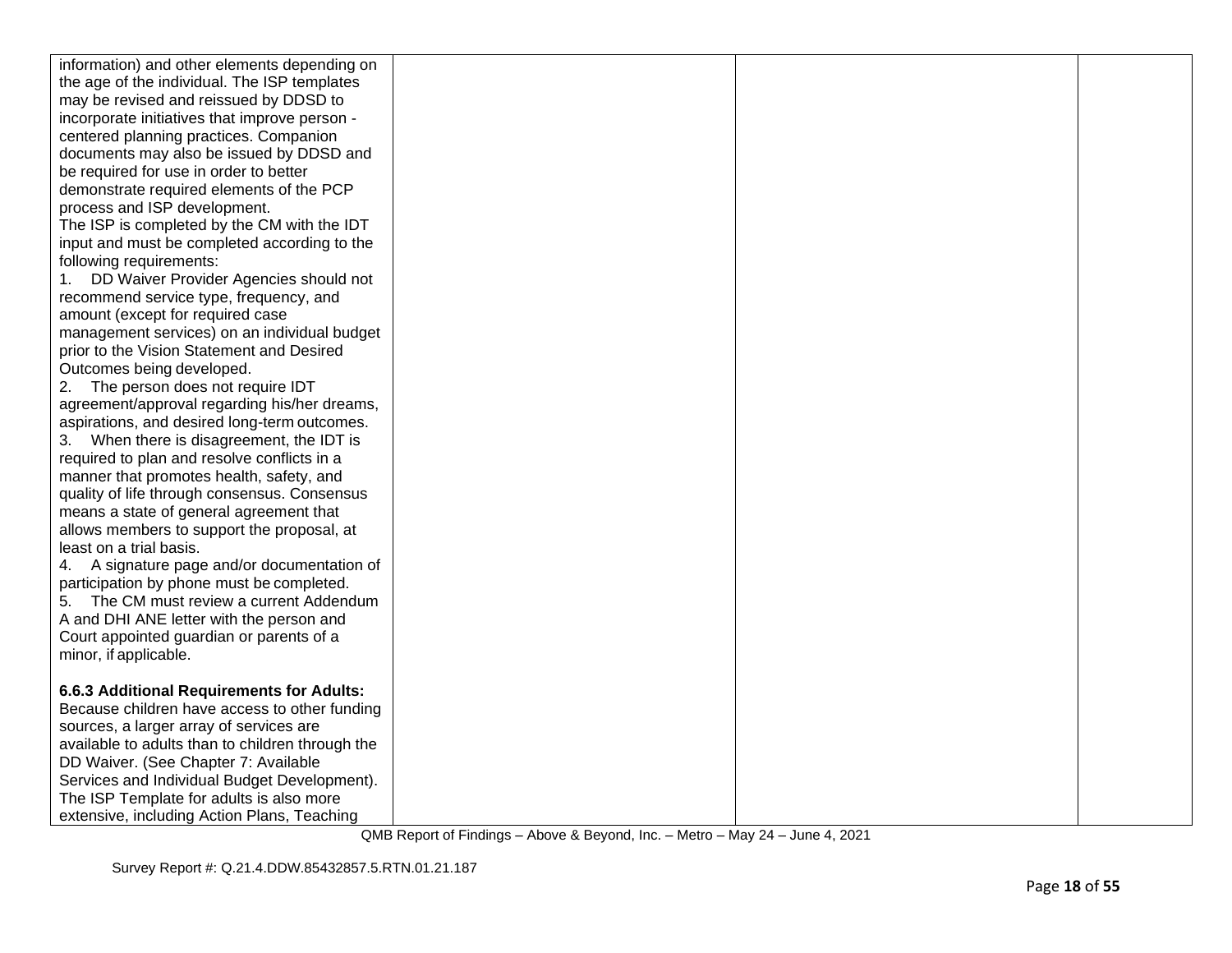| and Support Strategies (TSS), Written Direct       |  |  |
|----------------------------------------------------|--|--|
| Support Instructions (WDSI), and Individual        |  |  |
| Specific Training (IST) requirements.              |  |  |
|                                                    |  |  |
| 6.6.3.1. Action Plan: Each Desired Outcome         |  |  |
| requires an Action Plan. The Action Plan           |  |  |
| addresses individual strengths and capabilities    |  |  |
| in reaching Desired Outcomes. Multiple             |  |  |
| service types may be included in the Action        |  |  |
| Plan under a single Desired Outcome. Multiple      |  |  |
| Provider Agencies can and should be                |  |  |
| contributing to Action Plans toward each           |  |  |
| Desired Outcome.                                   |  |  |
| 1. Action Plans include actions the person         |  |  |
| will take; not just actions the staff will take.   |  |  |
| 2. Action Plans delineate which activities will    |  |  |
| be completed within one year.                      |  |  |
| 3. Action Plans are completed through IDT          |  |  |
| consensus during the ISP meeting.                  |  |  |
| 4. Action Plans must indicate under                |  |  |
| "Responsible Party" which DSP or service           |  |  |
| provider (i.e. Family Living, CCS, etc.) are       |  |  |
| responsible for carrying out the Action Step.      |  |  |
|                                                    |  |  |
| 6.6.3.2 Teaching and Supports Strategies           |  |  |
| (TSS) and Written Direct Support                   |  |  |
| <b>Instructions (WDSI):</b> After the ISP meeting, |  |  |
| IDT members conduct a task analysis and            |  |  |
| assessments necessary to create effective          |  |  |
| TSS and WDSI to support those Action Plans         |  |  |
| that require this extra detail. All TSS and        |  |  |
| WDSI should support the person in achieving        |  |  |
| his/her Vision.                                    |  |  |
|                                                    |  |  |
| 6.6.3.3 Individual Specific Training in the        |  |  |
| ISP: The CM, with input from each DD Waiver        |  |  |
| Provider Agency at the annual ISP meeting,         |  |  |
| completes the IST requirements section of the      |  |  |
| ISP form listing all training needs specific to    |  |  |
| the individual. Provider Agencies bring their      |  |  |
| proposed IST to the annual meeting. The IDT        |  |  |
| must reach a consensus about who needs to          |  |  |
| be trained, at what level (awareness,              |  |  |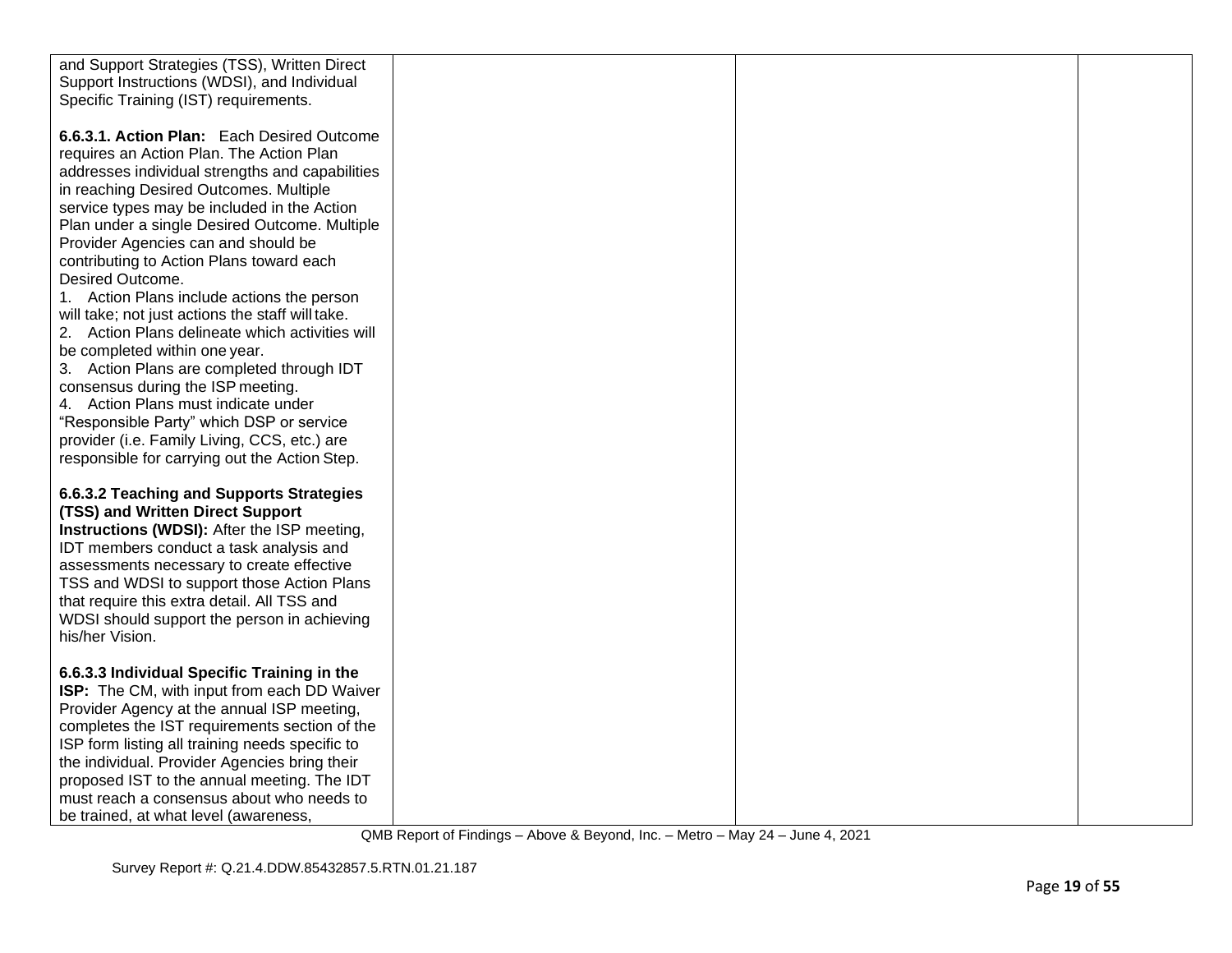| knowledge or skill), and within what timeframe.   |  |  |
|---------------------------------------------------|--|--|
| (See Chapter 17.10 Individual-Specific            |  |  |
| Training for more information about IST.)         |  |  |
| 6.8 ISP Implementation and Monitoring: All        |  |  |
| DD Waiver Provider Agencies with a signed         |  |  |
| SFOC are required to provide services as          |  |  |
| detailed in the ISP. The ISP must be readily      |  |  |
| accessible to Provider Agencies on the            |  |  |
| approved budget. (See Chapter 20: Provider        |  |  |
| Documentation and Client Records.) CMs            |  |  |
| facilitate and maintain communication with the    |  |  |
| person, his/her representative, other IDT         |  |  |
| members, Provider Agencies, and relevant          |  |  |
| parties to ensure that the person receives the    |  |  |
| maximum benefit of his/her services and that      |  |  |
| revisions to the ISP are made as needed. All      |  |  |
| DD Waiver Provider Agencies are required to       |  |  |
| cooperate with monitoring activities conducted    |  |  |
| by the CM and the DOH. Provider Agencies          |  |  |
| are required to respond to issues at the          |  |  |
| individual level and agency level as described    |  |  |
| in Chapter 16: Qualified Provider Agencies.       |  |  |
|                                                   |  |  |
| <b>Chapter 20: Provider Documentation and</b>     |  |  |
| <b>Client Records: 20.2 Client Records</b>        |  |  |
| Requirements: All DD Waiver Provider              |  |  |
| Agencies are required to create and maintain      |  |  |
| individual client records. The contents of client |  |  |
| records vary depending on the unique needs        |  |  |
| of the person receiving services and the          |  |  |
| resultant information produced. The extent of     |  |  |
| documentation required for individual client      |  |  |
| records per service type depends on the           |  |  |
| location of the file, the type of service being   |  |  |
| provided, and the information necessary.          |  |  |
|                                                   |  |  |
|                                                   |  |  |
|                                                   |  |  |
|                                                   |  |  |
|                                                   |  |  |
|                                                   |  |  |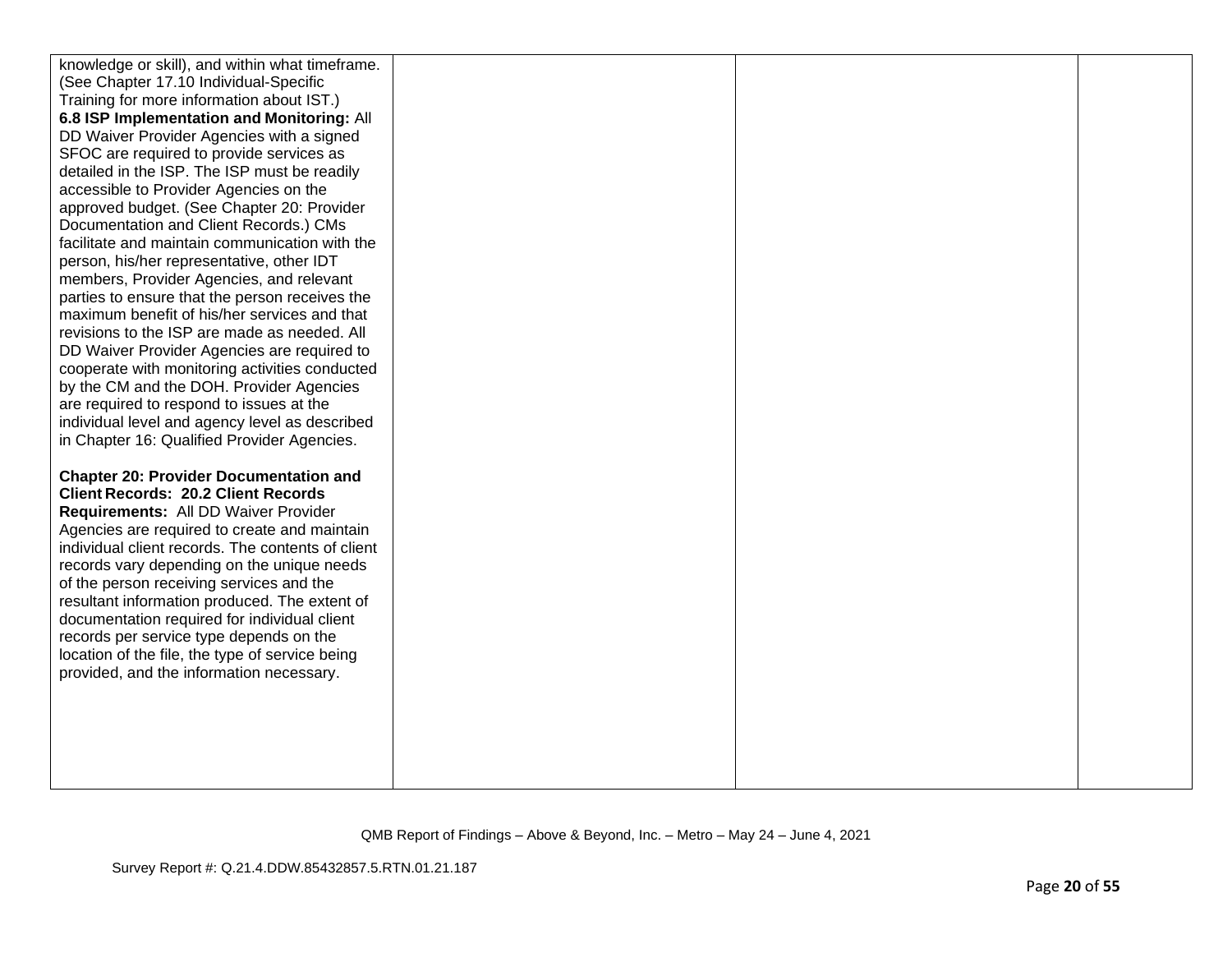| Tag #1A32.1 Administrative Case File:                                                         | <b>Standard Level Deficiency</b>                 |                                                          |  |
|-----------------------------------------------------------------------------------------------|--------------------------------------------------|----------------------------------------------------------|--|
| <b>Individual Service Plan Implementation (Not</b>                                            |                                                  |                                                          |  |
| <b>Completed at Frequency)</b>                                                                |                                                  |                                                          |  |
| NMAC 7.26.5.16.C and D Development of                                                         | Based on administrative record review, the       | Provider:                                                |  |
| the ISP. Implementation of the ISP. The ISP                                                   | Agency did not implement the ISP according to    | <b>State your Plan of Correction for the</b>             |  |
| shall be implemented according to the                                                         | the timelines determined by the IDT and as       | deficiencies cited in this tag here (How is the          |  |
| timelines determined by the IDT and as                                                        | specified in the ISP for each stated desired     | deficiency going to be corrected? This can be            |  |
| specified in the ISP for each stated desired                                                  | outcomes and action plan for 2 of 5 individuals. | specific to each deficiency cited or if possible an      |  |
| outcomes and action plan.                                                                     |                                                  | overall correction?): $\rightarrow$                      |  |
|                                                                                               | As indicated by Individuals ISP the following    |                                                          |  |
| C. The IDT shall review and discuss                                                           | was found with regards to the implementation     |                                                          |  |
| information and recommendations with the                                                      | of ISP Outcomes:                                 |                                                          |  |
| individual, with the goal of supporting the                                                   |                                                  |                                                          |  |
| individual in attaining desired outcomes. The                                                 | <b>Supported Living Data Collection / Data</b>   |                                                          |  |
| IDT develops an ISP based upon the                                                            | Tracking/Progress with regards to ISP            |                                                          |  |
| individual's personal vision statement,                                                       | Outcomes:                                        | <b>Provider:</b>                                         |  |
| strengths, needs, interests and preferences.                                                  |                                                  | <b>Enter your ongoing Quality</b>                        |  |
| The ISP is a dynamic document, revised                                                        | Individual #1                                    | <b>Assurance/Quality Improvement</b>                     |  |
| periodically, as needed, and amended to                                                       | • According to the Live Outcome; Action Step     | processes as it related to this tag number               |  |
| reflect progress towards personal goals and                                                   | for " will document her activities weekly on     | here (What is going to be done? How many                 |  |
| achievements consistent with the individual's                                                 | her calendar" is to be completed 1 time per      | individuals is this going to affect? How often will      |  |
| future vision. This regulation is consistent with                                             | week. Evidence found indicated it was not        | this be completed? Who is responsible? What              |  |
| standards established for individual plan                                                     | being completed at the required frequency        | steps will be taken if issues are found?): $\rightarrow$ |  |
| development as set forth by the commission on                                                 | as indicated in the ISP for 3/2021 - 4/2021.     |                                                          |  |
| the accreditation of rehabilitation facilities                                                |                                                  |                                                          |  |
| (CARF) and/or other program accreditation                                                     | Individual #5                                    |                                                          |  |
| approved and adopted by the developmental                                                     | • According to the Live Outcome; Action Step     |                                                          |  |
| disabilities division and the department of                                                   | for " will complete 1000 steps daily" is to      |                                                          |  |
| health. It is the policy of the developmental                                                 | be completed 7 times per week. Evidence          |                                                          |  |
| disabilities division (DDD), that to the extent                                               | found indicated it was not being completed       |                                                          |  |
| permitted by funding, each individual receive                                                 | at the required frequency as indicated in the    |                                                          |  |
| supports and services that will assist and                                                    | ISP for 3/2021.                                  |                                                          |  |
| encourage independence and productivity in                                                    |                                                  |                                                          |  |
| the community and attempt to prevent                                                          | <b>Customized Community Supports Data</b>        |                                                          |  |
| regression or loss of current capabilities.                                                   | <b>Collection/Data Tracking/Progress with</b>    |                                                          |  |
| Services and supports include specialized                                                     | regards to ISP Outcomes:                         |                                                          |  |
| and/or generic services, training, education<br>and/or treatment as determined by the IDT and |                                                  |                                                          |  |
| documented in the ISP.                                                                        | Individual #5                                    |                                                          |  |
|                                                                                               | • According to the Work/Learn Outcome;           |                                                          |  |
| D. The intent is to provide choice and obtain                                                 | Action Step for " will ask one question or       |                                                          |  |
| opportunities for individuals to live, work and                                               | comment during activity" is to be completed      |                                                          |  |
|                                                                                               | 5 times per week. Evidence found indicated       |                                                          |  |
| play with full participation in their communities.                                            |                                                  |                                                          |  |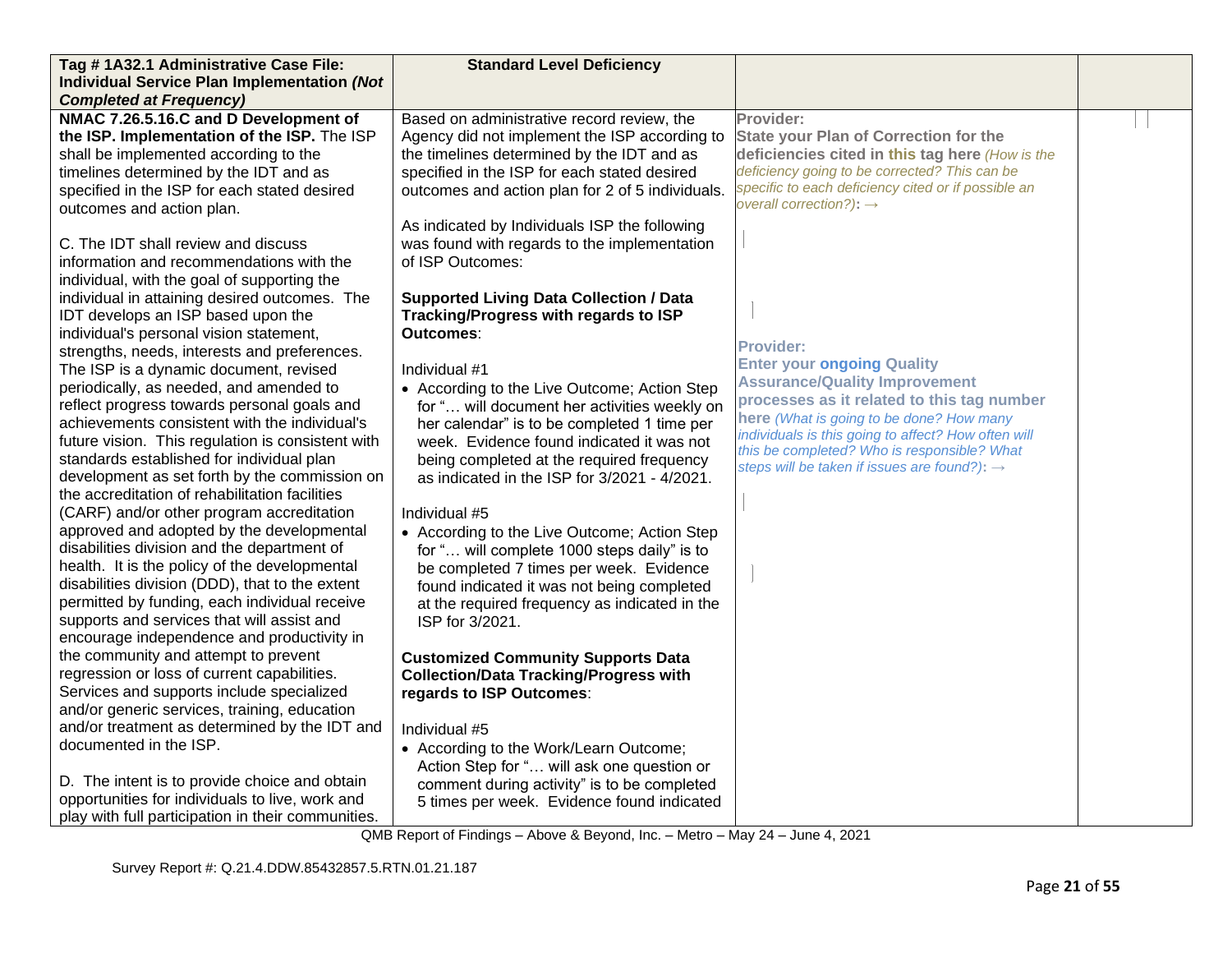| The following principles provide direction and<br>purpose in planning for individuals with<br>developmental disabilities. [05/03/94; 01/15/97; | it was not being completed at the required<br>frequency as indicated in the ISP for 3/2021<br>$-4/2021.$ |  |
|------------------------------------------------------------------------------------------------------------------------------------------------|----------------------------------------------------------------------------------------------------------|--|
| Recompiled 10/31/01]                                                                                                                           |                                                                                                          |  |
|                                                                                                                                                | • According to the Work/Learn Outcome;                                                                   |  |
| Developmental Disabilities (DD) Waiver<br>Service Standards 2/26/2018; Re-Issue:                                                               | Action Step for " will respond appropriately<br>to one question per activity." is to be                  |  |
| 12/28/2018; Eff 1/1/2019                                                                                                                       | completed 5 times per week. Evidence                                                                     |  |
| Chapter 6: Individual Service Plan (ISP)                                                                                                       | found indicated it was not being completed                                                               |  |
| 6.8 ISP Implementation and Monitoring: All                                                                                                     | at the required frequency as indicated in the                                                            |  |
| DD Waiver Provider Agencies with a signed                                                                                                      | ISP for 3/2021 - 4/2021.                                                                                 |  |
| SFOC are required to provide services as                                                                                                       |                                                                                                          |  |
| detailed in the ISP. The ISP must be readily<br>accessible to Provider Agencies on the                                                         |                                                                                                          |  |
| approved budget. (See Chapter 20: Provider                                                                                                     |                                                                                                          |  |
| Documentation and Client Records.) CMs                                                                                                         |                                                                                                          |  |
| facilitate and maintain communication with the                                                                                                 |                                                                                                          |  |
| person, his/her representative, other IDT                                                                                                      |                                                                                                          |  |
| members, Provider Agencies, and relevant                                                                                                       |                                                                                                          |  |
| parties to ensure that the person receives the<br>maximum benefit of his/her services and that                                                 |                                                                                                          |  |
| revisions to the ISP are made as needed. All                                                                                                   |                                                                                                          |  |
| DD Waiver Provider Agencies are required to                                                                                                    |                                                                                                          |  |
| cooperate with monitoring activities conducted                                                                                                 |                                                                                                          |  |
| by the CM and the DOH. Provider Agencies                                                                                                       |                                                                                                          |  |
| are required to respond to issues at the<br>individual level and agency level as described                                                     |                                                                                                          |  |
| in Chapter 16: Qualified Provider Agencies.                                                                                                    |                                                                                                          |  |
|                                                                                                                                                |                                                                                                          |  |
| <b>Chapter 20: Provider Documentation and</b>                                                                                                  |                                                                                                          |  |
| <b>Client Records 20.2 Client Records</b>                                                                                                      |                                                                                                          |  |
| Requirements: All DD Waiver Provider<br>Agencies are required to create and maintain                                                           |                                                                                                          |  |
| individual client records. The contents of client                                                                                              |                                                                                                          |  |
| records vary depending on the unique needs of                                                                                                  |                                                                                                          |  |
| the person receiving services and the resultant                                                                                                |                                                                                                          |  |
| information produced. The extent of                                                                                                            |                                                                                                          |  |
| documentation required for individual client                                                                                                   |                                                                                                          |  |
| records per service type depends on the<br>location of the file, the type of service being                                                     |                                                                                                          |  |
| provided, and the information necessary.                                                                                                       |                                                                                                          |  |
| DD Waiver Provider Agencies are required to                                                                                                    |                                                                                                          |  |
| adhere to the following:                                                                                                                       |                                                                                                          |  |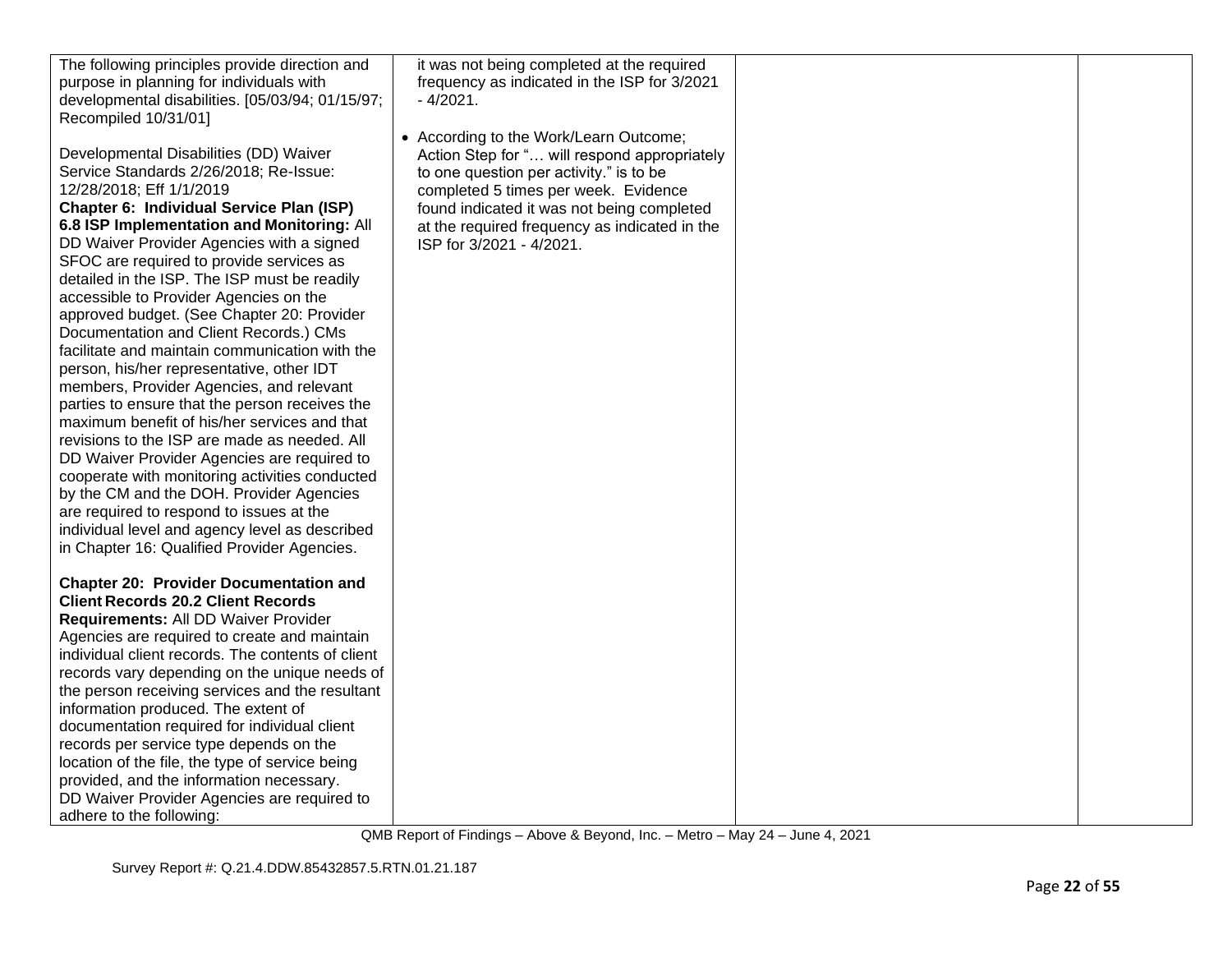| $\mathbf{1}$ .<br>Client records must contain all documents |  |  |
|-------------------------------------------------------------|--|--|
| essential to the service being provided and                 |  |  |
| essential to ensuring the health and safety of              |  |  |
| the person during the provision of the service.             |  |  |
| Provider Agencies must have readily<br>2.                   |  |  |
| accessible records in home and community                    |  |  |
| settings in paper or electronic form. Secure                |  |  |
| access to electronic records through the                    |  |  |
| Therap web-based system using computers or                  |  |  |
| mobile devices is acceptable.                               |  |  |
| Provider Agencies are responsible for<br>3.                 |  |  |
| ensuring that all plans created by nurses, RDs,             |  |  |
| therapists or BSCs are present in all needed                |  |  |
| settings.                                                   |  |  |
| Provider Agencies must maintain records<br>4.               |  |  |
| of all documents produced by agency                         |  |  |
| personnel or contractors on behalf of each                  |  |  |
| person, including any routine notes or data,                |  |  |
| annual assessments, semi-annual reports,                    |  |  |
| evidence of training provided/received,                     |  |  |
| progress notes, and any other interactions for              |  |  |
| which billing is generated.                                 |  |  |
| Each Provider Agency is responsible for<br>5.               |  |  |
| maintaining the daily or other contact notes                |  |  |
| documenting the nature and frequency of                     |  |  |
| service delivery, as well as data tracking only             |  |  |
| for the services provided by their agency.                  |  |  |
| The current Client File Matrix found in<br>6.               |  |  |
| Appendix A Client File Matrix details the                   |  |  |
| minimum requirements for records to be                      |  |  |
| stored in agency office files, the delivery site,           |  |  |
| or with DSP while providing services in the                 |  |  |
| community.                                                  |  |  |
| All records pertaining to JCMs must be<br>7.                |  |  |
| retained permanently and must be made                       |  |  |
| available to DDSD upon request, upon the                    |  |  |
| termination or expiration of a provider                     |  |  |
| agreement, or upon provider withdrawal from                 |  |  |
| services.                                                   |  |  |
|                                                             |  |  |
|                                                             |  |  |
|                                                             |  |  |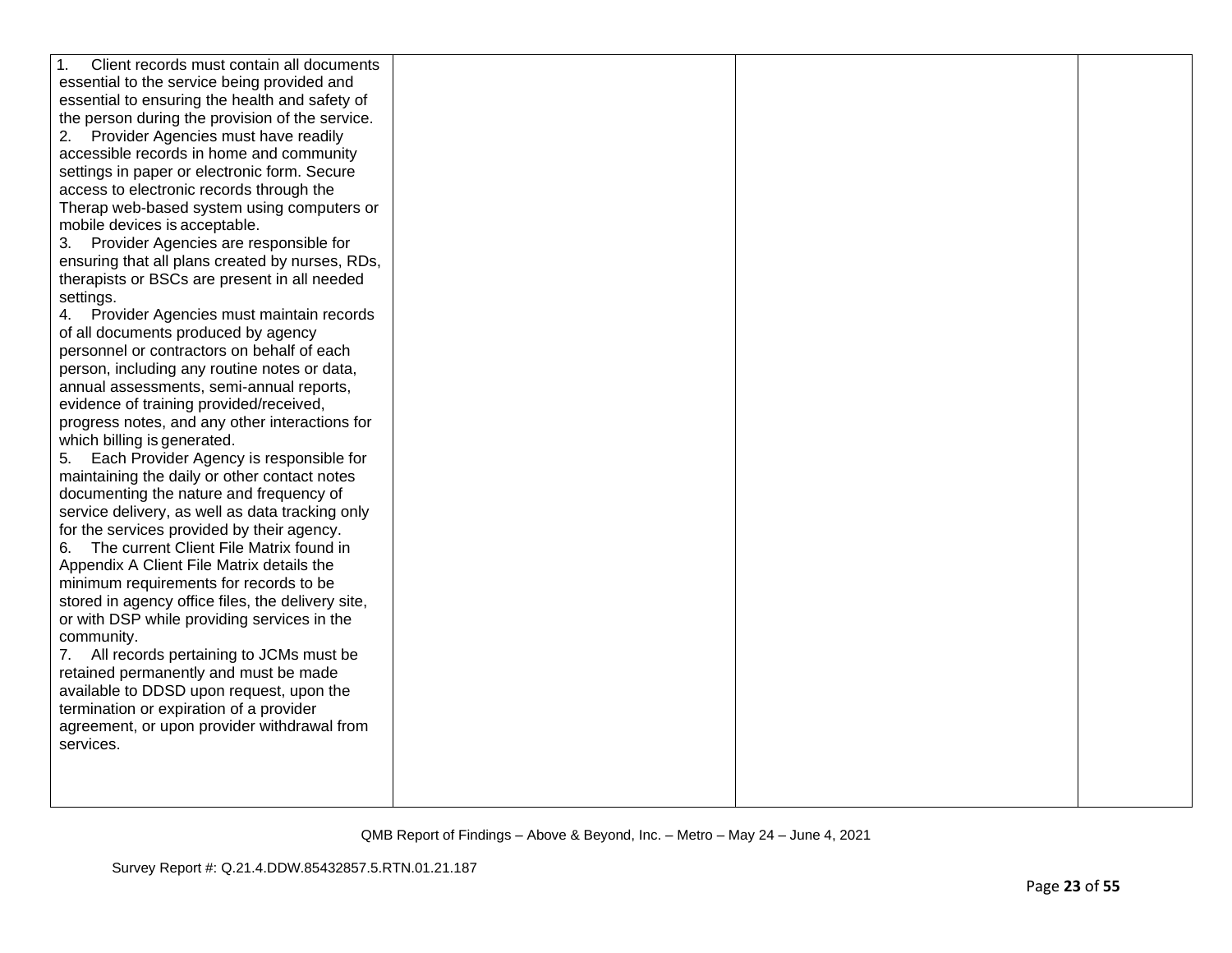| <b>Standard of Care</b>                                                         | <b>Deficiencies</b>                           | Agency Plan of Correction, On-going QA/QI<br>and Responsible Party                                                                                      | <b>Completion</b><br><b>Date</b> |
|---------------------------------------------------------------------------------|-----------------------------------------------|---------------------------------------------------------------------------------------------------------------------------------------------------------|----------------------------------|
|                                                                                 |                                               |                                                                                                                                                         |                                  |
|                                                                                 |                                               | Service Domain: Qualified Providers - The State monitors non-licensed/non-certified providers to assure adherence to waiver requirements. The State     |                                  |
|                                                                                 |                                               | implements its policies and procedures for verifying that provider training is conducted in accordance with State requirements and the approved waiver. |                                  |
| Tag #1A22 Agency Personnel Competency                                           | <b>Standard Level Deficiency</b>              |                                                                                                                                                         |                                  |
| Developmental Disabilities (DD) Waiver                                          | Based on interview, the Agency did not ensure | Provider:                                                                                                                                               |                                  |
| Service Standards 2/26/2018; Re-Issue:                                          | training competencies were met for 1 of 8     | <b>State your Plan of Correction for the</b>                                                                                                            |                                  |
| 12/28/2018; Eff 1/1/2019                                                        | Direct Support Personnel.                     | deficiencies cited in this tag here (How is the                                                                                                         |                                  |
| Chapter 13: Nursing Services 13.2.11                                            |                                               | deficiency going to be corrected? This can be                                                                                                           |                                  |
| Training and Implementation of Plans:                                           | When DSP were asked, if the Individual had    | specific to each deficiency cited or if possible an                                                                                                     |                                  |
| 1. RNs and LPNs are required to provide                                         | a Behavioral Crisis Intervention Plan (BCIP)  | overall correction?): $\rightarrow$                                                                                                                     |                                  |
| Individual Specific Training (IST) regarding                                    | and if so, what the plan covered, the         |                                                                                                                                                         |                                  |
| <b>HCPs and MERPs.</b>                                                          | following was reported:                       |                                                                                                                                                         |                                  |
| 2. The agency nurse is required to deliver and                                  |                                               |                                                                                                                                                         |                                  |
| document training for DSP/DSS regarding the                                     | • DSP #502 stated, "No. No he don't."         |                                                                                                                                                         |                                  |
| healthcare interventions/strategies and MERPs                                   | According to the Individual Specific Training |                                                                                                                                                         |                                  |
| that the DSP are responsible to implement,                                      | Section of the ISP, the individual has a      |                                                                                                                                                         |                                  |
| clearly indicating level of competency achieved                                 | Behavioral Crisis Intervention Plan.          | <b>Provider:</b>                                                                                                                                        |                                  |
| by each trainee as described in Chapter 17.10                                   | (Individual #5)                               | <b>Enter your ongoing Quality</b>                                                                                                                       |                                  |
| Individual-Specific Training.                                                   |                                               | <b>Assurance/Quality Improvement</b>                                                                                                                    |                                  |
|                                                                                 |                                               | processes as it related to this tag number                                                                                                              |                                  |
| <b>Chapter 17: Training Requirement</b>                                         |                                               | here (What is going to be done? How many                                                                                                                |                                  |
| 17.10 Individual-Specific Training: The                                         |                                               | individuals is this going to affect? How often will                                                                                                     |                                  |
| following are elements of IST: defined                                          |                                               | this be completed? Who is responsible? What                                                                                                             |                                  |
| standards of performance, curriculum tailored                                   |                                               | steps will be taken if issues are found?): $\rightarrow$                                                                                                |                                  |
| to teach skills and knowledge necessary to                                      |                                               |                                                                                                                                                         |                                  |
| meet those standards of performance, and                                        |                                               |                                                                                                                                                         |                                  |
| formal examination or demonstration to verify                                   |                                               |                                                                                                                                                         |                                  |
| standards of performance, using the                                             |                                               |                                                                                                                                                         |                                  |
| established DDSD training levels of                                             |                                               |                                                                                                                                                         |                                  |
| awareness, knowledge, and skill.                                                |                                               |                                                                                                                                                         |                                  |
| Reaching an awareness level may be                                              |                                               |                                                                                                                                                         |                                  |
| accomplished by reading plans or other                                          |                                               |                                                                                                                                                         |                                  |
| information. The trainee is cognizant of                                        |                                               |                                                                                                                                                         |                                  |
| information related to a person's specific                                      |                                               |                                                                                                                                                         |                                  |
| condition. Verbal or written recall of basic                                    |                                               |                                                                                                                                                         |                                  |
| information or knowing where to access the<br>information can verify awareness. |                                               |                                                                                                                                                         |                                  |
|                                                                                 |                                               |                                                                                                                                                         |                                  |
| Reaching a knowledge level may take the                                         |                                               |                                                                                                                                                         |                                  |
| form of observing a plan in action, reading a                                   |                                               |                                                                                                                                                         |                                  |
| plan more thoroughly, or having a plan                                          |                                               |                                                                                                                                                         |                                  |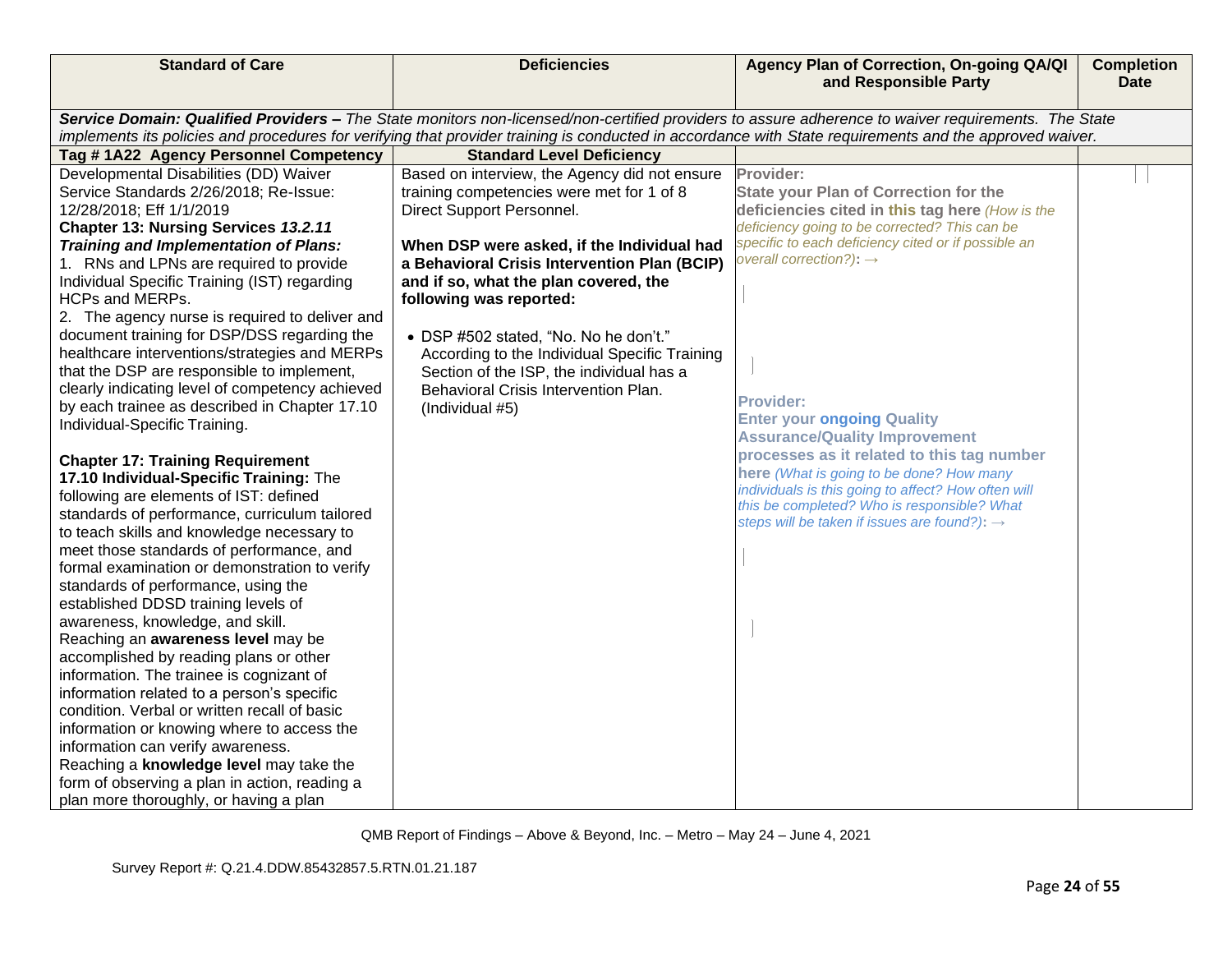| described by the author or their designee.       |  |  |
|--------------------------------------------------|--|--|
| Verbal or written recall or demonstration may    |  |  |
| verify this level of competence.                 |  |  |
| Reaching a skill level involves being trained    |  |  |
| by a therapist, nurse, designated or             |  |  |
| experienced designated trainer. The trainer      |  |  |
| shall demonstrate the techniques according to    |  |  |
| the plan. Then they observe and provide          |  |  |
| feedback to the trainee as they implement the    |  |  |
| techniques. This should be repeated until        |  |  |
| competence is demonstrated. Demonstration        |  |  |
| of skill or observed implementation of the       |  |  |
| techniques or strategies verifies skill level    |  |  |
| competence. Trainees should be observed on       |  |  |
| more than one occasion to ensure appropriate     |  |  |
| techniques are maintained and to provide         |  |  |
| additional coaching/feedback.                    |  |  |
| Individuals shall receive services from          |  |  |
| competent and qualified Provider Agency          |  |  |
| personnel who must successfully complete IST     |  |  |
| requirements in accordance with the              |  |  |
| specifications described in the ISP of each      |  |  |
| person supported.                                |  |  |
| IST must be arranged and conducted at<br>1.      |  |  |
| least annually. IST includes training on the ISP |  |  |
| Desired Outcomes, Action Plans, strategies,      |  |  |
| and information about the person's preferences   |  |  |
| regarding privacy, communication style, and      |  |  |
| routines. More frequent training may be          |  |  |
| necessary if the annual ISP changes before the   |  |  |
| year ends.                                       |  |  |
| IST for therapy-related WDSI, HCPs,<br>2.        |  |  |
| MERPs, CARMPs, PBSA, PBSP, and BCIP,             |  |  |
| must occur at least annually and more often if   |  |  |
| plans change, or if monitoring by the plan       |  |  |
| author or agency finds incorrect                 |  |  |
| implementation, when new DSP or CM are           |  |  |
| assigned to work with a person, or when an       |  |  |
| existing DSP or CM requires a refresher.         |  |  |
| 3. The competency level of the training is       |  |  |
| based on the IST section of the ISP.             |  |  |
| 4. The person should be present for and          |  |  |
| involved in IST whenever possible.               |  |  |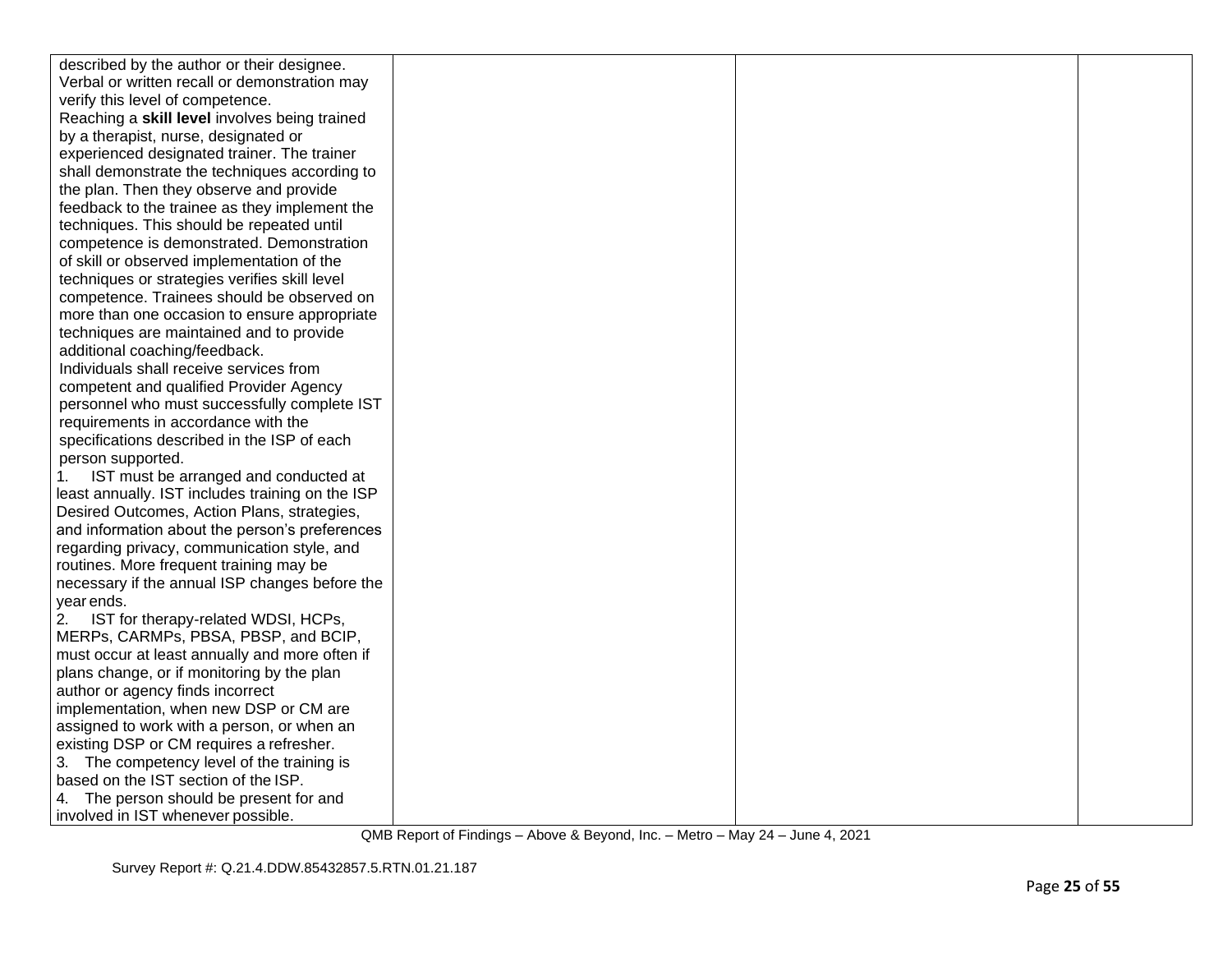| 5. Provider Agencies are responsible for          |  |  |
|---------------------------------------------------|--|--|
| tracking of IST requirements.                     |  |  |
| 6. Provider Agencies must arrange and             |  |  |
| ensure that DSP's are trained on the contents     |  |  |
| of the plans in accordance with timelines         |  |  |
|                                                   |  |  |
| indicated in the Individual-Specific Training     |  |  |
| Requirements: Support Plans section of the        |  |  |
| ISP and notify the plan authors when new DSP      |  |  |
| are hired to arrange for trainings.               |  |  |
| 7. If a therapist, BSC, nurse, or other author of |  |  |
| a plan, healthcare or otherwise, chooses to       |  |  |
| designate a trainer, that person is still         |  |  |
| responsible for providing the curriculum to the   |  |  |
| designated trainer. The author of the plan is     |  |  |
| also responsible for ensuring the designated      |  |  |
| trainer is verifying competency in alignment      |  |  |
| with their curriculum, doing periodic quality     |  |  |
| assurance checks with their designated trainer,   |  |  |
| and re-certifying the designated trainer at least |  |  |
| annually and/or when there is a change to a       |  |  |
| person's plan.                                    |  |  |
|                                                   |  |  |
|                                                   |  |  |
|                                                   |  |  |
|                                                   |  |  |
|                                                   |  |  |
|                                                   |  |  |
|                                                   |  |  |
|                                                   |  |  |
|                                                   |  |  |
|                                                   |  |  |
|                                                   |  |  |
|                                                   |  |  |
|                                                   |  |  |
|                                                   |  |  |
|                                                   |  |  |
|                                                   |  |  |
|                                                   |  |  |
|                                                   |  |  |
|                                                   |  |  |
|                                                   |  |  |
|                                                   |  |  |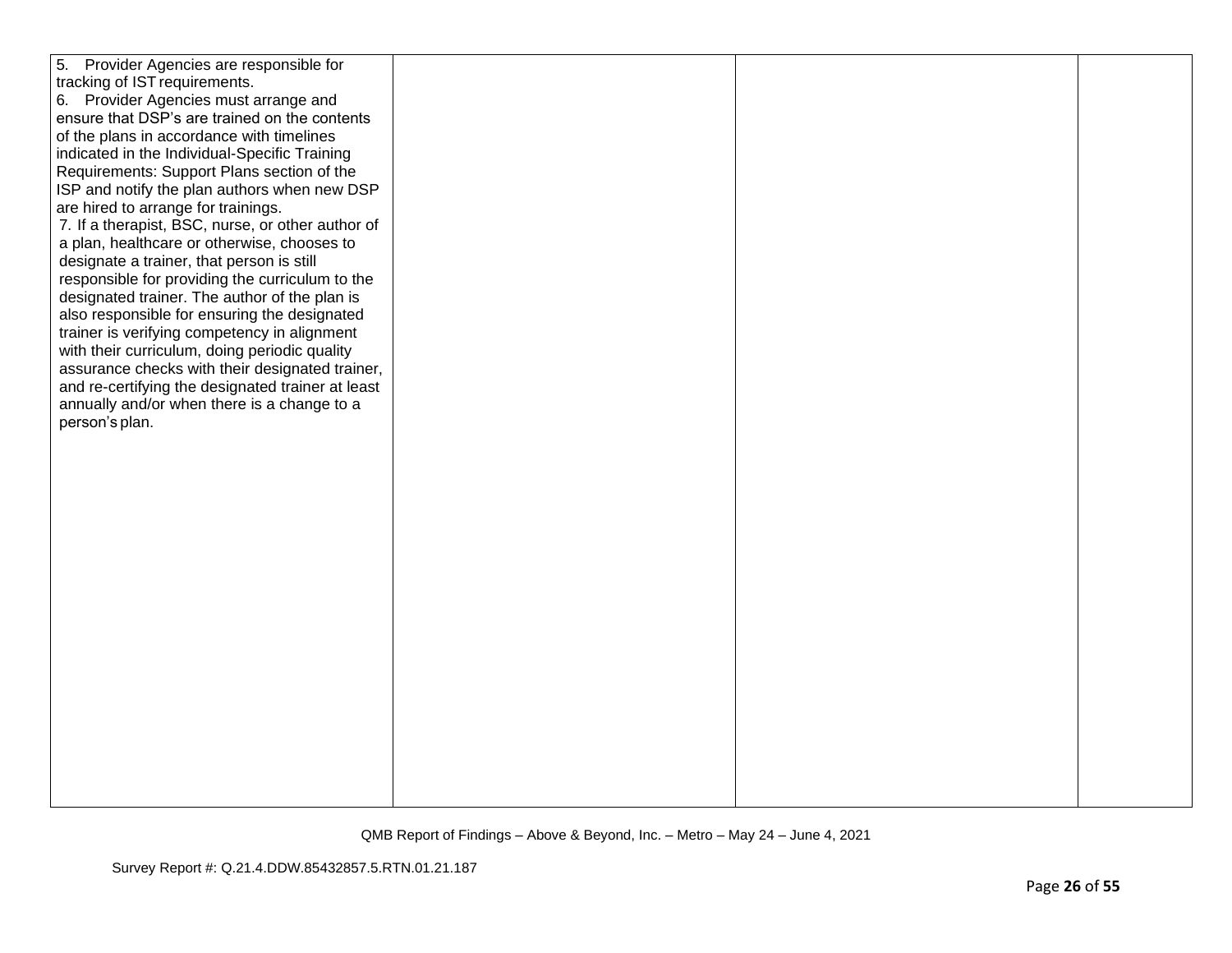| Tag #1A43.1 General Events Reporting:                                                                                                                                                                                                                                                                                                                                                                                                                                                                                                                                                                                                                                                                                                                                                                                                                                                                                                                                                                                                                                                                                                                                                                                                                                                                                                                                                                                                                      | <b>Standard Level Deficiency</b>                                                                                                                                                                                                                                                                                                                                                                                                                   |                                                                                                                                                                                                                                                                                                                                                                                                                                                                                                                                                                                                                          |  |
|------------------------------------------------------------------------------------------------------------------------------------------------------------------------------------------------------------------------------------------------------------------------------------------------------------------------------------------------------------------------------------------------------------------------------------------------------------------------------------------------------------------------------------------------------------------------------------------------------------------------------------------------------------------------------------------------------------------------------------------------------------------------------------------------------------------------------------------------------------------------------------------------------------------------------------------------------------------------------------------------------------------------------------------------------------------------------------------------------------------------------------------------------------------------------------------------------------------------------------------------------------------------------------------------------------------------------------------------------------------------------------------------------------------------------------------------------------|----------------------------------------------------------------------------------------------------------------------------------------------------------------------------------------------------------------------------------------------------------------------------------------------------------------------------------------------------------------------------------------------------------------------------------------------------|--------------------------------------------------------------------------------------------------------------------------------------------------------------------------------------------------------------------------------------------------------------------------------------------------------------------------------------------------------------------------------------------------------------------------------------------------------------------------------------------------------------------------------------------------------------------------------------------------------------------------|--|
|                                                                                                                                                                                                                                                                                                                                                                                                                                                                                                                                                                                                                                                                                                                                                                                                                                                                                                                                                                                                                                                                                                                                                                                                                                                                                                                                                                                                                                                            |                                                                                                                                                                                                                                                                                                                                                                                                                                                    |                                                                                                                                                                                                                                                                                                                                                                                                                                                                                                                                                                                                                          |  |
| <b>Individual Reporting</b><br>Developmental Disabilities (DD) Waiver<br>Service Standards 2/26/2018; Re-Issue:<br>12/28/2018; Eff 1/1/2019<br><b>Chapter 19: Provider Reporting</b><br><b>Requirements: 19.2 General Events</b><br>Reporting (GER): The purpose of General<br>Events Reporting (GER) is to report, track and<br>analyze events, which pose a risk to adults in<br>the DD Waiver program, but do not meet<br>criteria for ANE or other reportable incidents as<br>defined by the IMB. Analysis of GER is<br>intended to identify emerging patterns so that<br>preventative action can be taken at the<br>individual, Provider Agency, regional and<br>statewide level. On a quarterly and annual<br>basis, DDSD analyzes GER data at the<br>provider, regional and statewide levels to<br>identify any patterns that warrant intervention.<br>Provider Agency use of GER in Therap is<br>required as follows:<br>1. DD Waiver Provider Agencies<br>approved to provide Customized In-<br>Home Supports, Family Living, IMLS,<br>Supported Living, Customized<br><b>Community Supports, Community</b><br>Integrated Employment, Adult Nursing<br>and Case Management must use GER in<br>the Therap system.<br>DD Waiver Provider Agencies<br>2.<br>referenced above are responsible for entering<br>specified information into the GER section of<br>the secure website operated under contract by<br>Therap according to the GER Reporting | Based on record review, the Agency did not<br>follow the General Events Reporting<br>requirements as indicated by the policy for 1 of<br>5 individuals.<br>The following events were not reported in<br>the General Events Reporting System as<br>required by policy:<br>Individual #1<br>• Documentation reviewed indicates<br>on 4/20/2021, the Individual brought to<br>staff's attention, a sore on their thigh (Injury).<br>No GER was found. | Provider:<br><b>State your Plan of Correction for the</b><br>deficiencies cited in this tag here (How is the<br>deficiency going to be corrected? This can be<br>specific to each deficiency cited or if possible an<br>overall correction?): $\rightarrow$<br><b>Provider:</b><br><b>Enter your ongoing Quality</b><br><b>Assurance/Quality Improvement</b><br>processes as it related to this tag number<br>here (What is going to be done? How many<br>individuals is this going to affect? How often will<br>this be completed? Who is responsible? What<br>steps will be taken if issues are found?): $\rightarrow$ |  |
|                                                                                                                                                                                                                                                                                                                                                                                                                                                                                                                                                                                                                                                                                                                                                                                                                                                                                                                                                                                                                                                                                                                                                                                                                                                                                                                                                                                                                                                            |                                                                                                                                                                                                                                                                                                                                                                                                                                                    |                                                                                                                                                                                                                                                                                                                                                                                                                                                                                                                                                                                                                          |  |
| Requirements in Appendix B GER<br>Requirements.                                                                                                                                                                                                                                                                                                                                                                                                                                                                                                                                                                                                                                                                                                                                                                                                                                                                                                                                                                                                                                                                                                                                                                                                                                                                                                                                                                                                            |                                                                                                                                                                                                                                                                                                                                                                                                                                                    |                                                                                                                                                                                                                                                                                                                                                                                                                                                                                                                                                                                                                          |  |
| 3.<br>At the Provider Agency's discretion<br>additional events, which are not required by<br>DDSD, may also be tracked within the GER<br>section of Therap.<br>GER does not replace a Provider<br>4.                                                                                                                                                                                                                                                                                                                                                                                                                                                                                                                                                                                                                                                                                                                                                                                                                                                                                                                                                                                                                                                                                                                                                                                                                                                       |                                                                                                                                                                                                                                                                                                                                                                                                                                                    |                                                                                                                                                                                                                                                                                                                                                                                                                                                                                                                                                                                                                          |  |
| Agency's obligations to report ANE or other                                                                                                                                                                                                                                                                                                                                                                                                                                                                                                                                                                                                                                                                                                                                                                                                                                                                                                                                                                                                                                                                                                                                                                                                                                                                                                                                                                                                                |                                                                                                                                                                                                                                                                                                                                                                                                                                                    |                                                                                                                                                                                                                                                                                                                                                                                                                                                                                                                                                                                                                          |  |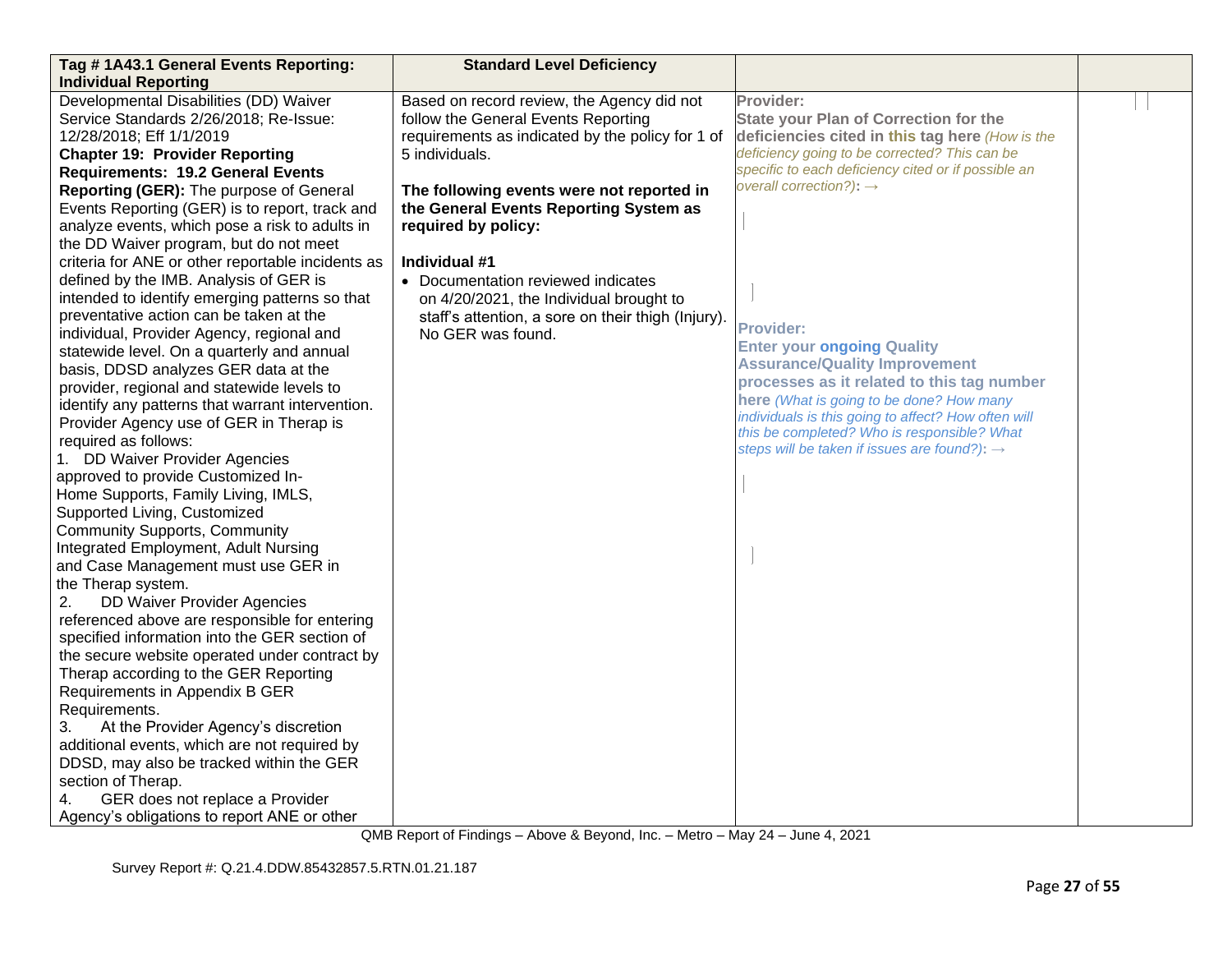| reportable incidents as described in Chapter<br>18: Incident Management System.<br>GER does not replace a Provider<br>5.<br>Agency's obligations related to healthcare<br>coordination, modifications to the ISP, or any<br>other risk management and QI activities. |  |  |
|----------------------------------------------------------------------------------------------------------------------------------------------------------------------------------------------------------------------------------------------------------------------|--|--|
|                                                                                                                                                                                                                                                                      |  |  |
| <b>Appendix B GER Requirements: DDSD is</b><br>pleased to introduce the revised General<br>Events Reporting (GER), requirements. There<br>are two important changes related to                                                                                       |  |  |
| medication error reporting:                                                                                                                                                                                                                                          |  |  |
| 1. Effective immediately, DDSD requires ALL                                                                                                                                                                                                                          |  |  |
| medication errors be entered into Therap                                                                                                                                                                                                                             |  |  |
| GER with the exception of those required to                                                                                                                                                                                                                          |  |  |
| be reported to Division of Health                                                                                                                                                                                                                                    |  |  |
| Improvement-Incident Management Bureau.<br>2. No alternative methods for reporting are                                                                                                                                                                               |  |  |
| permitted.                                                                                                                                                                                                                                                           |  |  |
| The following events need to be reported in                                                                                                                                                                                                                          |  |  |
| the Therap GER:                                                                                                                                                                                                                                                      |  |  |
| • Emergency Room/Urgent Care/Emergency<br><b>Medical Services</b>                                                                                                                                                                                                    |  |  |
| • Falls Without Injury                                                                                                                                                                                                                                               |  |  |
| • Injury (including Falls, Choking, Skin<br>Breakdown and Infection)                                                                                                                                                                                                 |  |  |
| • Law Enforcement Use                                                                                                                                                                                                                                                |  |  |
| • Medication Errors                                                                                                                                                                                                                                                  |  |  |
| • Medication Documentation Errors                                                                                                                                                                                                                                    |  |  |
| • Missing Person/Elopement                                                                                                                                                                                                                                           |  |  |
| • Out of Home Placement- Medical:<br>Hospitalization, Long Term Care, Skilled<br>Nursing or Rehabilitation Facility Admission                                                                                                                                        |  |  |
| • PRN Psychotropic Medication                                                                                                                                                                                                                                        |  |  |
| • Restraint Related to Behavior                                                                                                                                                                                                                                      |  |  |
| • Suicide Attempt or Threat                                                                                                                                                                                                                                          |  |  |
| <b>Entry Guidance: Provider Agencies must</b><br>complete the following sections of the GER<br>with detailed information: profile information,<br>event information, other event information,                                                                        |  |  |
|                                                                                                                                                                                                                                                                      |  |  |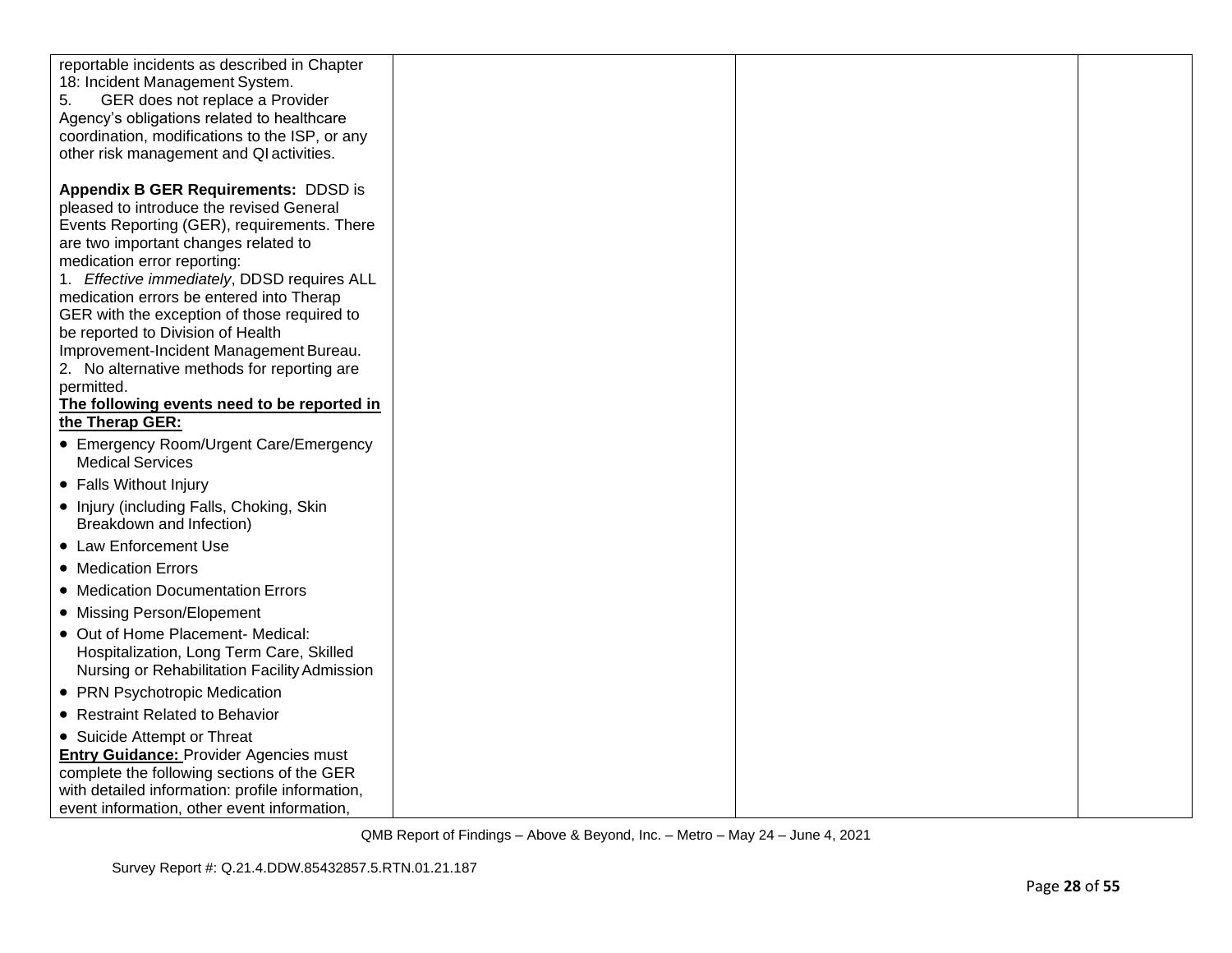| general information, notification, actions  |  |  |
|---------------------------------------------|--|--|
| taken or planned, and the review follow up  |  |  |
| comments section. Please attach any         |  |  |
| pertinent external documents such as        |  |  |
| discharge summary, medical consultation     |  |  |
| form, etc. Provider Agencies must enter and |  |  |
| approve GERs within 2 business days with    |  |  |
| the exception of Medication Errors which    |  |  |
|                                             |  |  |
| must be entered into GER on at least a      |  |  |
| monthly basis.                              |  |  |
|                                             |  |  |
|                                             |  |  |
|                                             |  |  |
|                                             |  |  |
|                                             |  |  |
|                                             |  |  |
|                                             |  |  |
|                                             |  |  |
|                                             |  |  |
|                                             |  |  |
|                                             |  |  |
|                                             |  |  |
|                                             |  |  |
|                                             |  |  |
|                                             |  |  |
|                                             |  |  |
|                                             |  |  |
|                                             |  |  |
|                                             |  |  |
|                                             |  |  |
|                                             |  |  |
|                                             |  |  |
|                                             |  |  |
|                                             |  |  |
|                                             |  |  |
|                                             |  |  |
|                                             |  |  |
|                                             |  |  |
|                                             |  |  |
|                                             |  |  |
|                                             |  |  |
|                                             |  |  |
|                                             |  |  |
|                                             |  |  |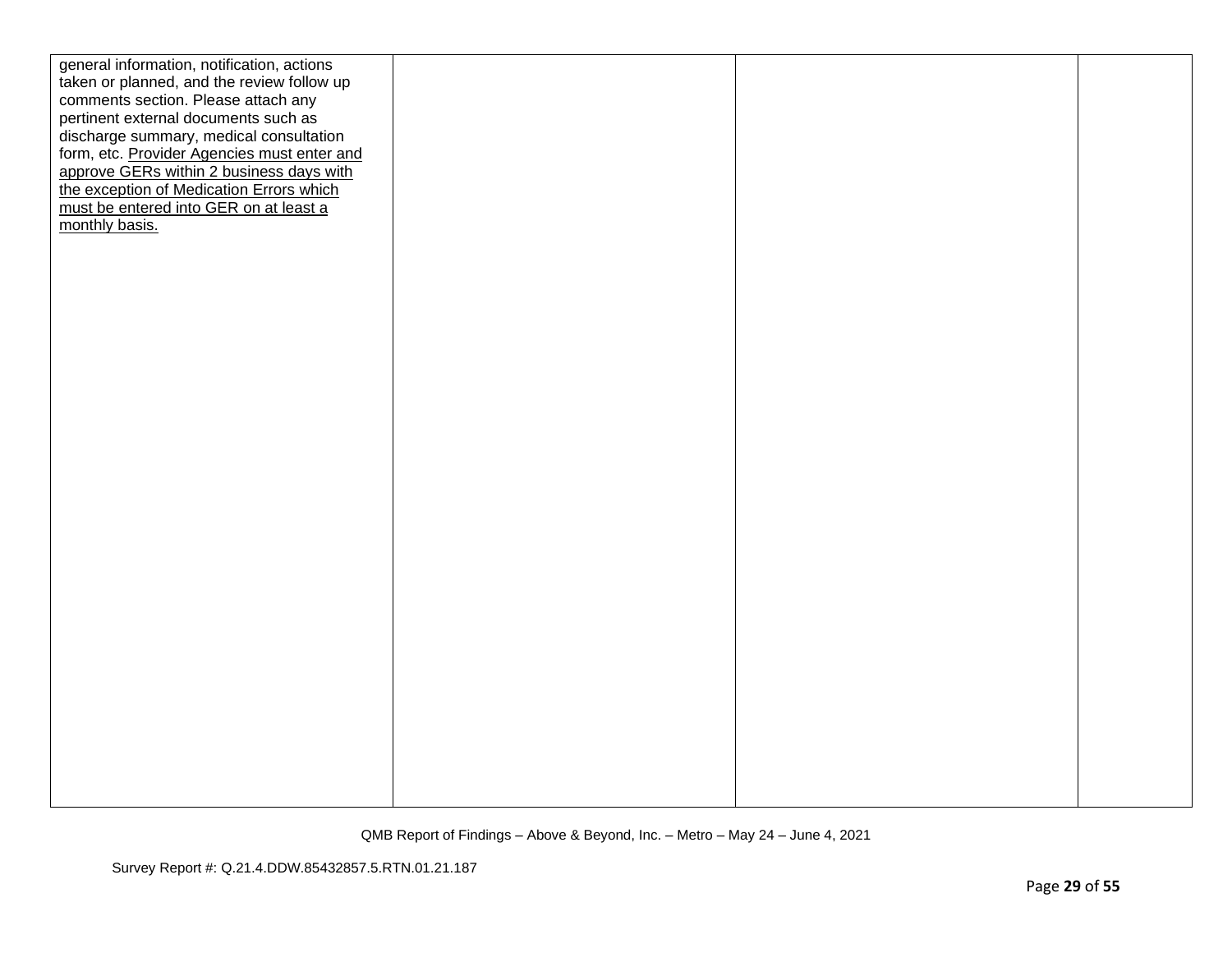| <b>Standard of Care</b>                                                                                                                                          | <b>Deficiencies</b>                                                                                | Agency Plan of Correction, On-going QA/QI<br>and Responsible Party                                      | <b>Completion</b><br><b>Date</b> |
|------------------------------------------------------------------------------------------------------------------------------------------------------------------|----------------------------------------------------------------------------------------------------|---------------------------------------------------------------------------------------------------------|----------------------------------|
| Service Domain: Health and Welfare - The state, on an ongoing basis, identifies, addresses and seeks to prevent occurrences of abuse, neglect and                |                                                                                                    |                                                                                                         |                                  |
| exploitation. Individuals shall be afforded their basic human rights. The provider supports individuals to access needed healthcare services in a timely manner. |                                                                                                    |                                                                                                         |                                  |
| Tag #1A09 Medication Delivery Routine                                                                                                                            | <b>Condition of Participation Level Deficiency</b>                                                 |                                                                                                         |                                  |
| <b>Medication Administration</b>                                                                                                                                 |                                                                                                    |                                                                                                         |                                  |
| Developmental Disabilities (DD) Waiver<br>Service Standards 2/26/2018; Re-Issue:                                                                                 | After an analysis of the evidence it has been<br>determined there is a significant potential for a | Provider:<br><b>State your Plan of Correction for the</b>                                               |                                  |
| 12/28/2018; Eff 1/1/2019                                                                                                                                         | negative outcome to occur.                                                                         | deficiencies cited in this tag here (How is the                                                         |                                  |
| <b>Chapter 20: Provider Documentation and</b>                                                                                                                    |                                                                                                    | deficiency going to be corrected? This can be                                                           |                                  |
| <b>Client Records 20.6 Medication</b>                                                                                                                            | Medication Administration Records (MAR)                                                            | specific to each deficiency cited or if possible an                                                     |                                  |
| <b>Administration Record (MAR):</b> A current                                                                                                                    | were reviewed for the month of                                                                     | overall correction?): $\rightarrow$                                                                     |                                  |
| Medication Administration Record (MAR) must                                                                                                                      | April 2021.                                                                                        |                                                                                                         |                                  |
| be maintained in all settings where                                                                                                                              |                                                                                                    |                                                                                                         |                                  |
| medications or treatments are delivered.                                                                                                                         | Based on record review, 1 of 5 individuals had                                                     |                                                                                                         |                                  |
| Family Living Providers may opt not to use                                                                                                                       | Medication Administration Records (MAR),                                                           |                                                                                                         |                                  |
| MARs if they are the sole provider who                                                                                                                           | which contained missing medications entries<br>and/or other errors:                                |                                                                                                         |                                  |
| supports the person with medications or<br>treatments. However, if there are services                                                                            |                                                                                                    |                                                                                                         |                                  |
| provided by unrelated DSP, ANS for                                                                                                                               | Individual #1                                                                                      | <b>Provider:</b>                                                                                        |                                  |
| Medication Oversight must be budgeted, and a                                                                                                                     | April 2021                                                                                         | <b>Enter your ongoing Quality</b>                                                                       |                                  |
| MAR must be created and used by the DSP.                                                                                                                         | <b>Medication Administration Records</b>                                                           | <b>Assurance/Quality Improvement</b>                                                                    |                                  |
| Primary and Secondary Provider Agencies are                                                                                                                      | contained missing entries. No                                                                      | processes as it related to this tag number                                                              |                                  |
| responsible for:                                                                                                                                                 | documentation found indicating reason for                                                          | here (What is going to be done? How many                                                                |                                  |
| 1. Creating and maintaining either an                                                                                                                            | missing entries:                                                                                   | individuals is this going to affect? How often will                                                     |                                  |
| electronic or paper MAR in their service                                                                                                                         | • Mirtazapine 45 mg (1 time daily) - Blank                                                         | this be completed? Who is responsible? What<br>steps will be taken if issues are found?): $\rightarrow$ |                                  |
| setting. Provider Agencies may use the                                                                                                                           | 4/18 (8:00 PM)                                                                                     |                                                                                                         |                                  |
| MAR in Therap, but are not mandated                                                                                                                              |                                                                                                    |                                                                                                         |                                  |
| to do so.                                                                                                                                                        |                                                                                                    |                                                                                                         |                                  |
| 2. Continually communicating any                                                                                                                                 |                                                                                                    |                                                                                                         |                                  |
| changes about medications and                                                                                                                                    |                                                                                                    |                                                                                                         |                                  |
| treatments between Provider Agencies to<br>assure health and safety.                                                                                             |                                                                                                    |                                                                                                         |                                  |
| 7. Including the following on the MAR:                                                                                                                           |                                                                                                    |                                                                                                         |                                  |
| a. The name of the person, a                                                                                                                                     |                                                                                                    |                                                                                                         |                                  |
| transcription of the physician's or                                                                                                                              |                                                                                                    |                                                                                                         |                                  |
| licensed health care provider's orders                                                                                                                           |                                                                                                    |                                                                                                         |                                  |
| including the brand and generic                                                                                                                                  |                                                                                                    |                                                                                                         |                                  |
| names for all ordered routine and PRN                                                                                                                            |                                                                                                    |                                                                                                         |                                  |
| medications or treatments, and the                                                                                                                               |                                                                                                    |                                                                                                         |                                  |
| diagnoses for which the medications                                                                                                                              |                                                                                                    |                                                                                                         |                                  |
| or treatments are prescribed;                                                                                                                                    |                                                                                                    |                                                                                                         |                                  |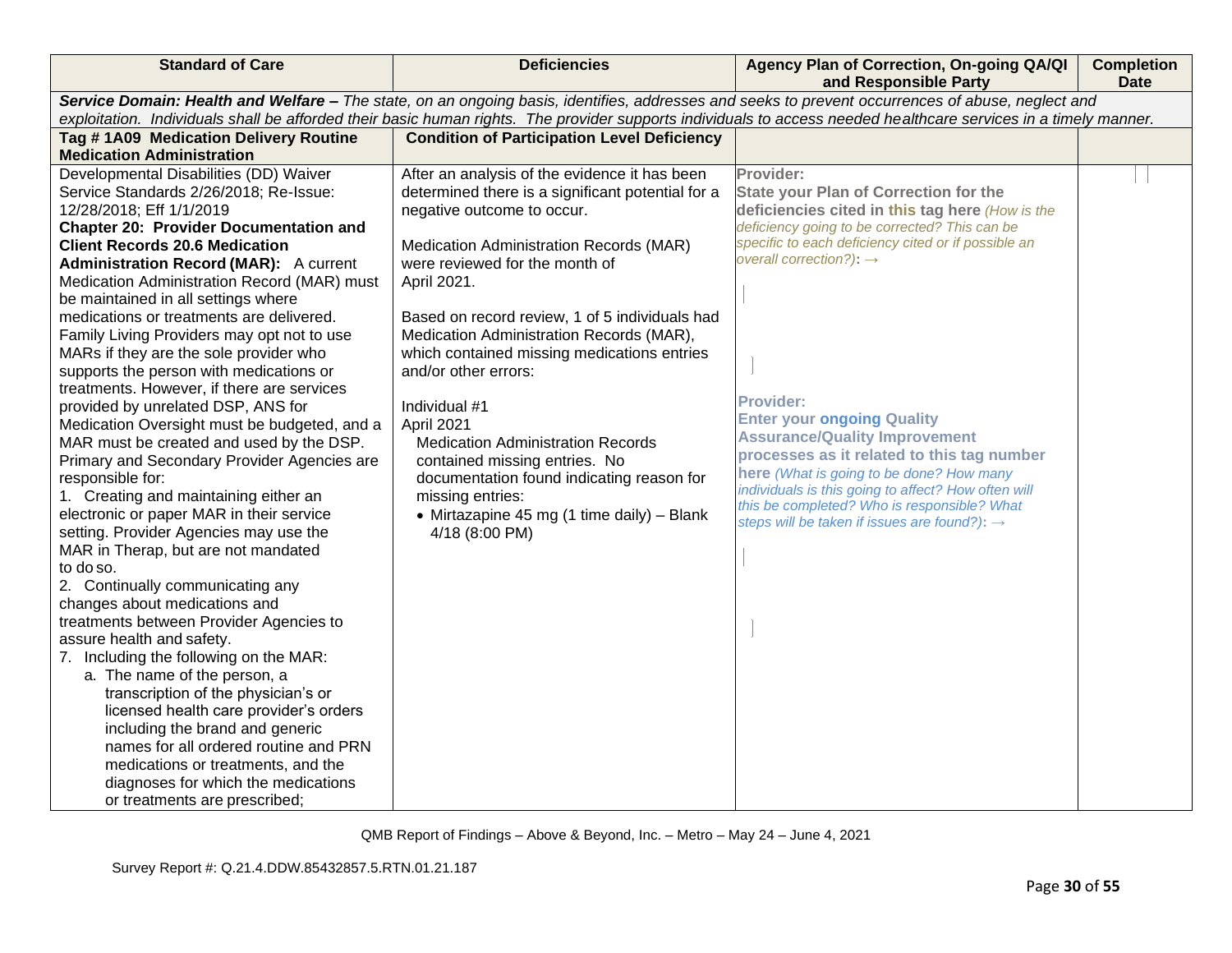| b. The prescribed dosage, frequency        |  |  |
|--------------------------------------------|--|--|
| and method or route of administration;     |  |  |
| times and dates of administration for      |  |  |
| all ordered routine or PRN                 |  |  |
| prescriptions or treatments; over the      |  |  |
| counter (OTC) or "comfort"                 |  |  |
| medications or treatments and all self-    |  |  |
| selected herbal or vitamin therapy;        |  |  |
| c. Documentation of all time limited or    |  |  |
| discontinued medications or treatments;    |  |  |
| d. The initials of the individual          |  |  |
| administering or assisting with the        |  |  |
| medication delivery and a signature        |  |  |
| page or electronic record that             |  |  |
| designates the full name                   |  |  |
| corresponding to the initials;             |  |  |
| e. Documentation of refused, missed, or    |  |  |
| held medications or treatments;            |  |  |
| f. Documentation of any allergic           |  |  |
| reaction that occurred due to              |  |  |
| medication or treatments; and              |  |  |
| g. For PRN medications or treatments:      |  |  |
| i. instructions for the use of the PRN     |  |  |
| medication or treatment which must         |  |  |
| include observable signs/symptoms or       |  |  |
| circumstances in which the                 |  |  |
| medication or treatment is to be used      |  |  |
| and the number of doses that may be        |  |  |
| used in a 24-hour period;                  |  |  |
| ii. clear documentation that the           |  |  |
| DSP contacted the agency nurse             |  |  |
| prior to assisting with the                |  |  |
| medication or treatment, unless            |  |  |
| the DSP is a Family Living                 |  |  |
| Provider related by affinity of            |  |  |
| consanguinity; and                         |  |  |
| iii. documentation of the                  |  |  |
| effectiveness of the PRN                   |  |  |
| medication or treatment.                   |  |  |
| <b>Chapter 10 Living Care Arrangements</b> |  |  |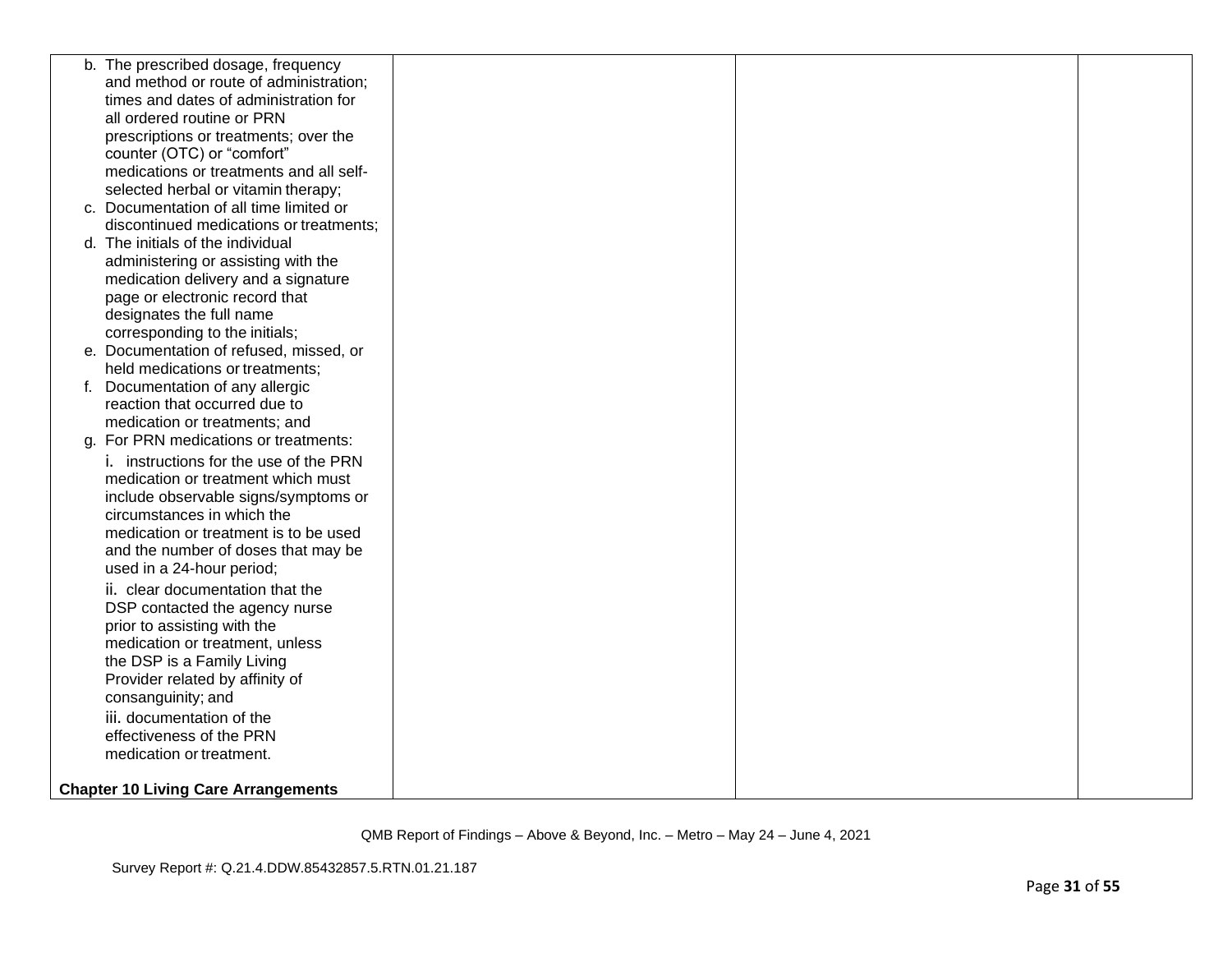| 10.3.4 Medication Assessment and<br>Delivery:<br>Living Supports Provider Agencies must<br>support and comply with:<br>1. the processes identified in the DDSD<br>AWMD training;<br>2. the nursing and DSP functions<br>identified in the Chapter 13.3 Part 2- Adult<br><b>Nursing Services;</b><br>3. all Board of Pharmacy regulations as noted<br>in Chapter 16.5 Board of Pharmacy; and<br>4. documentation requirements in a<br><b>Medication Administration Record</b><br>(MAR) as described in Chapter 20.6<br><b>Medication Administration Record</b><br>$(MAR)$ .                                                                                                                                                                                          |  |  |
|---------------------------------------------------------------------------------------------------------------------------------------------------------------------------------------------------------------------------------------------------------------------------------------------------------------------------------------------------------------------------------------------------------------------------------------------------------------------------------------------------------------------------------------------------------------------------------------------------------------------------------------------------------------------------------------------------------------------------------------------------------------------|--|--|
| NMAC 16.19.11.8 MINIMUM STANDARDS:<br>A. MINIMUM STANDARDS FOR THE<br>DISTRIBUTION, STORAGE, HANDLING<br>AND RECORD KEEPING OF DRUGS:<br>(d) The facility shall have a Medication<br>Administration Record (MAR) documenting<br>medication administered to residents,<br>including over-the-counter medications.<br>This documentation shall include:<br>Name of resident;<br>(i)<br>Date given;<br>(ii)<br>(iii) Drug product name;<br>Dosage and form;<br>(iv)<br>Strength of drug;<br>(v)<br>Route of administration;<br>(Vi)<br>(vii) How often medication is to be taken;<br>(viii) Time taken and staff initials;<br>(ix) Dates when the medication is<br>discontinued or changed;<br>The name and initials of all staff<br>(x)<br>administering medications. |  |  |
| <b>Model Custodial Procedure Manual</b><br>D. Administration of Drugs                                                                                                                                                                                                                                                                                                                                                                                                                                                                                                                                                                                                                                                                                               |  |  |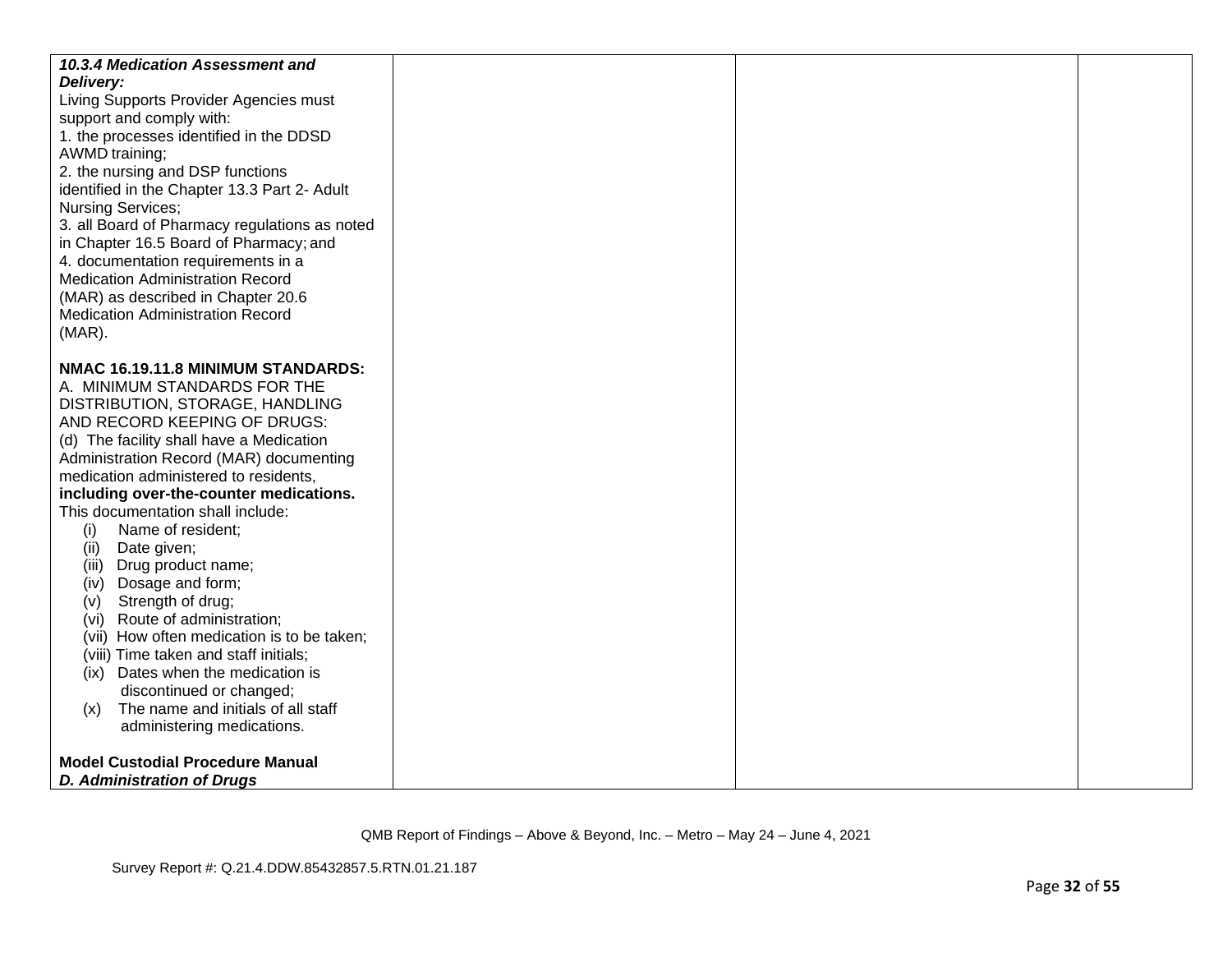| Unless otherwise stated by practitioner,<br>patients will not be allowed to administer their<br>own medications.<br>Document the practitioner's order authorizing<br>the self-administration of medications.                                                                                                                       |  |  |
|------------------------------------------------------------------------------------------------------------------------------------------------------------------------------------------------------------------------------------------------------------------------------------------------------------------------------------|--|--|
| All PRN (As needed) medications shall have<br>complete detail instructions regarding the<br>administering of the medication. This shall<br>include:<br>$\triangleright$ symptoms that indicate the use of the<br>medication,<br>exact dosage to be used, and<br>$\blacktriangleright$<br>the exact amount to be used in a 24-<br>➤ |  |  |
| hour period.                                                                                                                                                                                                                                                                                                                       |  |  |
|                                                                                                                                                                                                                                                                                                                                    |  |  |
|                                                                                                                                                                                                                                                                                                                                    |  |  |
|                                                                                                                                                                                                                                                                                                                                    |  |  |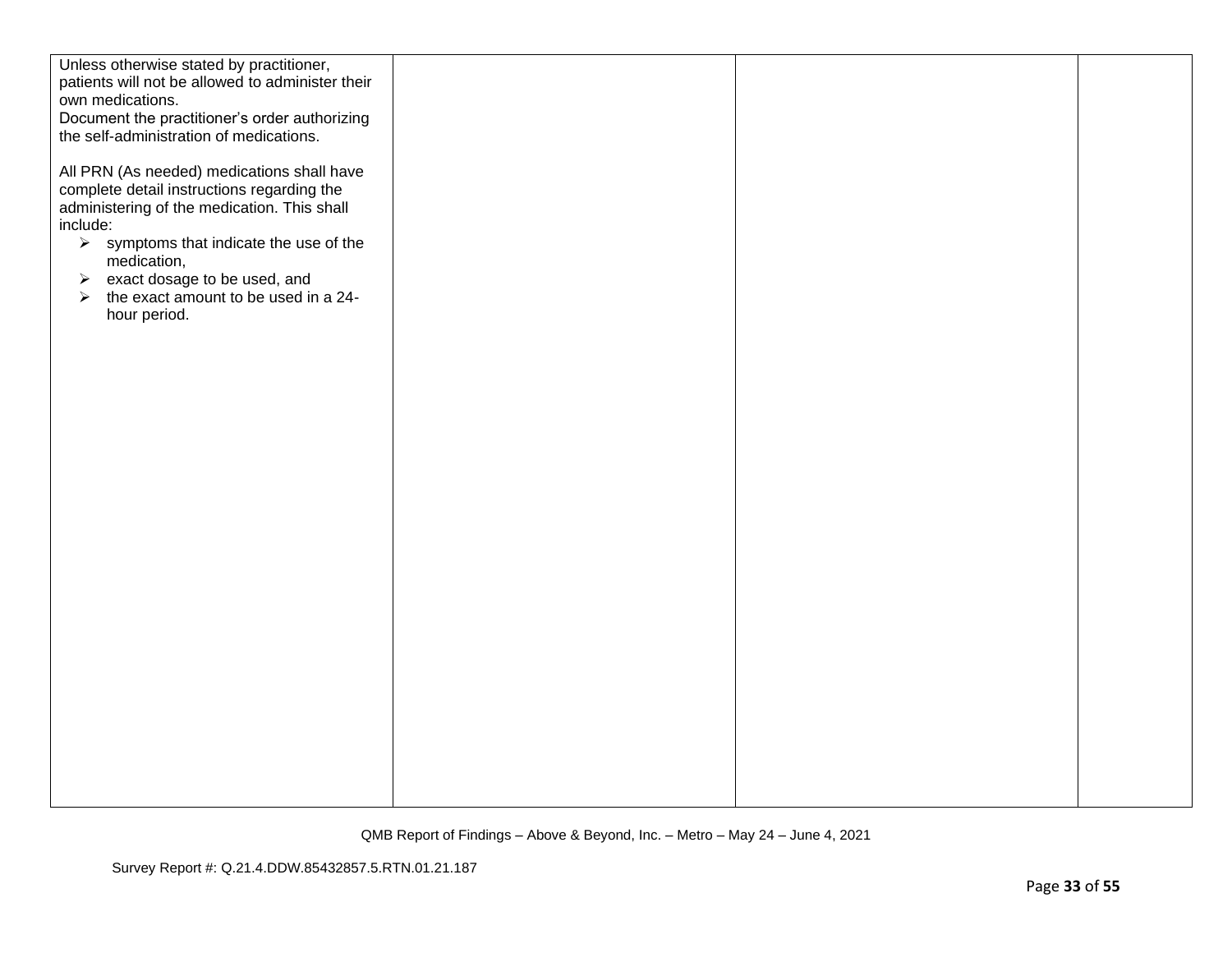| Tag #1A15.2 Administrative Case File:             | <b>Condition of Participation Level Deficiency</b> |                                                                                                         |  |
|---------------------------------------------------|----------------------------------------------------|---------------------------------------------------------------------------------------------------------|--|
| <b>Healthcare Documentation (Therap and</b>       |                                                    |                                                                                                         |  |
| <b>Required Plans)</b>                            |                                                    |                                                                                                         |  |
| Developmental Disabilities (DD) Waiver            | After an analysis of the evidence it has been      | Provider:                                                                                               |  |
| Service Standards 2/26/2018; Re-Issue:            | determined there is a significant potential for a  | <b>State your Plan of Correction for the</b>                                                            |  |
| 12/28/2018; Eff 1/1/2019                          | negative outcome to occur.                         | deficiencies cited in this tag here (How is the                                                         |  |
| <b>Chapter 20: Provider Documentation and</b>     |                                                    | deficiency going to be corrected? This can be                                                           |  |
| <b>Client Records: 20.2 Client Records</b>        | Based on record review, the Agency did not         | specific to each deficiency cited or if possible an                                                     |  |
| Requirements: All DD Waiver Provider              | maintain the required documentation in the         | overall correction?): $\rightarrow$                                                                     |  |
| Agencies are required to create and maintain      | Individuals Agency Record as required by           |                                                                                                         |  |
| individual client records. The contents of client | standard for 2 of 5 individuals.                   |                                                                                                         |  |
| records vary depending on the unique needs        |                                                    |                                                                                                         |  |
| of the person receiving services and the          | Review of the administrative individual case       |                                                                                                         |  |
| resultant information produced. The extent of     | files revealed the following items were not        |                                                                                                         |  |
| documentation required for individual client      | found, incomplete, and/or not current:             |                                                                                                         |  |
| records per service type depends on the           |                                                    |                                                                                                         |  |
| location of the file, the type of service being   | <b>Healthcare Passport:</b>                        | <b>Provider:</b>                                                                                        |  |
| provided, and the information necessary.          | > Did not contain Emergency Contact                | <b>Enter your ongoing Quality</b>                                                                       |  |
| DD Waiver Provider Agencies are required to       | Information (#1)                                   | <b>Assurance/Quality Improvement</b>                                                                    |  |
| adhere to the following:                          |                                                    | processes as it related to this tag number                                                              |  |
| Client records must contain all documents         | <b>Health Care Plans:</b>                          | here (What is going to be done? How many                                                                |  |
| essential to the service being provided and       | <b>Constipation Management:</b>                    | individuals is this going to affect? How often will                                                     |  |
| essential to ensuring the health and safety of    | • Individual $#5$ – According to Electronic        | this be completed? Who is responsible? What<br>steps will be taken if issues are found?): $\rightarrow$ |  |
| the person during the provision of the service.   | <b>Comprehensive Health Assessment Tool</b>        |                                                                                                         |  |
| 2. Provider Agencies must have readily            | the individual is required to have a plan. Not     |                                                                                                         |  |
| accessible records in home and community          | Linked or Attached in Therap. (Note: Linked        |                                                                                                         |  |
| settings in paper or electronic form. Secure      | / attached in Therap during the on-site            |                                                                                                         |  |
| access to electronic records through the          | survey. Provider please complete POC for           |                                                                                                         |  |
| Therap web-based system using computers or        | ongoing QA/QI.)                                    |                                                                                                         |  |
| mobile devices is acceptable.                     |                                                    |                                                                                                         |  |
| 3. Provider Agencies are responsible for          | <b>Medical Emergency Response Plans:</b>           |                                                                                                         |  |
| ensuring that all plans created by nurses, RDs,   | Allergies:                                         |                                                                                                         |  |
| therapists or BSCs are present in all needed      | • Individual #5 - As indicated by the IST          |                                                                                                         |  |
| settings.                                         | section of ISP the individual is required to       |                                                                                                         |  |
| Provider Agencies must maintain records<br>4.     | have a plan. Not Linked or Attached in             |                                                                                                         |  |
| of all documents produced by agency               | Therap. (Note: Linked / attached in Therap         |                                                                                                         |  |
| personnel or contractors on behalf of each        | during the on-site survey. Provider please         |                                                                                                         |  |
| person, including any routine notes or data,      | complete POC for ongoing QA/QI.)                   |                                                                                                         |  |
| annual assessments, semi-annual reports,          |                                                    |                                                                                                         |  |
| evidence of training provided/received,           |                                                    |                                                                                                         |  |
| progress notes, and any other interactions for    |                                                    |                                                                                                         |  |
| which billing is generated.                       |                                                    |                                                                                                         |  |
| Each Provider Agency is responsible for<br>5.     |                                                    |                                                                                                         |  |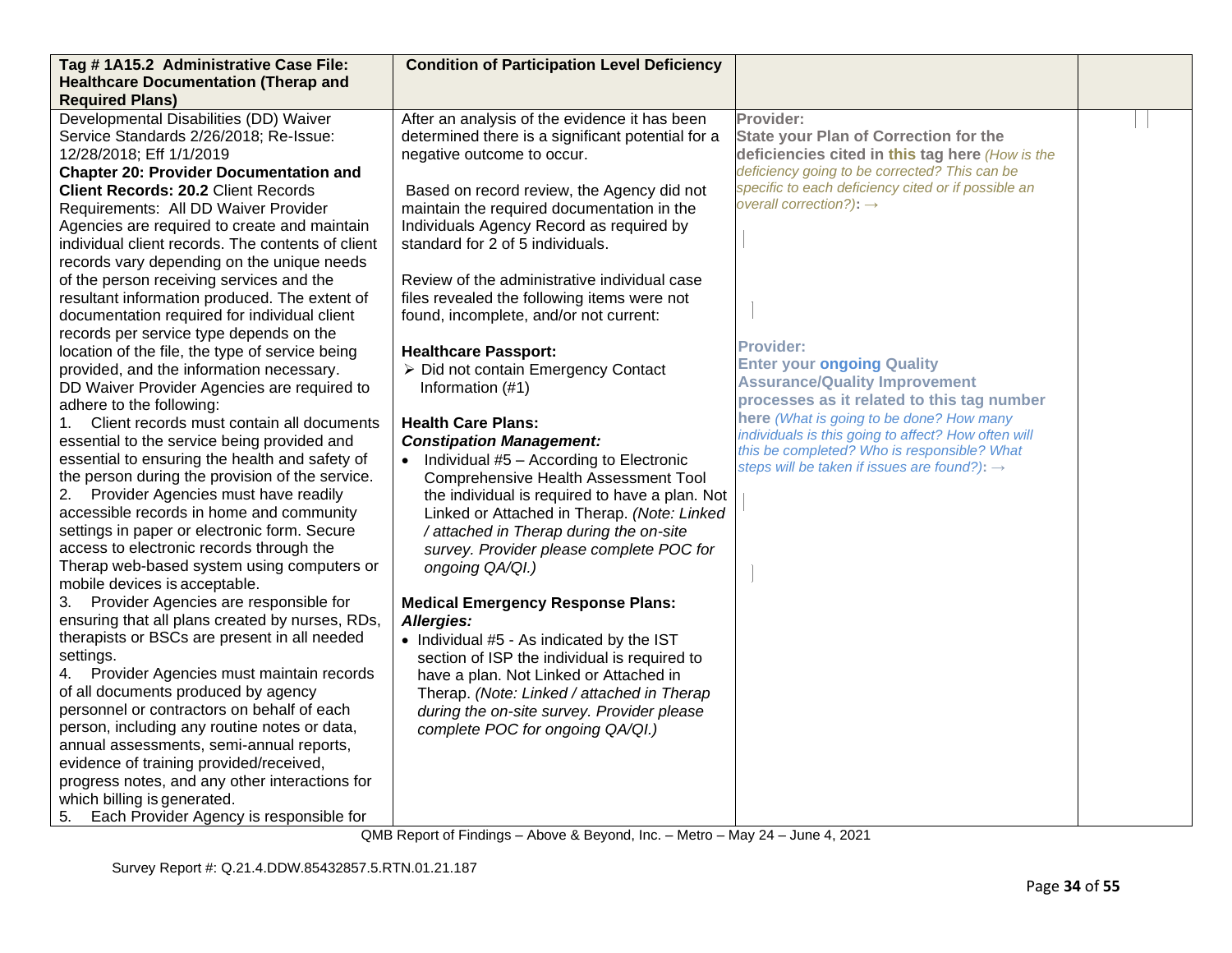| maintaining the daily or other contact notes<br>documenting the nature and frequency of<br>service delivery, as well as data tracking only<br>for the services provided by their agency.<br>The current Client File Matrix found in<br>Appendix A Client File Matrix details the<br>minimum requirements for records to be<br>stored in agency office files, the delivery site,<br>or with DSP while providing services in the<br>community.<br>7. All records pertaining to JCMs must be<br>retained permanently and must be made<br>available to DDSD upon request, upon the<br>termination or expiration of a provider<br>agreement, or upon provider withdrawal from<br>services.                                                                                                                                                                                                            |  |  |
|--------------------------------------------------------------------------------------------------------------------------------------------------------------------------------------------------------------------------------------------------------------------------------------------------------------------------------------------------------------------------------------------------------------------------------------------------------------------------------------------------------------------------------------------------------------------------------------------------------------------------------------------------------------------------------------------------------------------------------------------------------------------------------------------------------------------------------------------------------------------------------------------------|--|--|
| <b>Chapter 3 Safeguards: 3.1.1 Decision</b><br><b>Consultation Process (DCP): Health</b><br>decisions are the sole domain of waiver<br>participants, their guardians or healthcare<br>decision makers. Participants and their<br>healthcare decision makers can confidently<br>make decisions that are compatible with their<br>personal and cultural values. Provider<br>Agencies are required to support the informed<br>decision making of waiver participants by<br>supporting access to medical consultation,<br>information, and other available resources<br>according to the following:<br>1. The DCP is used when a person or<br>his/her guardian/healthcare decision maker<br>has concerns, needs more information about<br>health-related issues, or has decided not to<br>follow all or part of an order, recommendation,<br>or suggestion. This includes, but is not limited<br>to: |  |  |
| a. medical orders or recommendations from<br>the Primary Care Practitioner, Specialists<br>or other licensed medical or healthcare<br>practitioners such as a Nurse Practitioner<br>(NP or CNP), Physician Assistant (PA) or<br>Dentist;                                                                                                                                                                                                                                                                                                                                                                                                                                                                                                                                                                                                                                                         |  |  |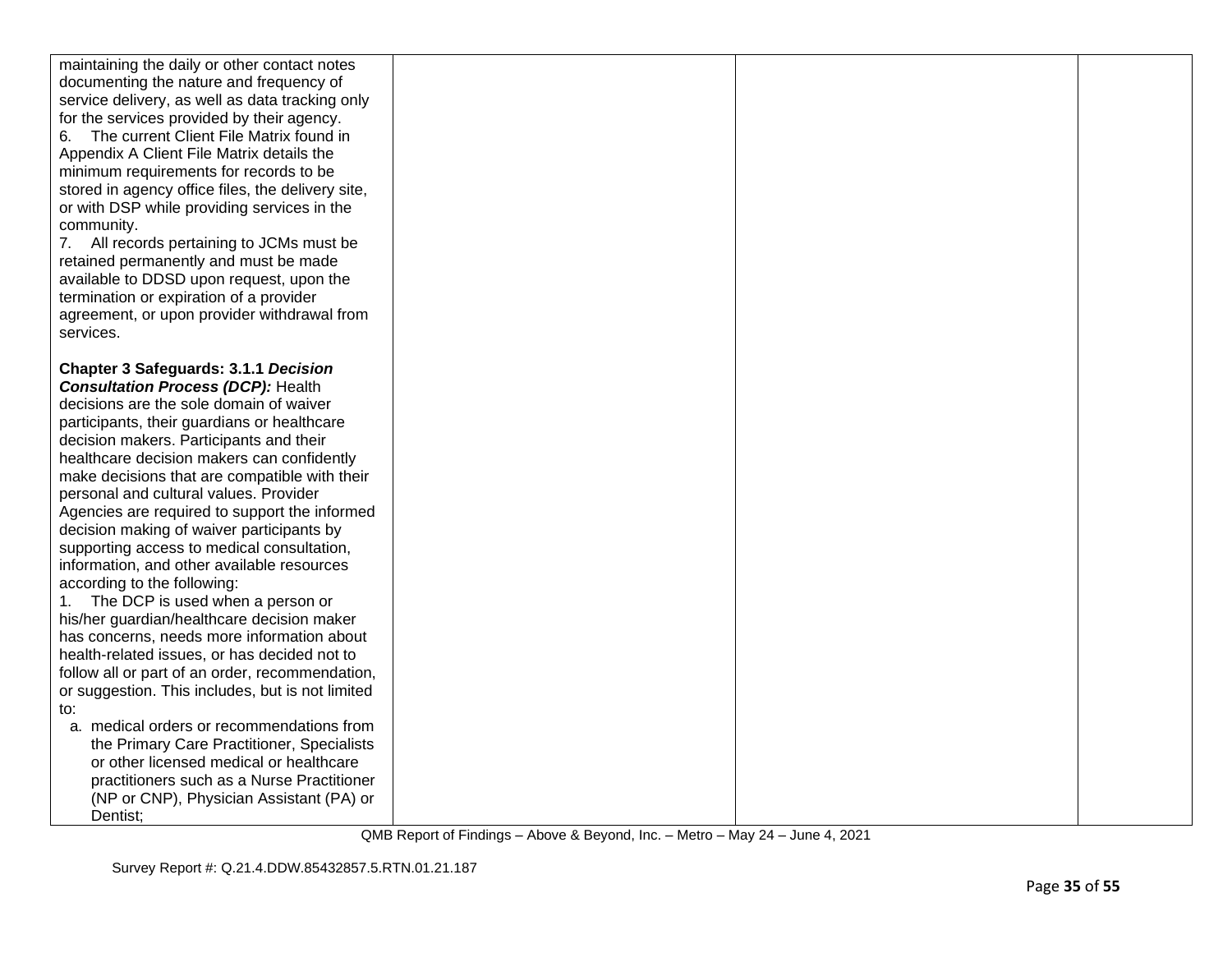| b. clinical recommendations made by          |  |  |
|----------------------------------------------|--|--|
| registered/licensed clinicians who are       |  |  |
| either members of the IDT or clinicians      |  |  |
| who have performed an evaluation such        |  |  |
| as a video-fluoroscopy;                      |  |  |
| c. health related recommendations or         |  |  |
| suggestions from oversight activities such   |  |  |
| as the Individual Quality Review (IQR) or    |  |  |
| other DOH review or oversight activities;    |  |  |
| and                                          |  |  |
| d. recommendations made through a            |  |  |
| Healthcare Plan (HCP), including a           |  |  |
| <b>Comprehensive Aspiration Risk</b>         |  |  |
| Management Plan (CARMP), or another          |  |  |
| plan.                                        |  |  |
|                                              |  |  |
| 2. When the person/guardian disagrees with a |  |  |
| recommendation or does not agree with the    |  |  |
| implementation of that recommendation,       |  |  |
| Provider Agencies follow the DCP and attend  |  |  |
| the meeting coordinated by the CM. During    |  |  |
| this meeting:                                |  |  |
| a. Providers inform the person/guardian of   |  |  |
| the rationale for that recommendation,       |  |  |
| so that the benefit is made clear. This      |  |  |
| will be done in layman's terms and will      |  |  |
| include basic sharing of information         |  |  |
| designed to assist the person/guardian       |  |  |
| with understanding the risks and benefits    |  |  |
| of the recommendation.                       |  |  |
| The information will be focused on the<br>b. |  |  |
| specific area of concern by the              |  |  |
| person/guardian. Alternatives should be      |  |  |
| presented, when available, if the            |  |  |
| guardian is interested in considering        |  |  |
| other options for implementation.            |  |  |
| c. Providers support the person/guardian to  |  |  |
| make an informed decision.                   |  |  |
| d. The decision made by the                  |  |  |
| person/guardian during the meeting is        |  |  |
| accepted; plans are modified; and the        |  |  |
| IDT honors this health decision in every     |  |  |
| setting.                                     |  |  |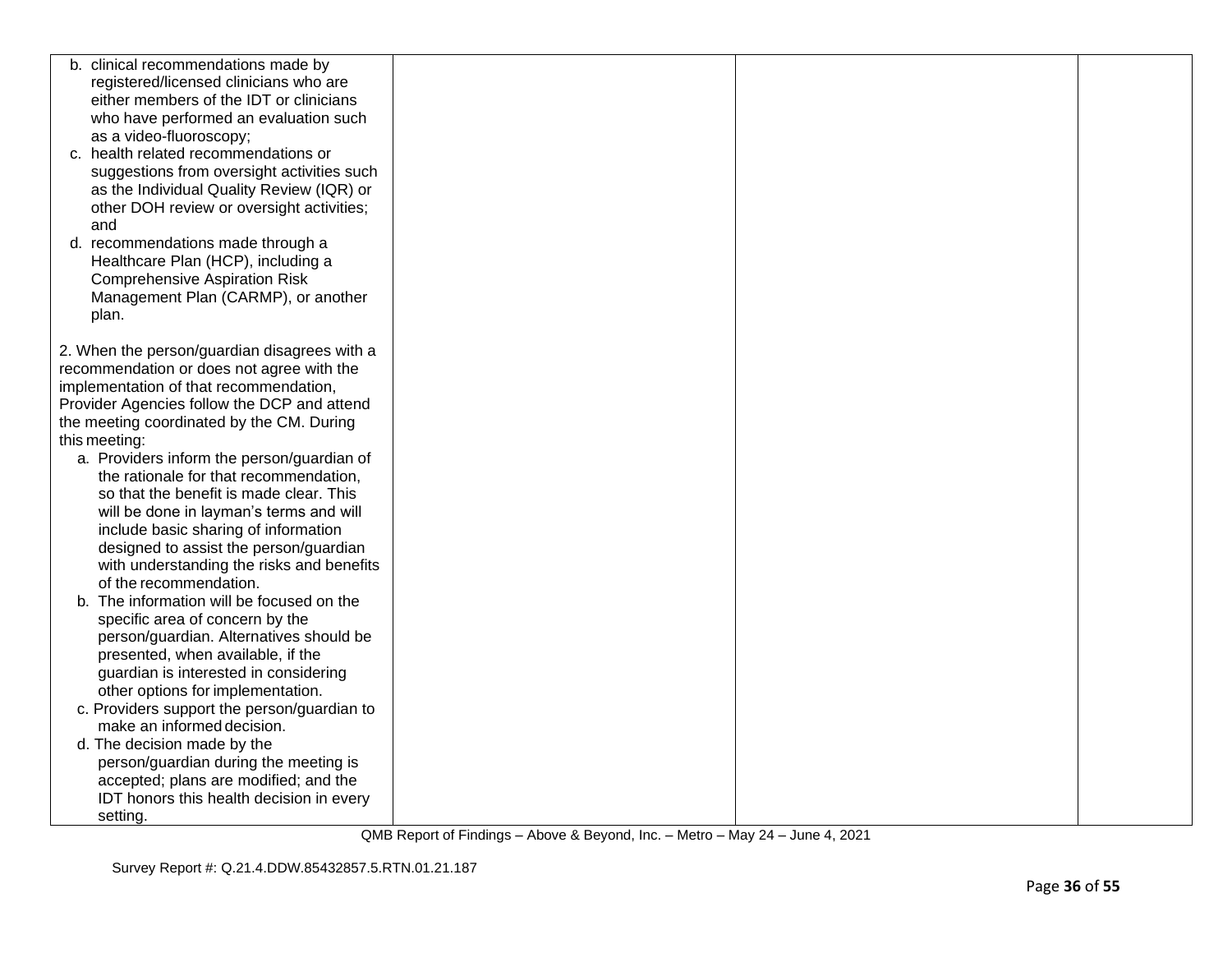| <b>Chapter 13 Nursing Services: 13.2.5</b><br><b>Electronic Nursing Assessment and</b><br><b>Planning Process:</b> The nursing assessment<br>process includes several DDSD mandated |  |  |
|-------------------------------------------------------------------------------------------------------------------------------------------------------------------------------------|--|--|
| tools: the electronic Comprehensive Nursing<br>Assessment Tool (e-CHAT), the Aspiration<br>Risk Screening Tool (ARST) and the                                                       |  |  |
| <b>Medication Administration Assessment Tool</b><br>(MAAT). This process includes developing<br>and training Health Care Plans and Medical                                          |  |  |
| Emergency Response Plans.<br>The following hierarchy is based on budgeted<br>services and is used to identify which Provider                                                        |  |  |
| Agency nurse has primary responsibility for<br>completion of the nursing assessment process<br>and related subsequent planning and training.                                        |  |  |
| Additional communication and collaboration for<br>planning specific to CCS or CIE services may<br>be needed.                                                                        |  |  |
| The hierarchy for Nursing Assessment and<br>Planning responsibilities is:<br>1. Living Supports: Supported Living, IMLS or                                                          |  |  |
| Family Living via ANS;<br>2. Customized Community Supports- Group;                                                                                                                  |  |  |
| and<br>3. Adult Nursing Services (ANS):<br>a. for persons in Community Inclusion                                                                                                    |  |  |
| with health-related needs; or<br>b. if no residential services are budgeted<br>but assessment is desired and health<br>needs may exist.                                             |  |  |
| 13.2.6 The Electronic Comprehensive<br><b>Health Assessment Tool (e-CHAT)</b>                                                                                                       |  |  |
| 1. The e-CHAT is a nursing assessment. It<br>may not be delegated by a licensed nurse to a<br>non-licensed person.                                                                  |  |  |
| 2. The nurse must see the person face-to-face<br>to complete the nursing assessment.                                                                                                |  |  |
| Additional information may be gathered from<br>members of the IDT and other sources.<br>3. An e-CHAT is required for persons in FL,                                                 |  |  |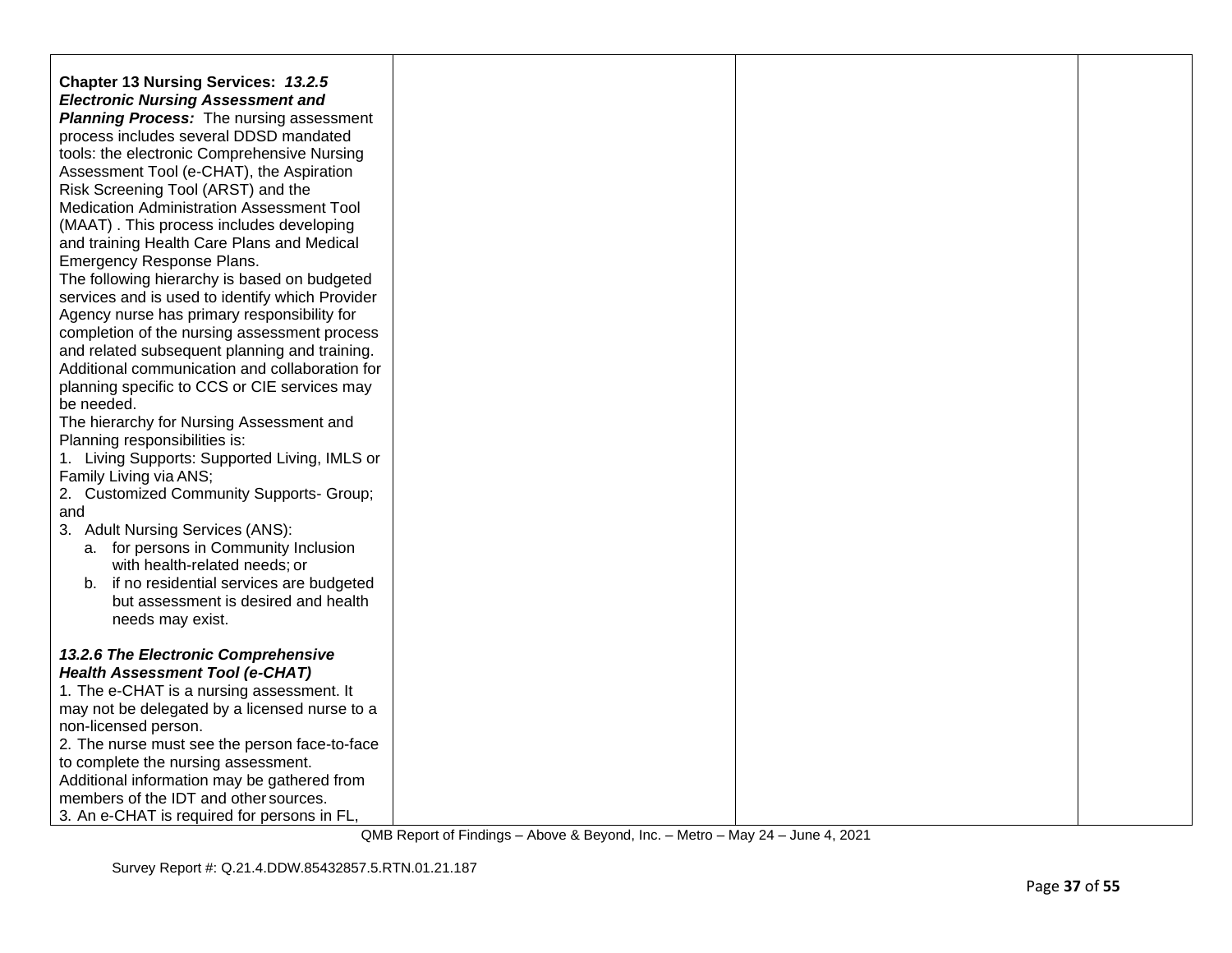| SL, IMLS, or CCS-Group. All other DD Waiver     |  |  |
|-------------------------------------------------|--|--|
| recipients may obtain an e-CHAT if needed or    |  |  |
| desired by adding ANS hours for assessment      |  |  |
| and consultation to their budget.               |  |  |
|                                                 |  |  |
| 4. When completing the e-CHAT, the nurse is     |  |  |
| required to review and update the electronic    |  |  |
| record and consider the diagnoses,              |  |  |
| medications, treatments, and overall status of  |  |  |
| the person. Discussion with others may be       |  |  |
| needed to obtain critical information.          |  |  |
| 5. The nurse is required to complete all the e- |  |  |
| CHAT assessment questions and add               |  |  |
| additional pertinent information in all comment |  |  |
| sections.                                       |  |  |
|                                                 |  |  |
| 13.2.7 Aspiration Risk Management               |  |  |
| <b>Screening Tool (ARST)</b>                    |  |  |
|                                                 |  |  |
| 13.2.8 Medication Administration                |  |  |
| <b>Assessment Tool (MAAT):</b>                  |  |  |
| 1. A licensed nurse completes the               |  |  |
| <b>DDSD Medication Administration</b>           |  |  |
| Assessment Tool (MAAT) at least two             |  |  |
| weeks before the annual ISP meeting.            |  |  |
| 2. After completion of the MAAT, the nurse      |  |  |
| will present recommendations regarding the      |  |  |
| level of assistance with medication delivery    |  |  |
| (AWMD) to the IDT. A copy of the MAAT will      |  |  |
| be sent to all the team members two weeks       |  |  |
| before the annual ISP meeting and the           |  |  |
| original MAAT will be retained in the Provider  |  |  |
| Agency records.                                 |  |  |
| 3. Decisions about medication delivery          |  |  |
| are made by the IDT to promote a                |  |  |
| person's maximum independence and               |  |  |
| community integration. The IDT will             |  |  |
| reach consensus regarding which                 |  |  |
| criteria the person meets, as indicated         |  |  |
| by the results of the MAAT and the              |  |  |
| nursing recommendations, and the                |  |  |
| decision is documented this in the ISP.         |  |  |
|                                                 |  |  |
| 13.2.9 Healthcare Plans (HCP):                  |  |  |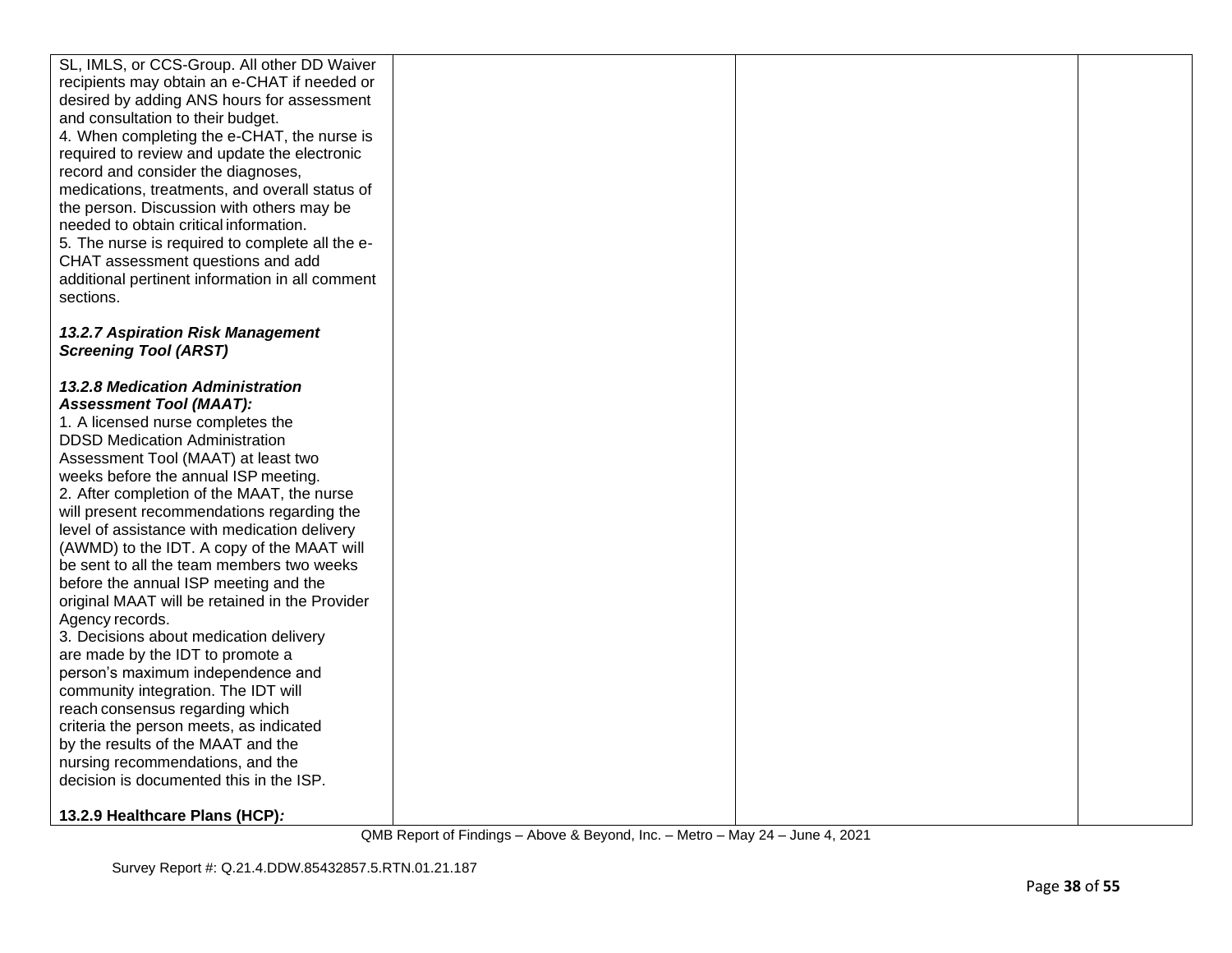| 1. At the nurse's discretion, based on prudent   |  |  |
|--------------------------------------------------|--|--|
| nursing practice, interim HCPs may be            |  |  |
| developed to address issues that must be         |  |  |
| implemented immediately after admission,         |  |  |
| readmission or change of medical condition to    |  |  |
| provide safe services prior to completion of the |  |  |
| e-CHAT and formal care planning process.         |  |  |
| This includes interim ARM plans for those        |  |  |
| persons newly identified at moderate or high     |  |  |
| risk for aspiration. All interim plans must be   |  |  |
| removed if the plan is no longer needed or       |  |  |
| when final HCP including CARMPs are in           |  |  |
| place to avoid duplication of plans.             |  |  |
| 2. In collaboration with the IDT, the agency     |  |  |
| nurse is required to create HCPs that address    |  |  |
| all the areas identified as required in the most |  |  |
| current e-CHAT summary report which is           |  |  |
| indicated by "R" in the HCP column. At the       |  |  |
| nurse's sole discretion, based on prudent        |  |  |
| nursing practice, HCPs may be combined           |  |  |
| where clinically appropriate. The nurse should   |  |  |
| use nursing judgment to determine whether to     |  |  |
| also include HCPs for any of the areas           |  |  |
| indicated by "C" on the e-CHAT summary           |  |  |
| report. The nurse may also create other HCPs     |  |  |
| plans that the nurse determines are warranted.   |  |  |
|                                                  |  |  |
| 13.2.10 Medical Emergency Response Plan          |  |  |
| (MERP):                                          |  |  |
| 1. The agency nurse is required to develop a     |  |  |
| Medical Emergency Response Plan (MERP)           |  |  |
| for all conditions marked with an "R" in the e-  |  |  |
| CHAT summary report. The agency nurse            |  |  |
| should use her/his clinical judgment and input   |  |  |
| from the Interdisciplinary Team (IDT) to         |  |  |
| determine whether shown as "C" in the e-         |  |  |
| CHAT summary report or other conditions also     |  |  |
| warrant a MERP.                                  |  |  |
| 2. MERPs are required for persons who have       |  |  |
| one or more conditions or illnesses that         |  |  |
| present a likely potential to become a life-     |  |  |
| threatening situation.                           |  |  |
|                                                  |  |  |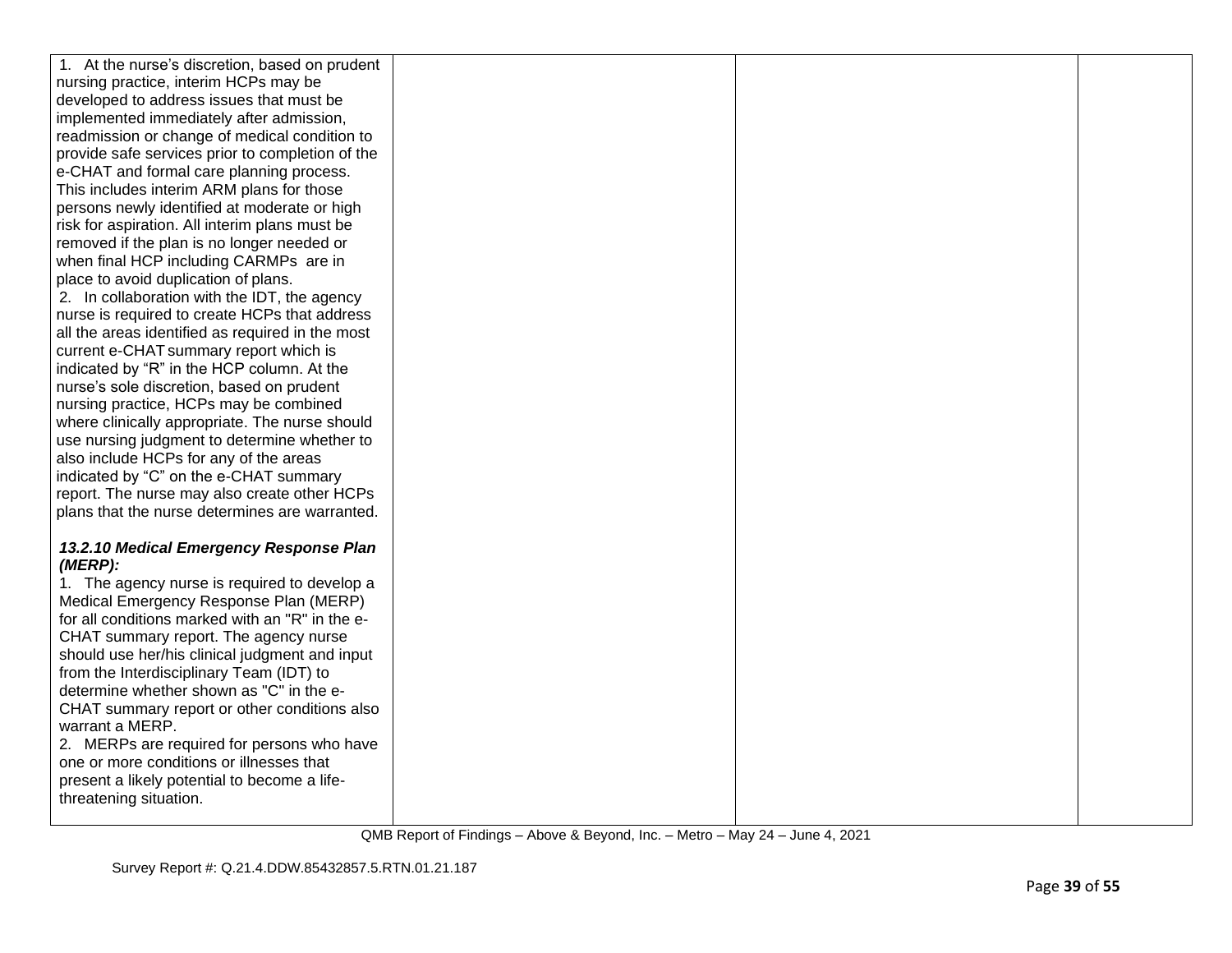| <b>Chapter 20: Provider Documentation and</b>   |  |
|-------------------------------------------------|--|
| Client Records: 20.5.3 Health Passport and      |  |
| <b>Physician Consultation Form: All Primary</b> |  |
| and Secondary Provider Agencies must use        |  |
| the Health Passport and Physician               |  |
| Consultation form from the Therap system.       |  |
| This standardized document contains             |  |
| individual, physician and emergency contact     |  |
| information, a complete list of current medical |  |
| diagnoses, health and safety risk factors,      |  |
| allergies, and information regarding insurance, |  |
| guardianship, and advance directives. The       |  |
| Health Passport also includes a standardized    |  |
| form to use at medical appointments called the  |  |
| Physician Consultation form.                    |  |
|                                                 |  |
|                                                 |  |
|                                                 |  |
|                                                 |  |
|                                                 |  |
|                                                 |  |
|                                                 |  |
|                                                 |  |
|                                                 |  |
|                                                 |  |
|                                                 |  |
|                                                 |  |
|                                                 |  |
|                                                 |  |
|                                                 |  |
|                                                 |  |
|                                                 |  |
|                                                 |  |
|                                                 |  |
|                                                 |  |
|                                                 |  |
|                                                 |  |
|                                                 |  |
|                                                 |  |
|                                                 |  |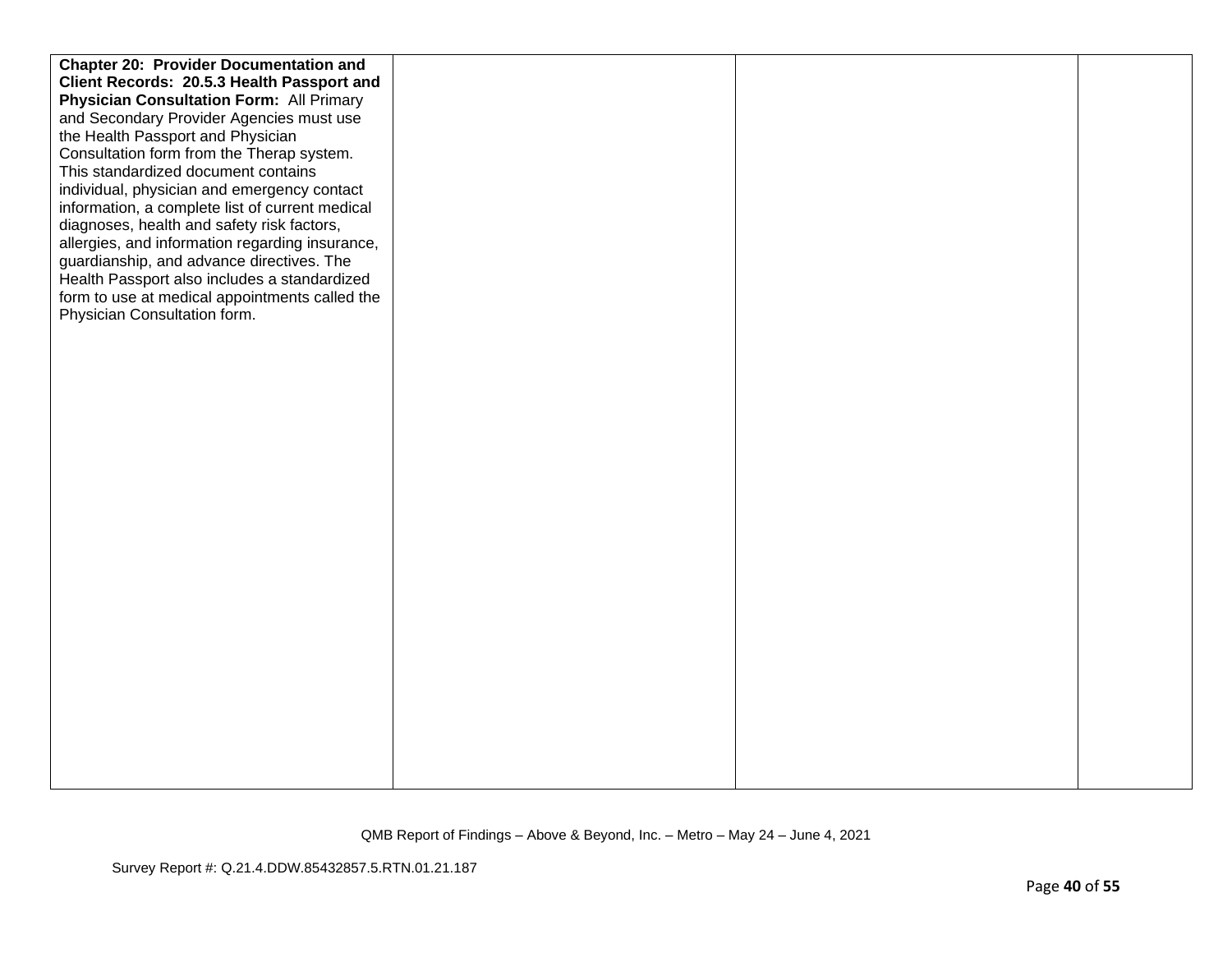| Tag #1A27.2 Duty to Report IRs Filed                 | <b>Standard Level Deficiency</b>                |                                                                                                 |  |
|------------------------------------------------------|-------------------------------------------------|-------------------------------------------------------------------------------------------------|--|
| During On-Site and/or IRs Not Reported by            |                                                 |                                                                                                 |  |
| <b>Provider</b>                                      |                                                 |                                                                                                 |  |
| NMAC 7.1.14.8 INCIDENT MANAGEMENT                    | Based on record review, the Agency did not      | Provider:                                                                                       |  |
| <b>SYSTEM REPORTING REQUIREMENTS FOR</b>             | report suspected abuse, neglect, or             | <b>State your Plan of Correction for the</b>                                                    |  |
| <b>COMMUNITY-BASED SERVICE PROVIDERS:</b>            | exploitation, unexpected and natural/expected   | deficiencies cited in this tag here (How is the                                                 |  |
| A. Duty to report:                                   | deaths; or other reportable incidents as        | deficiency going to be corrected? This can be                                                   |  |
| (1) All community-based providers shall              | required to the Division of Health Improvement  | specific to each deficiency cited or if possible an                                             |  |
| immediately report alleged crimes to law             | for 1 of 5 Individuals.                         | overall correction?): $\rightarrow$                                                             |  |
| enforcement or call for emergency medical            |                                                 |                                                                                                 |  |
| services as appropriate to ensure the safety of      | During the on-site survey on May 24 - June 4,   |                                                                                                 |  |
| consumers.                                           | 2021, surveyors reviewed the following:         |                                                                                                 |  |
| (2) All community-based service providers,           |                                                 |                                                                                                 |  |
| their employees and volunteers shall                 | During the on-site survey, Surveyor reviewed    |                                                                                                 |  |
| immediately call the department of health            | the April 2021 Supported Living Progress        |                                                                                                 |  |
| improvement (DHI) hotline at 1-800-445-6242 to       | Notes. The Progress Note dated 4/11/2021        |                                                                                                 |  |
| report abuse, neglect, exploitation, suspicious      | indicated at 2:15 pm " seemingly forgot         | <b>Provider:</b>                                                                                |  |
| injuries or any death and also to report an          | about the bathroom and tried to stay            | <b>Enter your ongoing Quality</b>                                                               |  |
| environmentally hazardous condition which            | downstairs fighting with housemates but staff   | <b>Assurance/Quality Improvement</b>                                                            |  |
| creates an immediate threat to health or safety.     | redirected and insisted she go to the bathroom. | processes as it related to this tag number                                                      |  |
|                                                      | Staff had to go in with her to see that she sat | here (What is going to be done? How many<br>individuals is this going to affect? How often will |  |
| B. Reporter requirement. All community-              | on the toilet and wiped herself appropriately." | this be completed? Who is responsible? What                                                     |  |
| based service providers shall ensure that the        | Surveyor reviewed current Positive Behavior     | steps will be taken if issues are found?): $\rightarrow$                                        |  |
| employee or volunteer with knowledge of the          | Supports Plan, Behavioral Crisis Intervention   |                                                                                                 |  |
| alleged abuse, neglect, exploitation, suspicious     | Plan, and Human Rights Committee approvals      |                                                                                                 |  |
| injury, or death calls the division's hotline to     | for 2/3/2021, however there was no              |                                                                                                 |  |
| report the incident.                                 | documentation to support the need for staff to  |                                                                                                 |  |
|                                                      | observe the individual while toileting.         |                                                                                                 |  |
| C. Initial reports, form of report, immediate        |                                                 |                                                                                                 |  |
| action and safety planning, evidence                 | As a result of what was reviewed the following  |                                                                                                 |  |
| preservation, required initial notifications:        | incident(s) was reported:                       |                                                                                                 |  |
| (1) Abuse, neglect, and exploitation,                | Individual #1                                   |                                                                                                 |  |
| suspicious injury or death reporting: Any            | • A State ANE Report of abuse was filed on      |                                                                                                 |  |
| person may report an allegation of abuse,            | June 4, 2021. Incident report was reported      |                                                                                                 |  |
| neglect, or exploitation, suspicious injury or a     | to DHI.                                         |                                                                                                 |  |
| death by calling the division's toll-free hotline    |                                                 |                                                                                                 |  |
| number 1-800-445-6242. Any consumer, family          |                                                 |                                                                                                 |  |
| member, or legal guardian may call the division's    |                                                 |                                                                                                 |  |
| hotline to report an allegation of abuse, neglect,   |                                                 |                                                                                                 |  |
| or exploitation, suspicious injury or death          |                                                 |                                                                                                 |  |
| directly, or may report through the community-       |                                                 |                                                                                                 |  |
| based service provider who, in addition to calling   |                                                 |                                                                                                 |  |
| the hotline, must also utilize the division's abuse, |                                                 |                                                                                                 |  |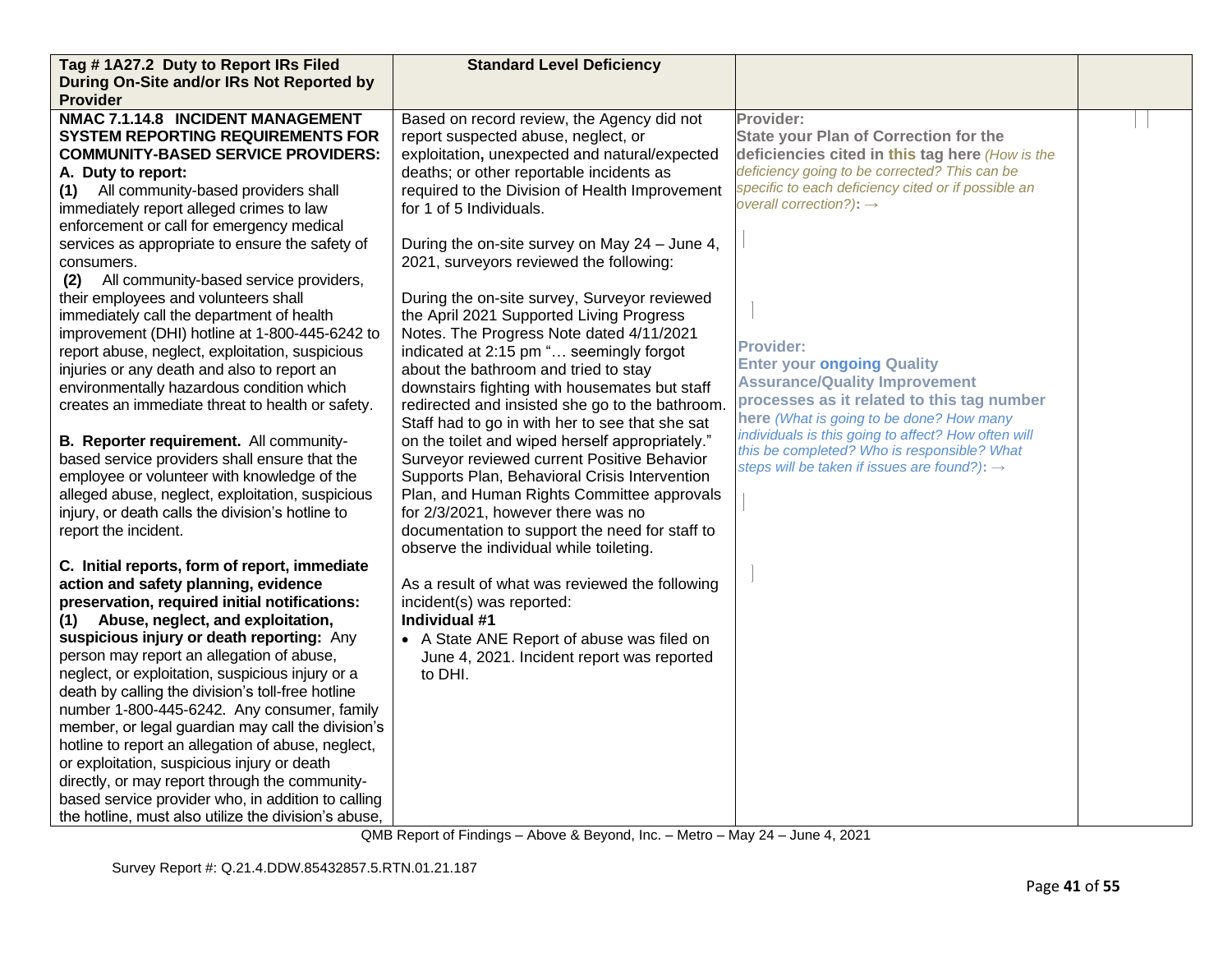| neglect, and exploitation or report of death form.  |  |  |
|-----------------------------------------------------|--|--|
| The abuse, neglect, and exploitation or report of   |  |  |
| death form and instructions for its completion      |  |  |
| and filing are available at the division's website, |  |  |
| http://dhi.health.state.nm.us, or may be obtained   |  |  |
| from the department by calling the division's toll  |  |  |
| free hotline number, 1-800-445-6242.                |  |  |
| Use of abuse, neglect, and exploitation<br>(2)      |  |  |
| or report of death form and notification by         |  |  |
| community-based service providers: In               |  |  |
| addition to calling the division's hotline as       |  |  |
| required in Paragraph (2) of Subsection A of        |  |  |
| 7.1.14.8 NMAC, the community-based service          |  |  |
| provider shall also report the incident of abuse,   |  |  |
| neglect, exploitation, suspicious injury, or death  |  |  |
| utilizing the division's abuse, neglect, and        |  |  |
| exploitation or report of death form consistent     |  |  |
| with the requirements of the division's abuse,      |  |  |
| neglect, and exploitation reporting guide. The      |  |  |
| community-based service provider shall ensure       |  |  |
| all abuse, neglect, exploitation or death reports   |  |  |
| describing the alleged incident are completed on    |  |  |
| the division's abuse, neglect, and exploitation or  |  |  |
| report of death form and received by the division   |  |  |
| within 24 hours of the verbal report. If the        |  |  |
| provider has internet access, the report form       |  |  |
| shall be submitted via the division's website at    |  |  |
| http://dhi.health.state.nm.us; otherwise it may be  |  |  |
| submitted via fax to 1-800-584-6057. The            |  |  |
| community-based service provider shall ensure       |  |  |
| that the reporter with the most direct knowledge    |  |  |
| of the incident participates in the preparation of  |  |  |
| the report form.                                    |  |  |
| (3) Limited provider investigation: No              |  |  |
| investigation beyond that necessary in order to     |  |  |
| be able to report the abuse, neglect, or            |  |  |
| exploitation and ensure the safety of consumers     |  |  |
| is permitted until the division has completed its   |  |  |
| investigation.                                      |  |  |
| Immediate action and safety planning:<br>(4)        |  |  |
| Upon discovery of any alleged incident of abuse,    |  |  |
| neglect, or exploitation, the community-based       |  |  |
| service provider shall:                             |  |  |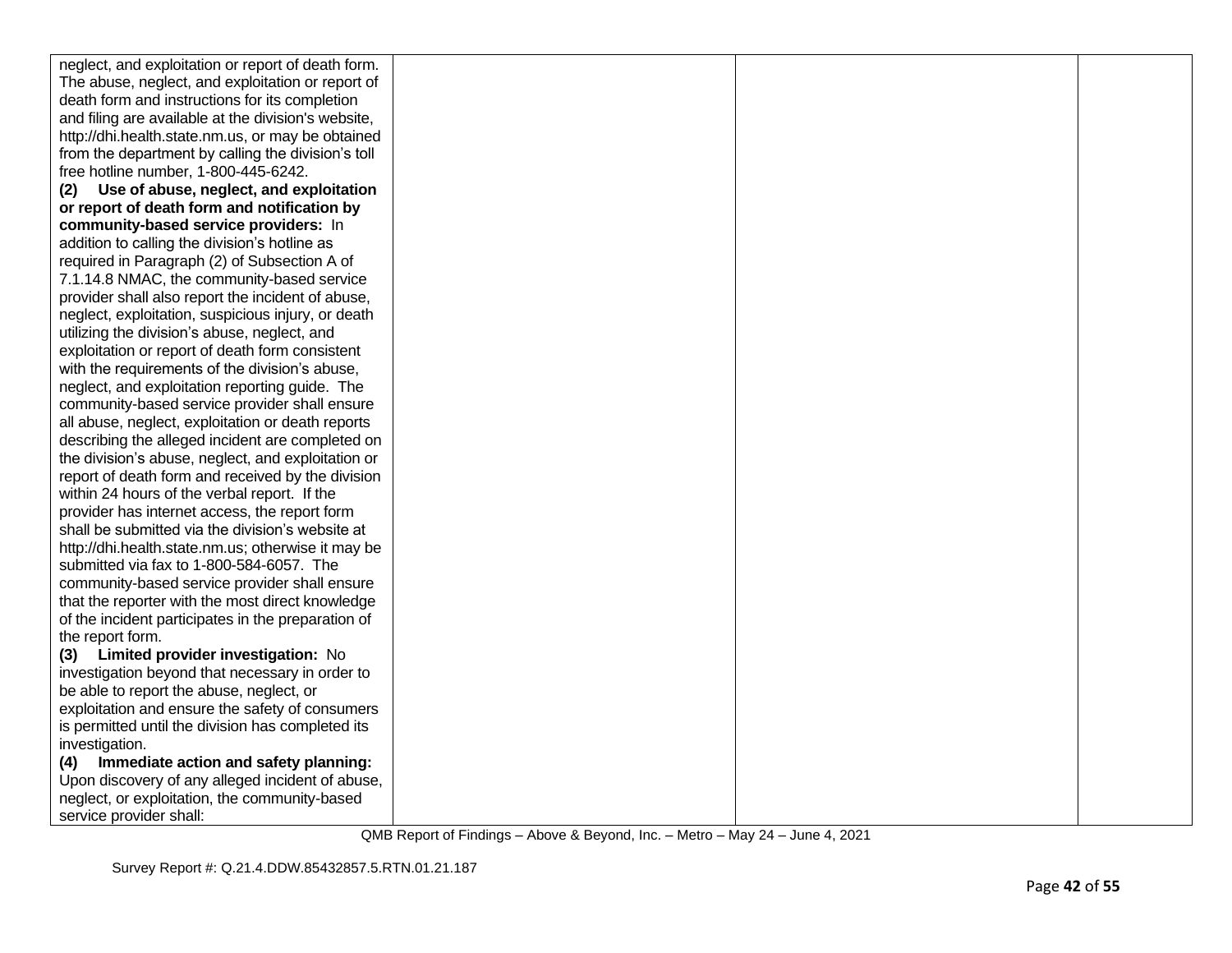| (a) develop and implement an                       |  |  |
|----------------------------------------------------|--|--|
| immediate action and safety plan for any           |  |  |
| potentially endangered consumers, if               |  |  |
| applicable;                                        |  |  |
| (b) be immediately prepared to report              |  |  |
| that immediate action and safety plan              |  |  |
| verbally, and revise the plan according to         |  |  |
| the division's direction, if necessary; and        |  |  |
| (c) provide the accepted immediate                 |  |  |
| action and safety plan in writing on the           |  |  |
| immediate action and safety plan form              |  |  |
| within 24 hours of the verbal report. If the       |  |  |
| provider has internet access, the report           |  |  |
| form shall be submitted via the division's         |  |  |
| website at http://dhi.health.state.nm.us;          |  |  |
| otherwise it may be submitted by faxing it         |  |  |
| to the division at 1-800-584-6057.                 |  |  |
| Evidence preservation: The community-<br>(5)       |  |  |
| based service provider shall preserve evidence     |  |  |
| related to an alleged incident of abuse, neglect,  |  |  |
| or exploitation, including records, and do nothing |  |  |
| to disturb the evidence. If physical evidence      |  |  |
| must be removed or affected, the provider shall    |  |  |
| take photographs or do whatever is reasonable      |  |  |
| to document the location and type of evidence      |  |  |
| found which appears related to the incident.       |  |  |
| Legal guardian or parental notification:<br>(6)    |  |  |
| The responsible community-based service            |  |  |
| provider shall ensure that the consumer's legal    |  |  |
| guardian or parent is notified of the alleged      |  |  |
| incident of abuse, neglect and exploitation within |  |  |
| 24 hours of notice of the alleged incident unless  |  |  |
| the parent or legal guardian is suspected of       |  |  |
| committing the alleged abuse, neglect, or          |  |  |
| exploitation, in which case the community-based    |  |  |
| service provider shall leave notification to the   |  |  |
| division's investigative representative.           |  |  |
| <b>Case manager or consultant</b><br>(7)           |  |  |
| notification by community-based service            |  |  |
| providers: The responsible community-based         |  |  |
| service provider shall notify the consumer's case  |  |  |
| manager or consultant within 24 hours that an      |  |  |
| alleged incident involving abuse, neglect, or      |  |  |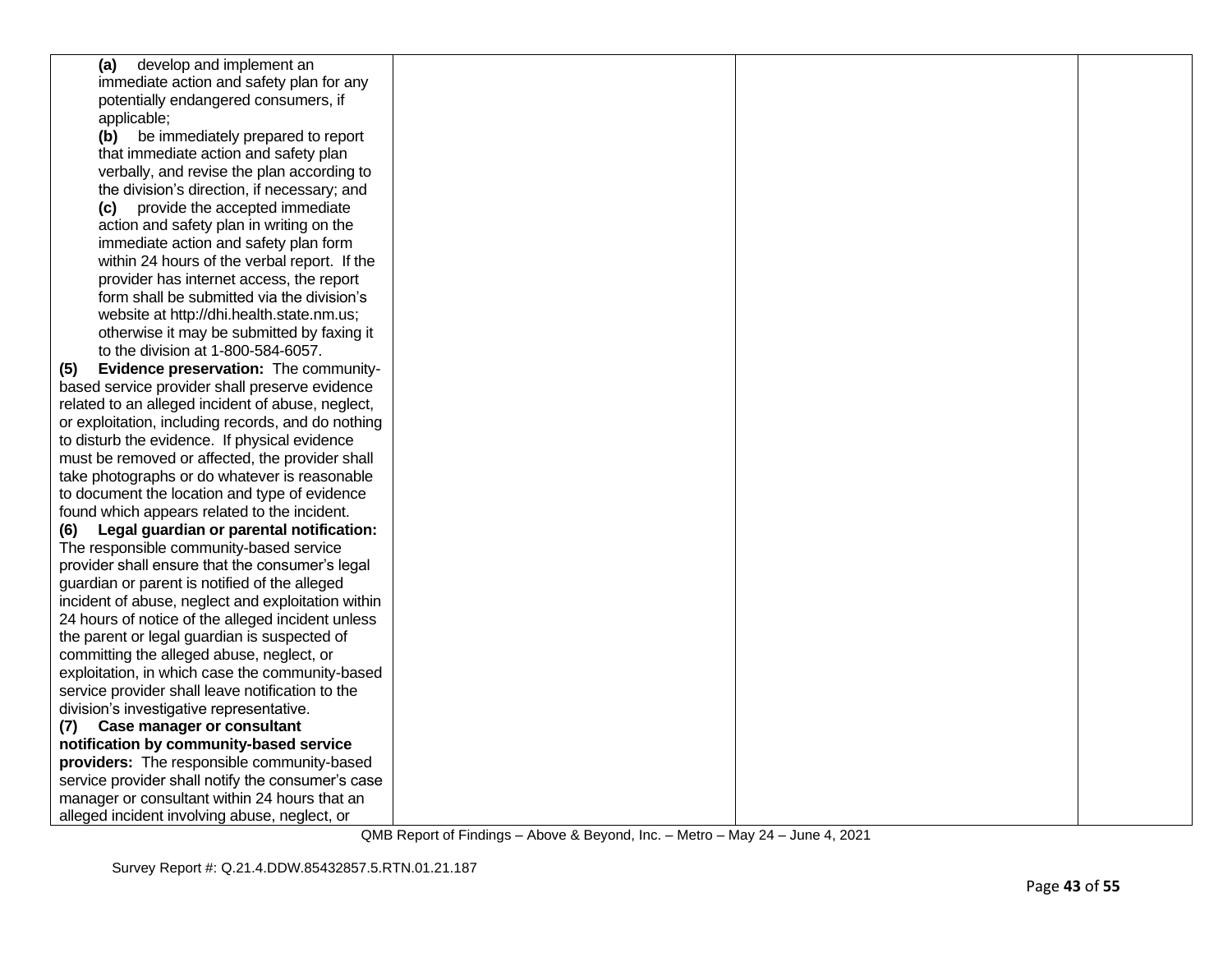| exploitation has been reported to the division.  |  |  |
|--------------------------------------------------|--|--|
| Names of other consumers and employees may       |  |  |
| be redacted before any documentation is          |  |  |
| forwarded to a case manager or consultant.       |  |  |
| (8) Non-responsible reporter: Providers          |  |  |
| who are reporting an incident in which they are  |  |  |
| not the responsible community-based service      |  |  |
| provider shall notify the responsible community- |  |  |
| based service provider within 24 hours of an     |  |  |
| incident or allegation of an incident of abuse,  |  |  |
| neglect, and exploitation.                       |  |  |
|                                                  |  |  |
|                                                  |  |  |
|                                                  |  |  |
|                                                  |  |  |
|                                                  |  |  |
|                                                  |  |  |
|                                                  |  |  |
|                                                  |  |  |
|                                                  |  |  |
|                                                  |  |  |
|                                                  |  |  |
|                                                  |  |  |
|                                                  |  |  |
|                                                  |  |  |
|                                                  |  |  |
|                                                  |  |  |
|                                                  |  |  |
|                                                  |  |  |
|                                                  |  |  |
|                                                  |  |  |
|                                                  |  |  |
|                                                  |  |  |
|                                                  |  |  |
|                                                  |  |  |
|                                                  |  |  |
|                                                  |  |  |
|                                                  |  |  |
|                                                  |  |  |
|                                                  |  |  |
|                                                  |  |  |
|                                                  |  |  |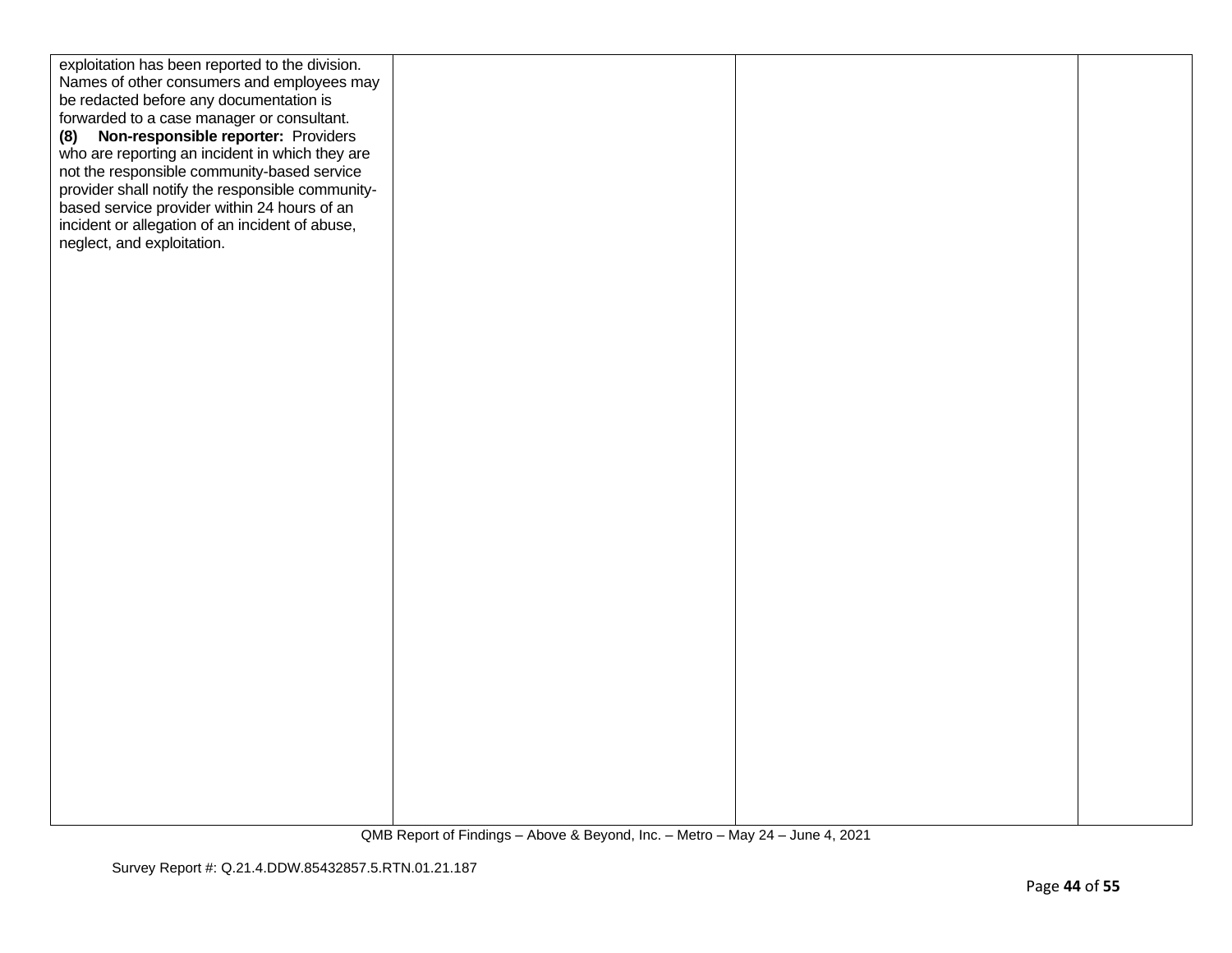| Tag #1A31 Client Rights / Human Rights            | <b>Condition of Participation Level Deficiency</b>                    |                                                          |  |
|---------------------------------------------------|-----------------------------------------------------------------------|----------------------------------------------------------|--|
| NMAC 7.26.3.11 RESTRICTIONS OR                    | After an analysis of the evidence it has been                         | Provider:                                                |  |
| <b>LIMITATION OF CLIENT'S RIGHTS:</b>             | determined there is a significant potential for a                     | <b>State your Plan of Correction for the</b>             |  |
| A. A service provider shall not restrict or limit | negative outcome to occur.                                            | deficiencies cited in this tag here (How is the          |  |
| a client's rights except:                         |                                                                       | deficiency going to be corrected? This can be            |  |
| (1) where the restriction or limitation is        | Based on record review, the Agency did not                            | specific to each deficiency cited or if possible an      |  |
| allowed in an emergency and is necessary to       | ensure the rights of Individuals was not                              | overall correction?): $\rightarrow$                      |  |
| prevent imminent risk of physical harm to the     | restricted or limited for 3 of 5 Individuals.                         |                                                          |  |
| client or another person; or                      |                                                                       |                                                          |  |
| (2) where the interdisciplinary team has          | A review of Agency Individual files indicated                         |                                                          |  |
| determined that the client's limited capacity     | Human Rights Committee Approval was                                   |                                                          |  |
| to exercise the right threatens his or her        | required for restrictions.                                            |                                                          |  |
| physical safety; or                               |                                                                       |                                                          |  |
| (3) as provided for in Section 10.1.14 [now       | No documentation was found regarding                                  |                                                          |  |
| Subsection N of 7.26.3.10 NMAC].                  | Human Rights Approval for the following:                              | <b>Provider:</b>                                         |  |
|                                                   |                                                                       | <b>Enter your ongoing Quality</b>                        |  |
| B. Any emergency intervention to prevent          | • Private bathroom will be locked for safety                          | <b>Assurance/Quality Improvement</b>                     |  |
| physical harm shall be reasonable to prevent      | for 2 weeks if feces is smeared or in                                 | processes as it related to this tag number               |  |
| harm, shall be the least restrictive              | inappropriate place. No evidence found of                             | here (What is going to be done? How many                 |  |
| intervention necessary to meet the                | Human Rights Committee approval.                                      | individuals is this going to affect? How often will      |  |
| emergency, shall be allowed no longer than        | (Individual #1)                                                       | this be completed? Who is responsible? What              |  |
| necessary and shall be subject to                 |                                                                       | steps will be taken if issues are found?): $\rightarrow$ |  |
| interdisciplinary team (IDT) review. The IDT      | Call 911. No evidence found of Human<br>$\bullet$                     |                                                          |  |
| upon completion of its review may refer its       | Rights Committee approval. (Individual #1)                            |                                                          |  |
| findings to the office of quality assurance.      |                                                                       |                                                          |  |
| The emergency intervention may be subject         | • Monthly Room Checks. No evidence found                              |                                                          |  |
| to review by the service provider's behavioral    | of Human Rights Committee approval.                                   |                                                          |  |
| support committee or human rights                 | (Individual #1)                                                       |                                                          |  |
| committee in accordance with the behavioral       |                                                                       |                                                          |  |
| support policies or other department              | • Bed Rails. No evidence found of Human                               |                                                          |  |
| regulation or policy.                             | Rights Committee approval. (Individual #2)                            |                                                          |  |
| C. The service provider may adopt                 |                                                                       |                                                          |  |
| reasonable program policies of general            | • If unrestricted, Individual will drink large                        |                                                          |  |
| applicability to clients served by that service   | amounts of coffee. Individual should not                              |                                                          |  |
| provider that do not violate client rights.       | have any caffeine. No evidence found of                               |                                                          |  |
| [09/12/94; 01/15/97; Recompiled 10/31/01]         | Human Rights Committee approval.                                      |                                                          |  |
|                                                   | (Individual #5)                                                       |                                                          |  |
| Developmental Disabilities (DD) Waiver            |                                                                       |                                                          |  |
| Service Standards 2/26/2018; Re-Issue:            | • Keep a log of all places visited and limit                          |                                                          |  |
| 12/28/2018; Eff 1/1/2019                          | visits to locations to once per week. No                              |                                                          |  |
|                                                   |                                                                       |                                                          |  |
|                                                   | evidence found of Human Rights Committee<br>approval. (Individual #5) |                                                          |  |
|                                                   |                                                                       |                                                          |  |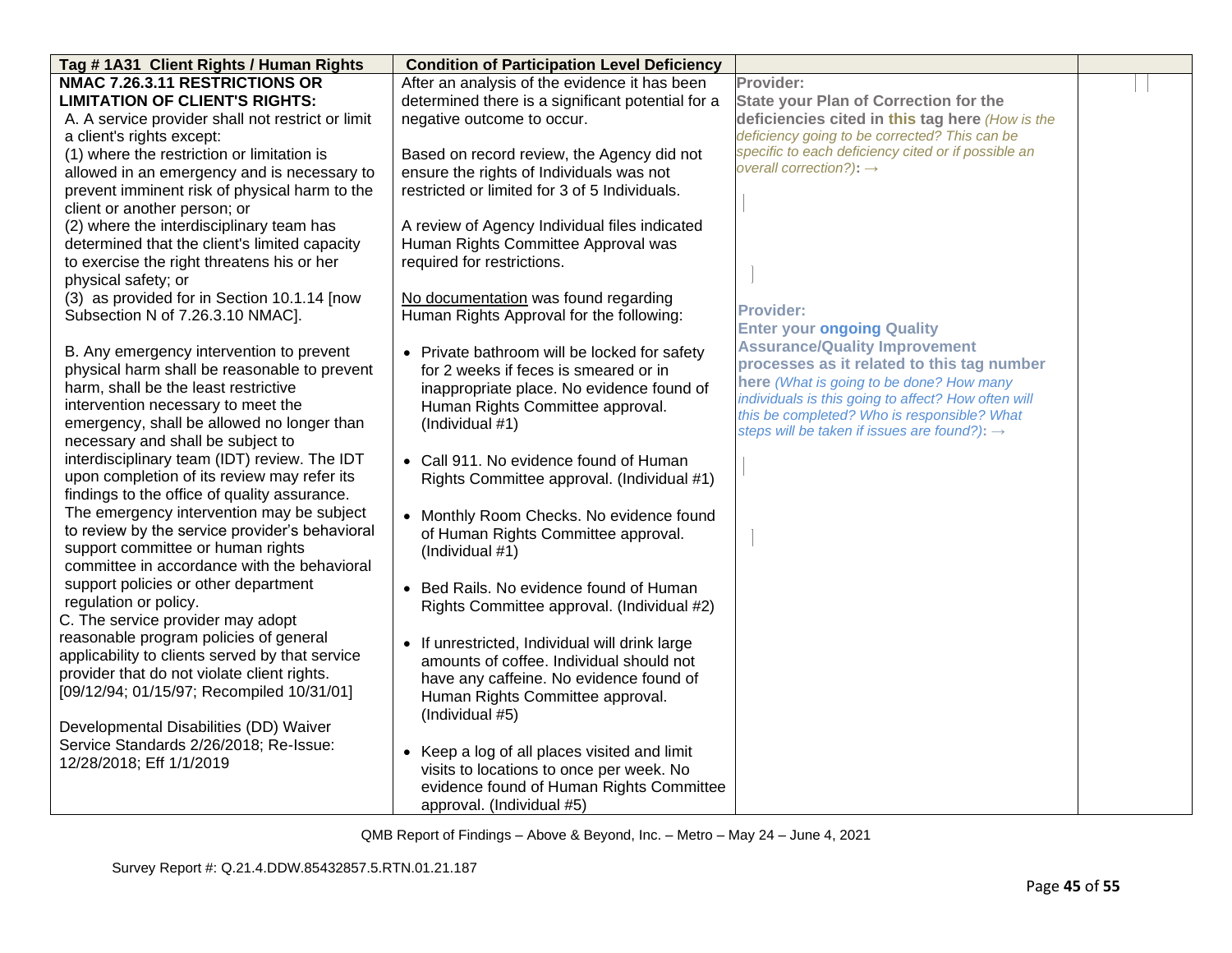| Chapter 2: Human Rights: Civil rights apply<br>to everyone, including all waiver participants,<br>family members, guardians, natural supports,<br>and Provider Agencies. Everyone has a<br>responsibility to make sure those rights are not<br>violated. All Provider Agencies play a role in<br>person-centered planning (PCP) and have an<br>obligation to contribute to the planning<br>process, always focusing on how to best<br>support the person. | A review of Agency Individual files indicated<br>Human Rights restrictions were approved by<br>the Human Rights Committee that were not<br>listed in any plans applicable to the Individual,<br>i.e. Positive Behavior Support Plans and/or<br>Behavior Crisis Intervention Plans, Individual<br>Services Plans, or Therapy Plans, for the<br>following Individuals:<br>"Staff will maintain limited access to food in |  |
|-----------------------------------------------------------------------------------------------------------------------------------------------------------------------------------------------------------------------------------------------------------------------------------------------------------------------------------------------------------------------------------------------------------------------------------------------------------|------------------------------------------------------------------------------------------------------------------------------------------------------------------------------------------------------------------------------------------------------------------------------------------------------------------------------------------------------------------------------------------------------------------------|--|
| Chapter 3 Safeguards: 3.3.1 HRC                                                                                                                                                                                                                                                                                                                                                                                                                           | home by locking cabinets and the                                                                                                                                                                                                                                                                                                                                                                                       |  |
| <b>Procedural Requirements:</b>                                                                                                                                                                                                                                                                                                                                                                                                                           | refrigerator in an effort to maintain his health                                                                                                                                                                                                                                                                                                                                                                       |  |
| 1. An invitation to participate in the HRC                                                                                                                                                                                                                                                                                                                                                                                                                | and safety." No evidence found the                                                                                                                                                                                                                                                                                                                                                                                     |  |
| meeting of a rights restriction review will be                                                                                                                                                                                                                                                                                                                                                                                                            | restriction was needed / required for the                                                                                                                                                                                                                                                                                                                                                                              |  |
| given to the person (regardless of verbal or                                                                                                                                                                                                                                                                                                                                                                                                              | Individual, with the exception of the HRC                                                                                                                                                                                                                                                                                                                                                                              |  |
| cognitive ability), his/her guardian, and/or a<br>family member (if desired by the person), and                                                                                                                                                                                                                                                                                                                                                           | approval. (Individual #5)                                                                                                                                                                                                                                                                                                                                                                                              |  |
| the Behavior Support Consultant (BSC) at                                                                                                                                                                                                                                                                                                                                                                                                                  |                                                                                                                                                                                                                                                                                                                                                                                                                        |  |
| least 10 working days prior to the meeting                                                                                                                                                                                                                                                                                                                                                                                                                |                                                                                                                                                                                                                                                                                                                                                                                                                        |  |
| (except for in emergency situations). If the                                                                                                                                                                                                                                                                                                                                                                                                              |                                                                                                                                                                                                                                                                                                                                                                                                                        |  |
| person (and/or the guardian) does not wish to                                                                                                                                                                                                                                                                                                                                                                                                             |                                                                                                                                                                                                                                                                                                                                                                                                                        |  |
| attend, his/her stated preferences may be                                                                                                                                                                                                                                                                                                                                                                                                                 |                                                                                                                                                                                                                                                                                                                                                                                                                        |  |
| brought to the meeting by someone whom the                                                                                                                                                                                                                                                                                                                                                                                                                |                                                                                                                                                                                                                                                                                                                                                                                                                        |  |
| person chooses as his/her representative.                                                                                                                                                                                                                                                                                                                                                                                                                 |                                                                                                                                                                                                                                                                                                                                                                                                                        |  |
| 2. The Provider Agencies that are seeking to<br>temporarily limit the person's right(s) (e.g.,                                                                                                                                                                                                                                                                                                                                                            |                                                                                                                                                                                                                                                                                                                                                                                                                        |  |
| Living Supports, Community Inclusion, or BSC)                                                                                                                                                                                                                                                                                                                                                                                                             |                                                                                                                                                                                                                                                                                                                                                                                                                        |  |
| are required to support the person's informed                                                                                                                                                                                                                                                                                                                                                                                                             |                                                                                                                                                                                                                                                                                                                                                                                                                        |  |
| consent regarding the rights restriction, as well                                                                                                                                                                                                                                                                                                                                                                                                         |                                                                                                                                                                                                                                                                                                                                                                                                                        |  |
| as their timely participation in the review.                                                                                                                                                                                                                                                                                                                                                                                                              |                                                                                                                                                                                                                                                                                                                                                                                                                        |  |
| 3. The plan's author, designated staff (e.g.,                                                                                                                                                                                                                                                                                                                                                                                                             |                                                                                                                                                                                                                                                                                                                                                                                                                        |  |
| agency service coordinator) and/or the CM                                                                                                                                                                                                                                                                                                                                                                                                                 |                                                                                                                                                                                                                                                                                                                                                                                                                        |  |
| makes a written or oral presentation to the                                                                                                                                                                                                                                                                                                                                                                                                               |                                                                                                                                                                                                                                                                                                                                                                                                                        |  |
| HRC.<br>4. The results of the HRC review are reported                                                                                                                                                                                                                                                                                                                                                                                                     |                                                                                                                                                                                                                                                                                                                                                                                                                        |  |
| in writing to the person supported, the                                                                                                                                                                                                                                                                                                                                                                                                                   |                                                                                                                                                                                                                                                                                                                                                                                                                        |  |
| guardian, the BSC, the mental health or other                                                                                                                                                                                                                                                                                                                                                                                                             |                                                                                                                                                                                                                                                                                                                                                                                                                        |  |
| specialized therapy provider, and the CM                                                                                                                                                                                                                                                                                                                                                                                                                  |                                                                                                                                                                                                                                                                                                                                                                                                                        |  |
| within three working days of the meeting.                                                                                                                                                                                                                                                                                                                                                                                                                 |                                                                                                                                                                                                                                                                                                                                                                                                                        |  |
| 5. HRC committees are required to meet at                                                                                                                                                                                                                                                                                                                                                                                                                 |                                                                                                                                                                                                                                                                                                                                                                                                                        |  |
| least on a quarterly basis.                                                                                                                                                                                                                                                                                                                                                                                                                               |                                                                                                                                                                                                                                                                                                                                                                                                                        |  |
| 6. A quorum to conduct an HRC meeting is at                                                                                                                                                                                                                                                                                                                                                                                                               |                                                                                                                                                                                                                                                                                                                                                                                                                        |  |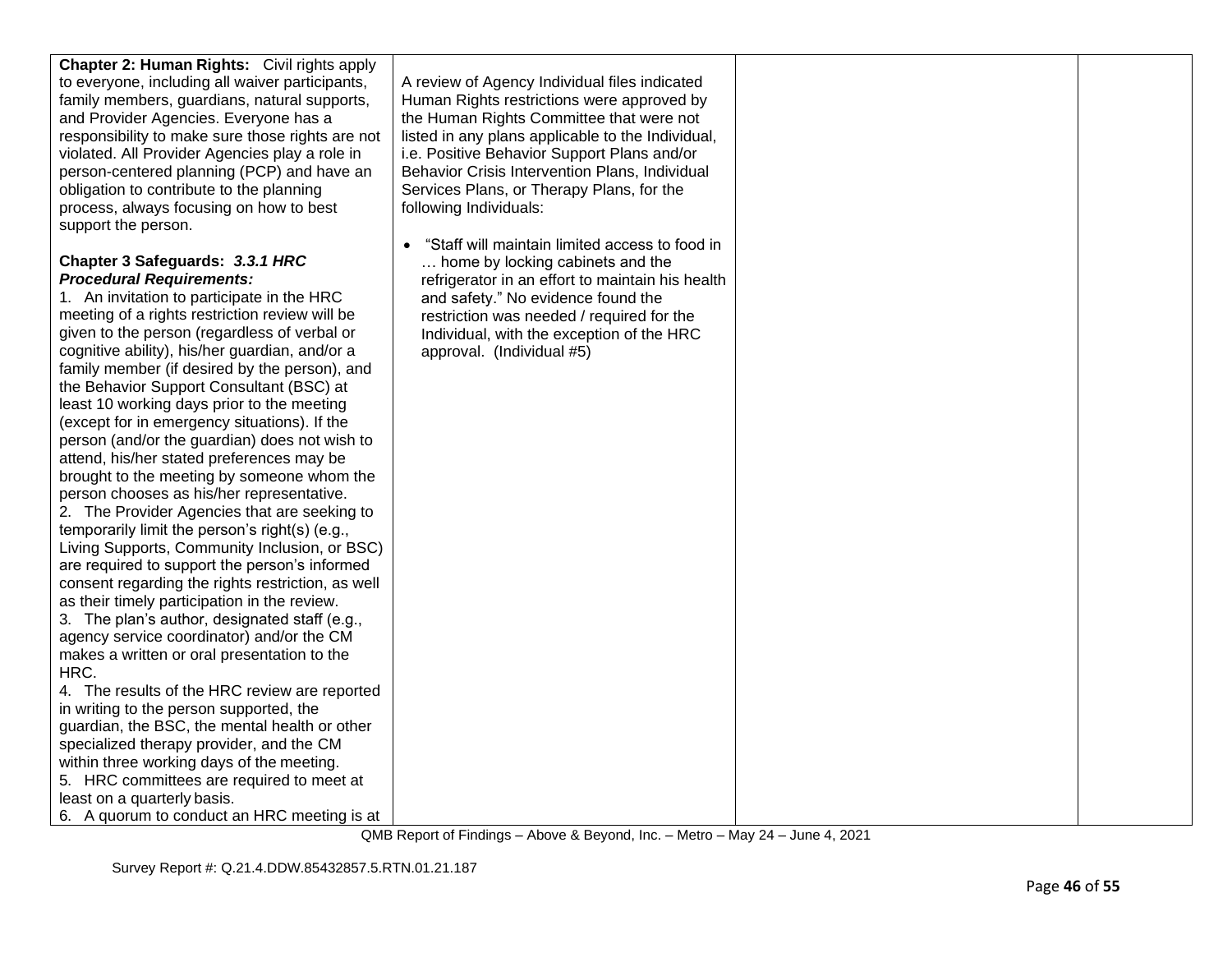| least three voting members eligible to vote in      |  |  |
|-----------------------------------------------------|--|--|
| each situation and at least one must be a           |  |  |
| community member at large.                          |  |  |
| 7. HRC members who are directly involved in         |  |  |
| the services provided to the person must            |  |  |
| excuse themselves from voting in that               |  |  |
| situation.                                          |  |  |
| Each HRC is required to have a provision for        |  |  |
| emergency approval of rights restrictions           |  |  |
| based upon credible threats of harm against         |  |  |
| self or others that may arise between               |  |  |
| scheduled HRC meetings (e.g., locking up            |  |  |
| sharp knives after a serious attempt to injure      |  |  |
| self or others or a disclosure, with a credible     |  |  |
| plan, to seriously injure or kill someone). The     |  |  |
| confidential and HIPAA compliant emergency          |  |  |
| meeting may be via telephone, video or              |  |  |
| conference call, or secure email. Procedures        |  |  |
| may include an initial emergency phone              |  |  |
| meeting, and a subsequent follow-up                 |  |  |
| emergency meeting in complex and/or ongoing         |  |  |
| situations.                                         |  |  |
| 8. The HRC with primary responsibility for          |  |  |
| implementation of the rights restriction will       |  |  |
| record all meeting minutes on an individual         |  |  |
| basis, i.e., each meeting discussion for an         |  |  |
| individual will be recorded separately, and         |  |  |
| minutes of all meetings will be retained at the     |  |  |
| agency for at least six years from the final date   |  |  |
| of continuance of the restriction.                  |  |  |
|                                                     |  |  |
| 3.3.3 HRC and Behavioral Support: The               |  |  |
| HRC reviews temporary restrictions of rights        |  |  |
| that are related to medical issues or health and    |  |  |
| safety considerations such as decreased             |  |  |
| mobility (e.g., the use of bed rails due to risk of |  |  |
| falling during the night while getting out of       |  |  |
| bed). However, other temporary restrictions         |  |  |
| may be implemented because of health and            |  |  |
| safety considerations arising from behavioral       |  |  |
| issues.<br>Positive Behavioral Supports (PBS) are   |  |  |
|                                                     |  |  |
| mandated and used when behavioral support           |  |  |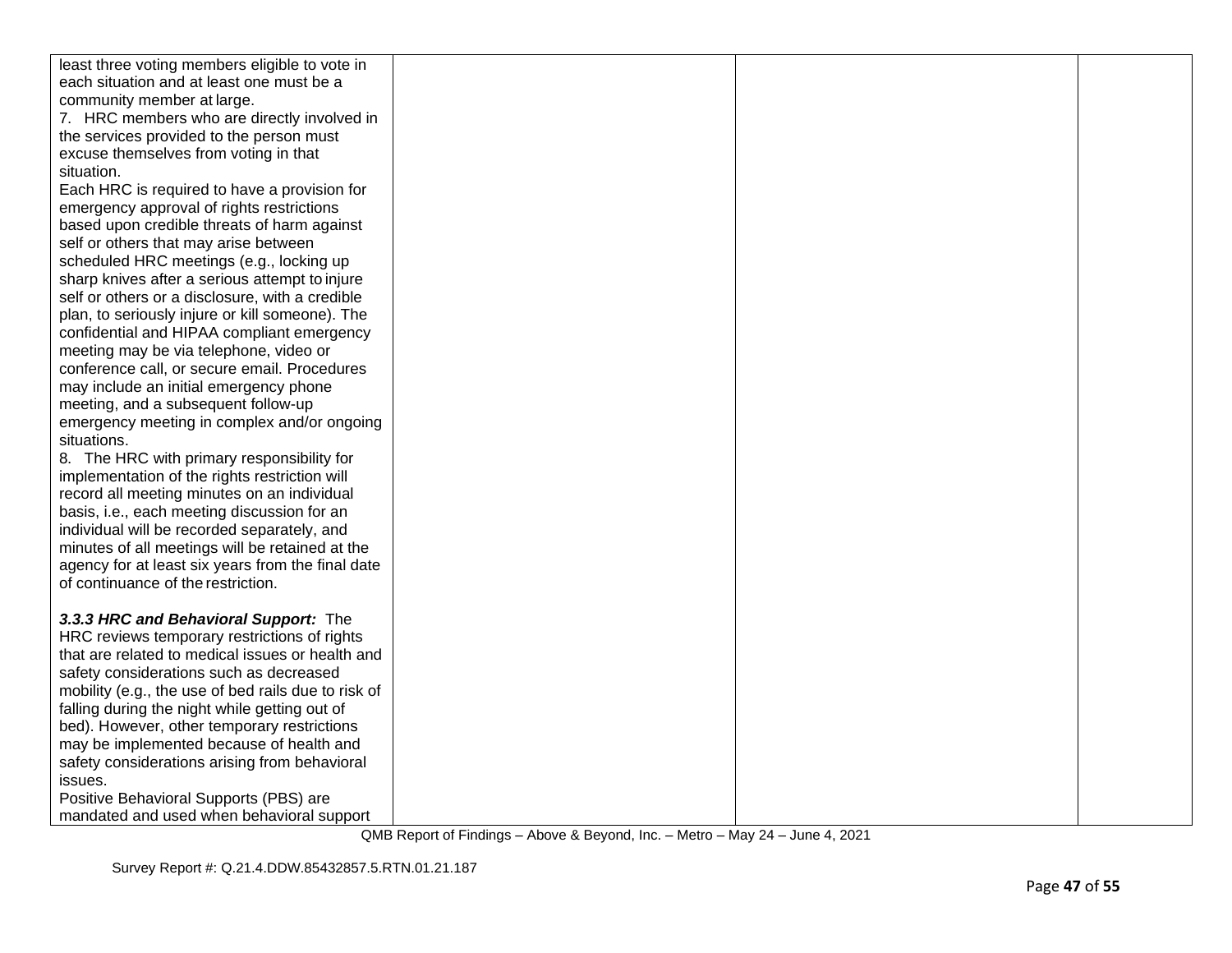|                                                 | is needed and desired by the person and/or         |  |  |
|-------------------------------------------------|----------------------------------------------------|--|--|
|                                                 | the IDT. PBS emphasizes the acquisition and        |  |  |
| maintenance of positive skills (e.g. building   |                                                    |  |  |
| healthy relationships) to increase the person's |                                                    |  |  |
|                                                 | quality of life understanding that a natural       |  |  |
|                                                 | reduction in other challenging behaviors will      |  |  |
|                                                 | follow. At times, aversive interventions may be    |  |  |
|                                                 | temporarily included as a part of a person's       |  |  |
|                                                 | behavioral support (usually in the BCIP), and      |  |  |
|                                                 | therefore, need to be reviewed prior to            |  |  |
|                                                 | implementation as well as periodically while       |  |  |
|                                                 | the restrictive intervention is in place. PBSPs    |  |  |
|                                                 | not containing aversive interventions do not       |  |  |
|                                                 | require HRC review or approval.                    |  |  |
|                                                 | Plans (e.g., ISPs, PBSPs, BCIPs PPMPs,             |  |  |
|                                                 | and/or RMPs) that contain any aversive             |  |  |
|                                                 | interventions are submitted to the HRC in          |  |  |
|                                                 | advance of a meeting, except in emergency          |  |  |
| situations.                                     |                                                    |  |  |
|                                                 |                                                    |  |  |
|                                                 | 3.3.4 Interventions Requiring HRC Review           |  |  |
|                                                 | and Approval: HRCs must review prior to            |  |  |
|                                                 |                                                    |  |  |
|                                                 | implementation, any plans (e.g. ISPs, PBSPs,       |  |  |
|                                                 | BCIPs and/or PPMPs, RMPs), with strategies,        |  |  |
|                                                 | including but not limited to:                      |  |  |
| 1.                                              | response cost;                                     |  |  |
| 2.                                              | restitution;                                       |  |  |
| 3.                                              | emergency physical restraint (EPR);                |  |  |
| 4.                                              | routine use of law enforcement as part of          |  |  |
|                                                 | a BCIP;                                            |  |  |
| 5.                                              | routine use of emergency hospitalization           |  |  |
|                                                 | procedures as part of a BCIP;                      |  |  |
| 6.                                              | use of point systems;                              |  |  |
| 7.                                              | use of intense, highly structured, and             |  |  |
|                                                 | specialized treatment strategies,                  |  |  |
|                                                 | including level systems with response              |  |  |
| 8.                                              | cost or failure to earn components;                |  |  |
|                                                 | a 1:1 staff to person ratio for behavioral         |  |  |
|                                                 | reasons, or, very rarely, a 2:1 staff to           |  |  |
|                                                 | person ratio for behavioral or medical<br>reasons: |  |  |
| 9.                                              | use of PRN psychotropic medications;               |  |  |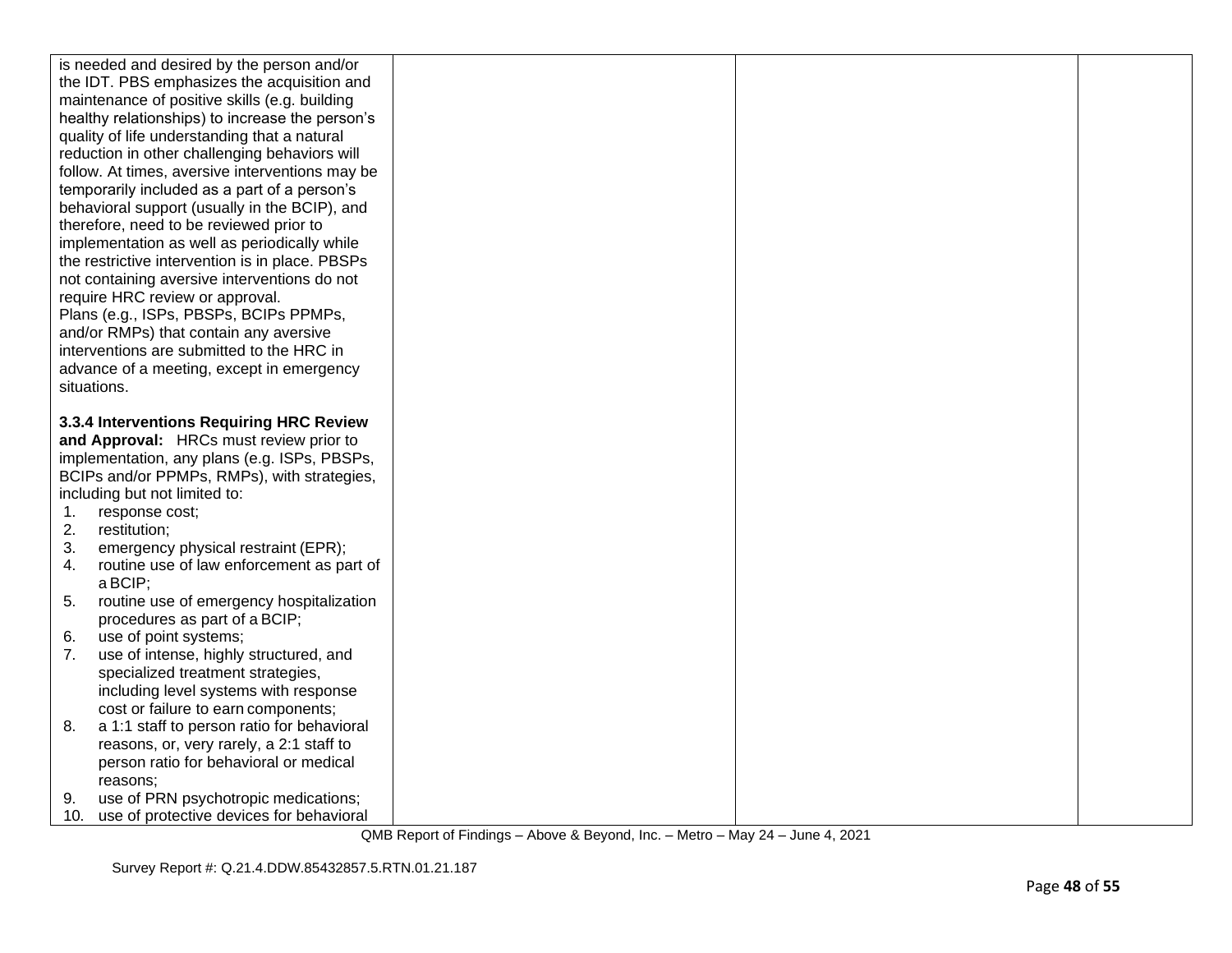|             | purposes (e.g., helmets for head<br>banging, Posey gloves for biting hand);<br>11. use of bed rails;<br>12. use of a device and/or monitoring system<br>through PST may impact the person's<br>privacy or other rights; or<br>13. use of any alarms to alert staff to a<br>person's whereabouts.                                                                            |  |  |
|-------------|-----------------------------------------------------------------------------------------------------------------------------------------------------------------------------------------------------------------------------------------------------------------------------------------------------------------------------------------------------------------------------|--|--|
|             | 3.4 Emergency Physical Restraint (EPR):<br>Every person shall be free from the use of<br>restrictive physical crisis intervention<br>measures that are unnecessary. Provider<br>Agencies who support people who may<br>occasionally need intervention such as<br>Emergency Physical Restraint (EPR) are<br>required to institute procedures to maximize<br>safety.          |  |  |
| $1_{\cdot}$ | 3.4.5 Human Rights Committee: The HRC<br>reviews use of EPR. The BCIP may not be<br>implemented without HRC review and approval<br>whenever EPR or other restrictive measure(s)<br>are included. Provider Agencies with an HRC<br>are required to ensure that the HRCs:<br>participate in training regarding required<br>constitution and oversight activities for<br>HRCs; |  |  |
| 2.<br>3.    | review any BCIP, that include the use of<br>EPR;<br>occur at least annually, occur in any<br>quarter where EPR is used, and occur<br>whenever any change to the BCIP is<br>considered;                                                                                                                                                                                      |  |  |
| 4.<br>5.    | maintain HRC minutes approving or<br>disallowing the use of EPR as written in a<br>BCIP; and<br>maintain HRC minutes of meetings<br>reviewing the implementation of the BCIP<br>when EPR is used.                                                                                                                                                                           |  |  |
|             |                                                                                                                                                                                                                                                                                                                                                                             |  |  |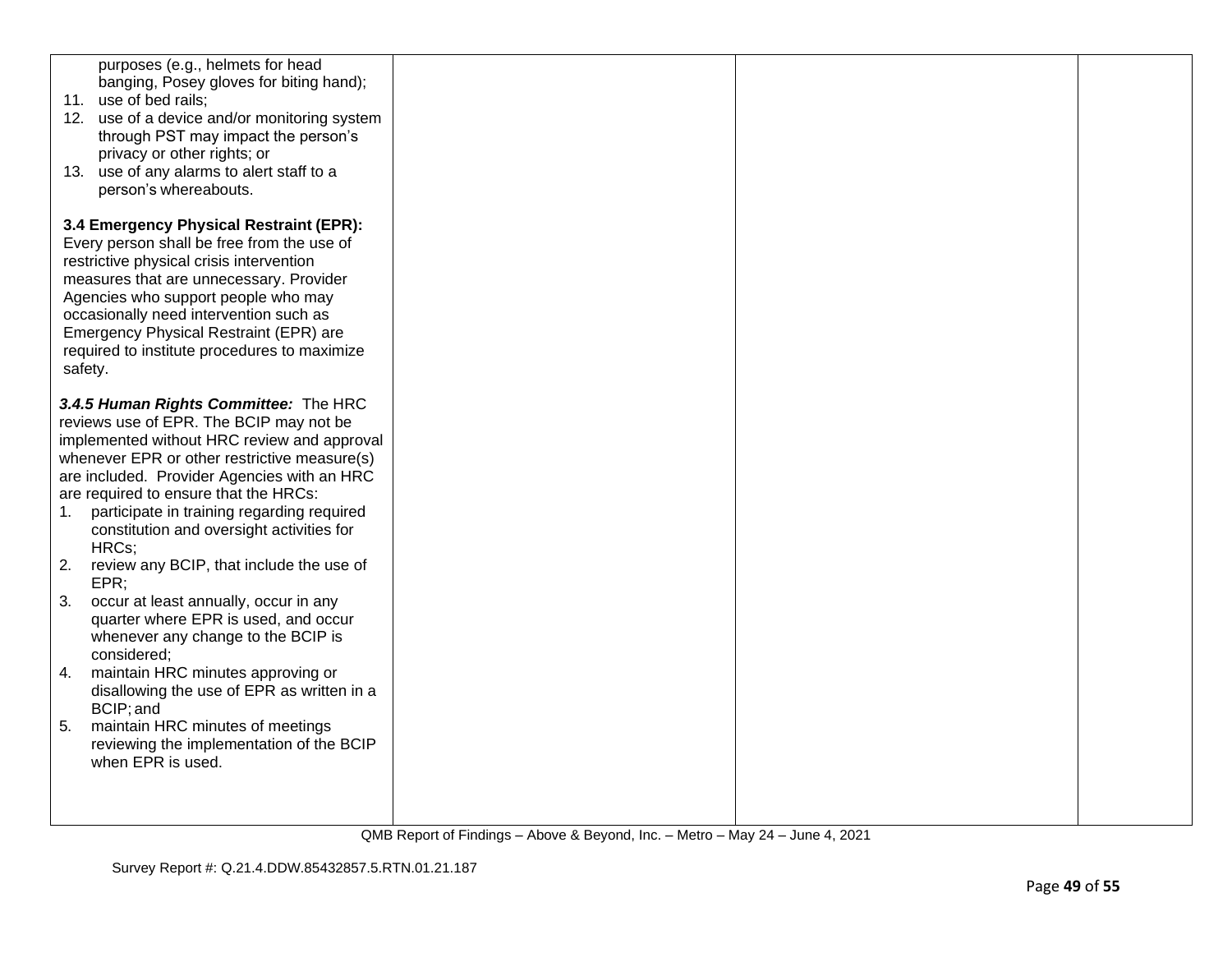| Service Domain: Medicaid Billing/Reimbursement - State financial oversight exists to assure that claims are coded and paid for in accordance with the<br>reimbursement methodology specified in the approved waiver. | <b>Standard of Care</b>              | <b>Deficiencies</b>                 | Agency Plan of Correction, On-going QA/QI<br>and Responsible Party | <b>Completion</b><br><b>Date</b> |
|----------------------------------------------------------------------------------------------------------------------------------------------------------------------------------------------------------------------|--------------------------------------|-------------------------------------|--------------------------------------------------------------------|----------------------------------|
|                                                                                                                                                                                                                      |                                      |                                     |                                                                    |                                  |
|                                                                                                                                                                                                                      |                                      |                                     |                                                                    |                                  |
|                                                                                                                                                                                                                      | Tag #1A12 All Services Reimbursement | <b>No Deficient Practices Found</b> |                                                                    |                                  |
| Developmental Disabilities (DD) Waiver<br>Based on record review, the Agency                                                                                                                                         |                                      |                                     |                                                                    |                                  |
| Service Standards 2/26/2018; Re-Issue:<br>maintained all the records necessary to fully                                                                                                                              |                                      |                                     |                                                                    |                                  |
| 12/28/2018; Eff 1/1/2019<br>disclose the nature, quality, amount and                                                                                                                                                 |                                      |                                     |                                                                    |                                  |
| medical necessity of services furnished to an<br><b>Chapter 21: Billing Requirements: 21.4</b>                                                                                                                       |                                      |                                     |                                                                    |                                  |
| <b>Recording Keeping and Documentation</b><br>eligible recipient who is currently receiving for                                                                                                                      |                                      |                                     |                                                                    |                                  |
| <b>Requirements: DD Waiver Provider Agencies</b><br>5 of 5 individuals.                                                                                                                                              |                                      |                                     |                                                                    |                                  |
| must maintain all records necessary to                                                                                                                                                                               |                                      |                                     |                                                                    |                                  |
| demonstrate proper provision of services for<br>Progress notes and billing records supported                                                                                                                         |                                      |                                     |                                                                    |                                  |
| Medicaid billing. At a minimum, Provider<br>billing activities for the month of April 2021 for                                                                                                                       |                                      |                                     |                                                                    |                                  |
| Agencies must adhere to the following:<br>the following services:                                                                                                                                                    |                                      |                                     |                                                                    |                                  |
| 1. The level and type of service provided                                                                                                                                                                            |                                      |                                     |                                                                    |                                  |
| must be supported in the ISP and have an<br>• Supported Living                                                                                                                                                       |                                      |                                     |                                                                    |                                  |
| approved budget prior to service delivery and                                                                                                                                                                        |                                      |                                     |                                                                    |                                  |
| billing.<br>• Customized Community Supports                                                                                                                                                                          |                                      |                                     |                                                                    |                                  |
| Comprehensive documentation of direct<br>2.                                                                                                                                                                          |                                      |                                     |                                                                    |                                  |
| service delivery must include, at a minimum:                                                                                                                                                                         |                                      |                                     |                                                                    |                                  |
| a. the agency name;                                                                                                                                                                                                  |                                      |                                     |                                                                    |                                  |
| the name of the recipient of the service;<br>b.                                                                                                                                                                      |                                      |                                     |                                                                    |                                  |
| the location of theservice;<br>C.                                                                                                                                                                                    |                                      |                                     |                                                                    |                                  |
| the date of the service;<br>d.                                                                                                                                                                                       |                                      |                                     |                                                                    |                                  |
| the type of service;<br>е.                                                                                                                                                                                           |                                      |                                     |                                                                    |                                  |
| the start and end times of theservice;<br>t.                                                                                                                                                                         |                                      |                                     |                                                                    |                                  |
| the signature and title of each staff<br>q.<br>member who documents their time; and                                                                                                                                  |                                      |                                     |                                                                    |                                  |
| h. the nature of services.                                                                                                                                                                                           |                                      |                                     |                                                                    |                                  |
| 3. A Provider Agency that receives payment for                                                                                                                                                                       |                                      |                                     |                                                                    |                                  |
| treatment, services, or goods must retain all                                                                                                                                                                        |                                      |                                     |                                                                    |                                  |
| medical and business records for a period of at                                                                                                                                                                      |                                      |                                     |                                                                    |                                  |
| least six years from the last payment date, until                                                                                                                                                                    |                                      |                                     |                                                                    |                                  |
| ongoing audits are settled, or until involvement                                                                                                                                                                     |                                      |                                     |                                                                    |                                  |
| of the state Attorney General is completed                                                                                                                                                                           |                                      |                                     |                                                                    |                                  |
| regarding settlement of any claim, whichever is                                                                                                                                                                      |                                      |                                     |                                                                    |                                  |
| longer.                                                                                                                                                                                                              |                                      |                                     |                                                                    |                                  |
| 4. A Provider Agency that receives payment for                                                                                                                                                                       |                                      |                                     |                                                                    |                                  |
| treatment, services or goods must retain all                                                                                                                                                                         |                                      |                                     |                                                                    |                                  |
| medical and business records relating to any of                                                                                                                                                                      |                                      |                                     |                                                                    |                                  |
| the following for a period of at least six years                                                                                                                                                                     |                                      |                                     |                                                                    |                                  |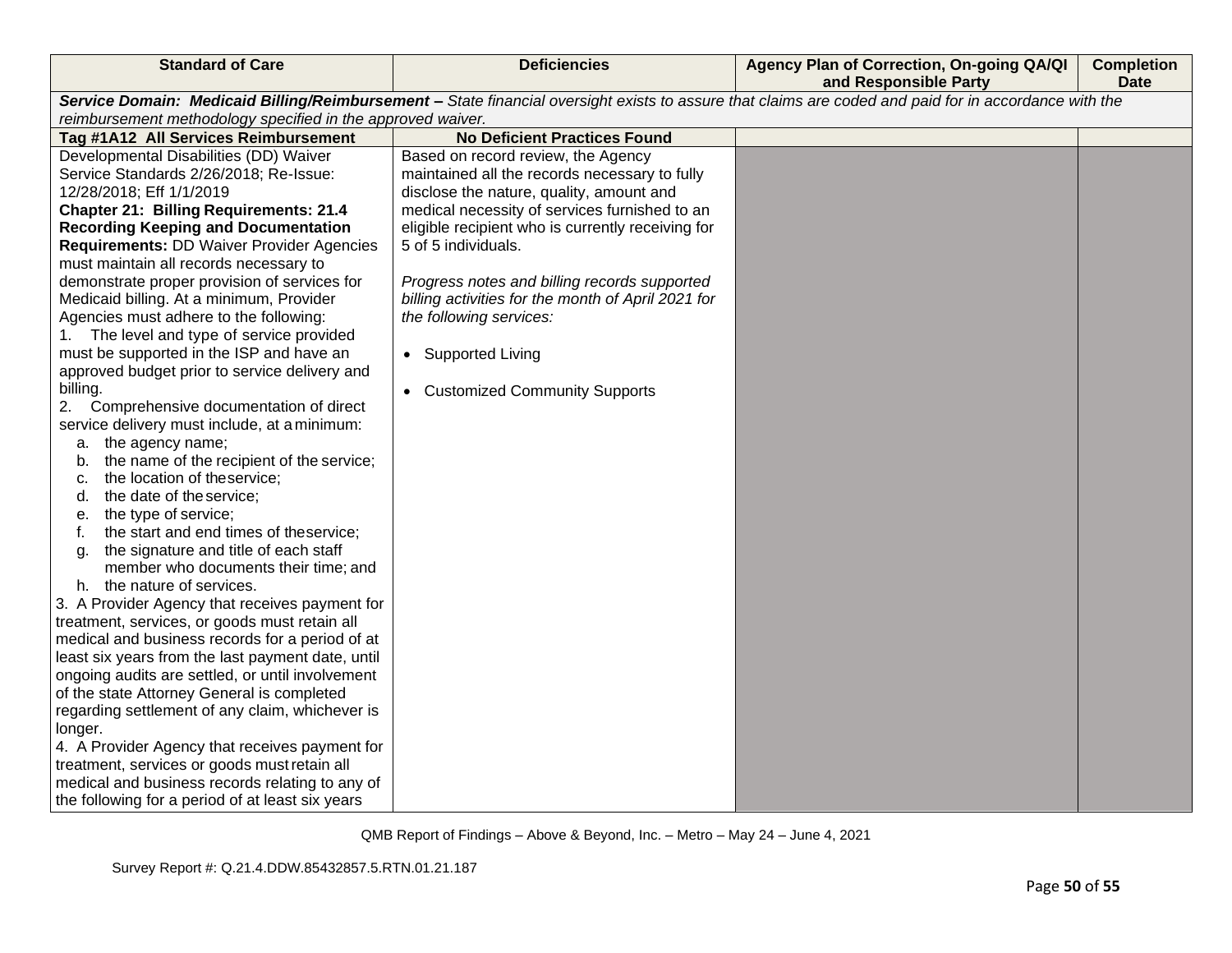| from the payment date:                                                               |  |  |
|--------------------------------------------------------------------------------------|--|--|
| a. treatment or care of any eligible recipient;                                      |  |  |
| b. services or goods provided to any                                                 |  |  |
| eligible recipient;                                                                  |  |  |
| c. amounts paid by MAD on behalf of any                                              |  |  |
| eligible recipient; and                                                              |  |  |
| d. any records required by MAD for the                                               |  |  |
| administration of Medicaid.                                                          |  |  |
|                                                                                      |  |  |
| 21.9 Billable Units: The unit of billing depends                                     |  |  |
| on the service type. The unit may be a 15-                                           |  |  |
| minute interval, a daily unit, a monthly unit or a                                   |  |  |
| dollar amount. The unit of billing is identified in                                  |  |  |
| the current DD Waiver Rate Table. Provider                                           |  |  |
| Agencies must correctly report service units.                                        |  |  |
|                                                                                      |  |  |
| 21.9.1 Requirements for Daily Units: For                                             |  |  |
| services billed in daily units, Provider Agencies                                    |  |  |
| must adhere to the following:                                                        |  |  |
| 1. A day is considered 24 hours from midnight                                        |  |  |
| to midnight.                                                                         |  |  |
| 2. If 12 or fewer hours of service are provided,                                     |  |  |
| then one-half unit shall be billed. A whole unit                                     |  |  |
| can be billed if more than 12 hours of service is                                    |  |  |
| provided during a 24-hour period.                                                    |  |  |
| 3. The maximum allowable billable units                                              |  |  |
| cannot exceed 340 calendar days per ISP year<br>or 170 calendar days per six months. |  |  |
| 4. When a person transitions from one Provider                                       |  |  |
| Agency to another during the ISP year, a                                             |  |  |
| standard formula to calculate the units billed by                                    |  |  |
| each Provider Agency must be applied as                                              |  |  |
| follows:                                                                             |  |  |
| a. The discharging Provider Agency bills the                                         |  |  |
| number of calendar days that services were                                           |  |  |
| provided multiplied by .93 (93%).                                                    |  |  |
| b. The receiving Provider Agency bills the                                           |  |  |
| remaining days up to 340 for the ISP year.                                           |  |  |
|                                                                                      |  |  |
| 21.9.2 Requirements for Monthly Units: For                                           |  |  |
| services billed in monthly units, a Provider                                         |  |  |
| Agency must adhere to the following:                                                 |  |  |
| 1. A month is considered a period of 30                                              |  |  |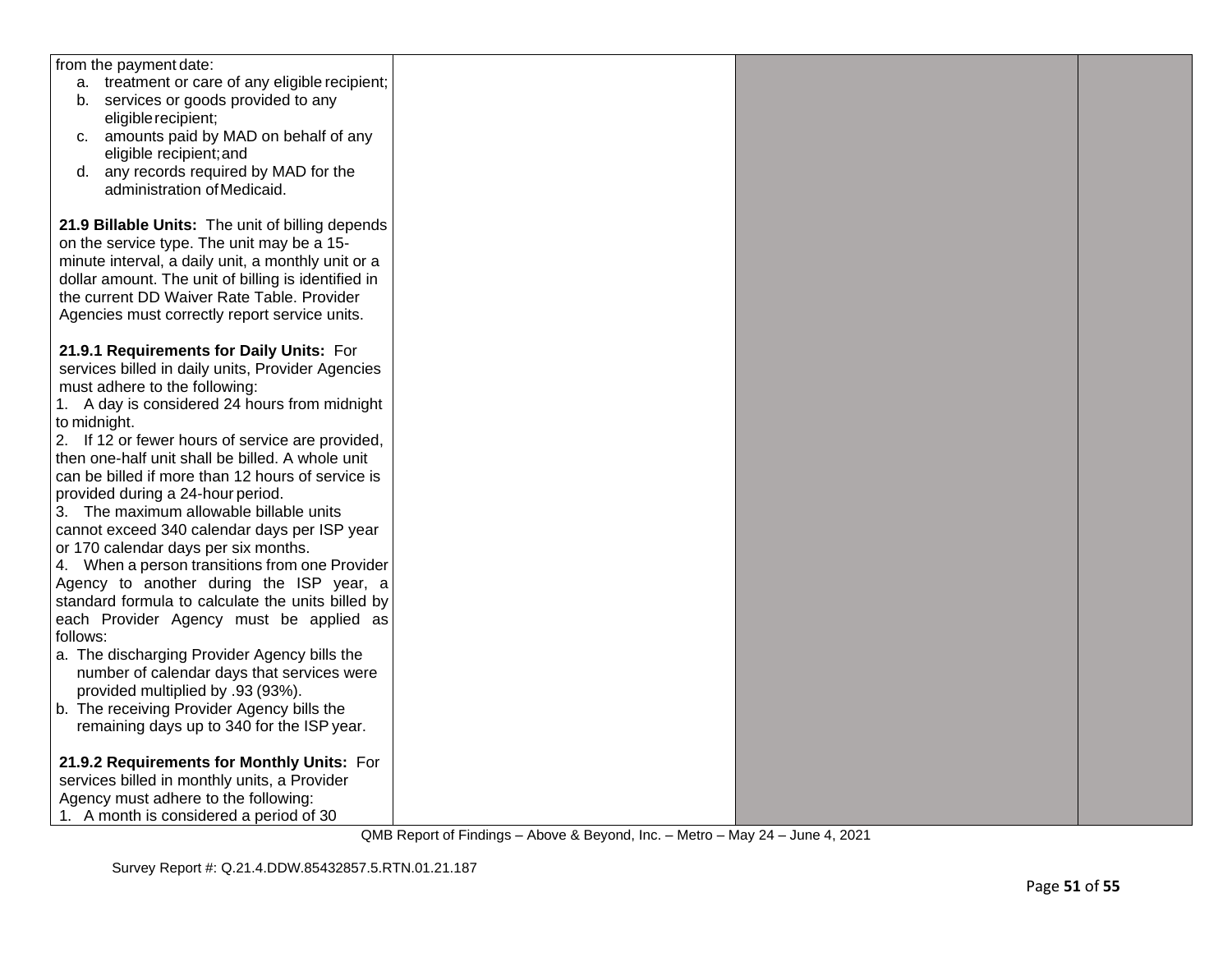| calendar days.<br>2. At least one hour of face-to-face billable<br>services shall be provided during a calendar<br>month where any portion of a monthly unit is<br>billed.<br>3. Monthly units can be prorated by a half unit.<br>4. Agency transfers not occurring at the<br>beginning of the 30-day interval are required to<br>be coordinated in the middle of the 30-day<br>interval so that the discharging and receiving<br>agency receive a half unit.<br>21.9.3 Requirements for 15-minute and<br>hourly units: For services billed in 15-minute or<br>hourly intervals, Provider Agencies must adhere<br>to the following:<br>1. When time spent providing the service is<br>not exactly 15 minutes or one hour, Provider<br>Agencies are responsible for reporting time<br>correctly following NMAC 8.302.2.<br>2. Services that last in their entirety less than<br>eight minutes cannot be billed.<br>NMAC 8.302.1.17 Effective Date 9-15-08<br><b>Record Keeping and Documentation</b> |
|-----------------------------------------------------------------------------------------------------------------------------------------------------------------------------------------------------------------------------------------------------------------------------------------------------------------------------------------------------------------------------------------------------------------------------------------------------------------------------------------------------------------------------------------------------------------------------------------------------------------------------------------------------------------------------------------------------------------------------------------------------------------------------------------------------------------------------------------------------------------------------------------------------------------------------------------------------------------------------------------------------|
|                                                                                                                                                                                                                                                                                                                                                                                                                                                                                                                                                                                                                                                                                                                                                                                                                                                                                                                                                                                                     |
|                                                                                                                                                                                                                                                                                                                                                                                                                                                                                                                                                                                                                                                                                                                                                                                                                                                                                                                                                                                                     |
|                                                                                                                                                                                                                                                                                                                                                                                                                                                                                                                                                                                                                                                                                                                                                                                                                                                                                                                                                                                                     |
|                                                                                                                                                                                                                                                                                                                                                                                                                                                                                                                                                                                                                                                                                                                                                                                                                                                                                                                                                                                                     |
|                                                                                                                                                                                                                                                                                                                                                                                                                                                                                                                                                                                                                                                                                                                                                                                                                                                                                                                                                                                                     |
|                                                                                                                                                                                                                                                                                                                                                                                                                                                                                                                                                                                                                                                                                                                                                                                                                                                                                                                                                                                                     |
|                                                                                                                                                                                                                                                                                                                                                                                                                                                                                                                                                                                                                                                                                                                                                                                                                                                                                                                                                                                                     |
|                                                                                                                                                                                                                                                                                                                                                                                                                                                                                                                                                                                                                                                                                                                                                                                                                                                                                                                                                                                                     |
|                                                                                                                                                                                                                                                                                                                                                                                                                                                                                                                                                                                                                                                                                                                                                                                                                                                                                                                                                                                                     |
|                                                                                                                                                                                                                                                                                                                                                                                                                                                                                                                                                                                                                                                                                                                                                                                                                                                                                                                                                                                                     |
|                                                                                                                                                                                                                                                                                                                                                                                                                                                                                                                                                                                                                                                                                                                                                                                                                                                                                                                                                                                                     |
|                                                                                                                                                                                                                                                                                                                                                                                                                                                                                                                                                                                                                                                                                                                                                                                                                                                                                                                                                                                                     |
|                                                                                                                                                                                                                                                                                                                                                                                                                                                                                                                                                                                                                                                                                                                                                                                                                                                                                                                                                                                                     |
|                                                                                                                                                                                                                                                                                                                                                                                                                                                                                                                                                                                                                                                                                                                                                                                                                                                                                                                                                                                                     |
|                                                                                                                                                                                                                                                                                                                                                                                                                                                                                                                                                                                                                                                                                                                                                                                                                                                                                                                                                                                                     |
|                                                                                                                                                                                                                                                                                                                                                                                                                                                                                                                                                                                                                                                                                                                                                                                                                                                                                                                                                                                                     |
|                                                                                                                                                                                                                                                                                                                                                                                                                                                                                                                                                                                                                                                                                                                                                                                                                                                                                                                                                                                                     |
|                                                                                                                                                                                                                                                                                                                                                                                                                                                                                                                                                                                                                                                                                                                                                                                                                                                                                                                                                                                                     |
|                                                                                                                                                                                                                                                                                                                                                                                                                                                                                                                                                                                                                                                                                                                                                                                                                                                                                                                                                                                                     |
|                                                                                                                                                                                                                                                                                                                                                                                                                                                                                                                                                                                                                                                                                                                                                                                                                                                                                                                                                                                                     |
|                                                                                                                                                                                                                                                                                                                                                                                                                                                                                                                                                                                                                                                                                                                                                                                                                                                                                                                                                                                                     |
|                                                                                                                                                                                                                                                                                                                                                                                                                                                                                                                                                                                                                                                                                                                                                                                                                                                                                                                                                                                                     |
|                                                                                                                                                                                                                                                                                                                                                                                                                                                                                                                                                                                                                                                                                                                                                                                                                                                                                                                                                                                                     |
|                                                                                                                                                                                                                                                                                                                                                                                                                                                                                                                                                                                                                                                                                                                                                                                                                                                                                                                                                                                                     |
| Requirements - A provider must maintain all                                                                                                                                                                                                                                                                                                                                                                                                                                                                                                                                                                                                                                                                                                                                                                                                                                                                                                                                                         |
| the records necessary to fully disclose the                                                                                                                                                                                                                                                                                                                                                                                                                                                                                                                                                                                                                                                                                                                                                                                                                                                                                                                                                         |
| nature, quality, amount and medical necessity                                                                                                                                                                                                                                                                                                                                                                                                                                                                                                                                                                                                                                                                                                                                                                                                                                                                                                                                                       |
| of services furnished to an eligible recipient                                                                                                                                                                                                                                                                                                                                                                                                                                                                                                                                                                                                                                                                                                                                                                                                                                                                                                                                                      |
| who is currently receiving or who has received                                                                                                                                                                                                                                                                                                                                                                                                                                                                                                                                                                                                                                                                                                                                                                                                                                                                                                                                                      |
| services in the past.                                                                                                                                                                                                                                                                                                                                                                                                                                                                                                                                                                                                                                                                                                                                                                                                                                                                                                                                                                               |
| <b>Detail Required in Records - Provider</b>                                                                                                                                                                                                                                                                                                                                                                                                                                                                                                                                                                                                                                                                                                                                                                                                                                                                                                                                                        |
| Records must be sufficiently detailed to                                                                                                                                                                                                                                                                                                                                                                                                                                                                                                                                                                                                                                                                                                                                                                                                                                                                                                                                                            |
| substantiate the date, time, eligible recipient                                                                                                                                                                                                                                                                                                                                                                                                                                                                                                                                                                                                                                                                                                                                                                                                                                                                                                                                                     |
| name, rendering, attending, ordering or                                                                                                                                                                                                                                                                                                                                                                                                                                                                                                                                                                                                                                                                                                                                                                                                                                                                                                                                                             |
| prescribing provider; level and quantity of                                                                                                                                                                                                                                                                                                                                                                                                                                                                                                                                                                                                                                                                                                                                                                                                                                                                                                                                                         |
| services, length of a session of service billed,                                                                                                                                                                                                                                                                                                                                                                                                                                                                                                                                                                                                                                                                                                                                                                                                                                                                                                                                                    |
| diagnosis and medical necessity of any service                                                                                                                                                                                                                                                                                                                                                                                                                                                                                                                                                                                                                                                                                                                                                                                                                                                                                                                                                      |
| Treatment plans or other plans of care must                                                                                                                                                                                                                                                                                                                                                                                                                                                                                                                                                                                                                                                                                                                                                                                                                                                                                                                                                         |
| be sufficiently detailed to substantiate the level                                                                                                                                                                                                                                                                                                                                                                                                                                                                                                                                                                                                                                                                                                                                                                                                                                                                                                                                                  |
| of need, supervision, and direction and                                                                                                                                                                                                                                                                                                                                                                                                                                                                                                                                                                                                                                                                                                                                                                                                                                                                                                                                                             |
| service(s) needed by the eligible recipient.                                                                                                                                                                                                                                                                                                                                                                                                                                                                                                                                                                                                                                                                                                                                                                                                                                                                                                                                                        |
| <b>Services Billed by Units of Time -</b>                                                                                                                                                                                                                                                                                                                                                                                                                                                                                                                                                                                                                                                                                                                                                                                                                                                                                                                                                           |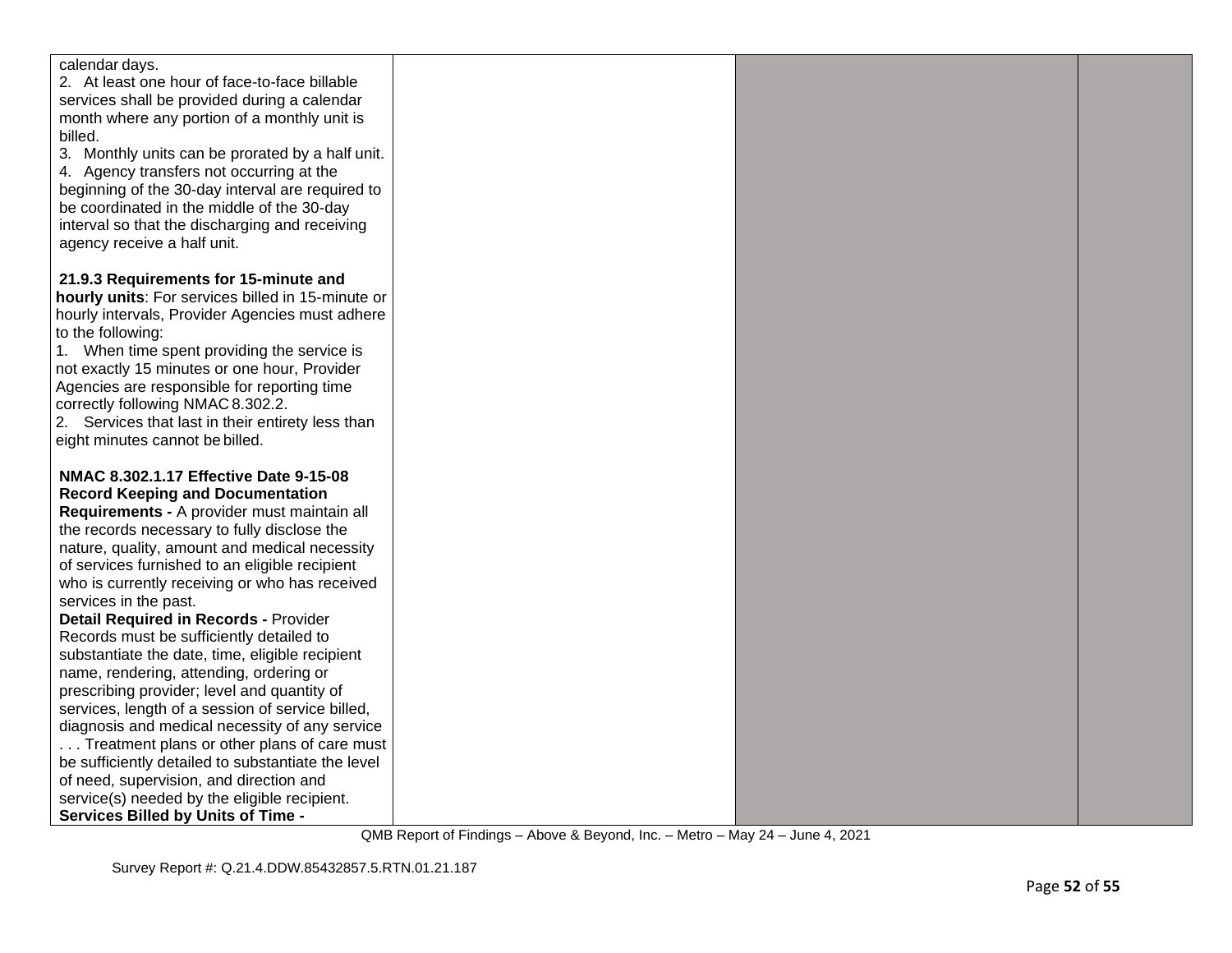| Services billed on the basis of time units spent<br>with an eligible recipient must be sufficiently<br>detailed to document the actual time spent with<br>the eligible recipient and the services provided<br>during that time unit.<br>Records Retention - A provider who receives<br>payment for treatment, services or goods must<br>retain all medical and business records relating<br>to any of the following for a period of at least six<br>years from the payment date:<br>(1) treatment or care of any eligible recipient<br>(2) services or goods provided to any eligible<br>recipient<br>(3) amounts paid by MAD on behalf of any<br>eligible recipient; and<br>(4) any records required by MAD for the<br>administration of Medicaid. |  |  |
|-----------------------------------------------------------------------------------------------------------------------------------------------------------------------------------------------------------------------------------------------------------------------------------------------------------------------------------------------------------------------------------------------------------------------------------------------------------------------------------------------------------------------------------------------------------------------------------------------------------------------------------------------------------------------------------------------------------------------------------------------------|--|--|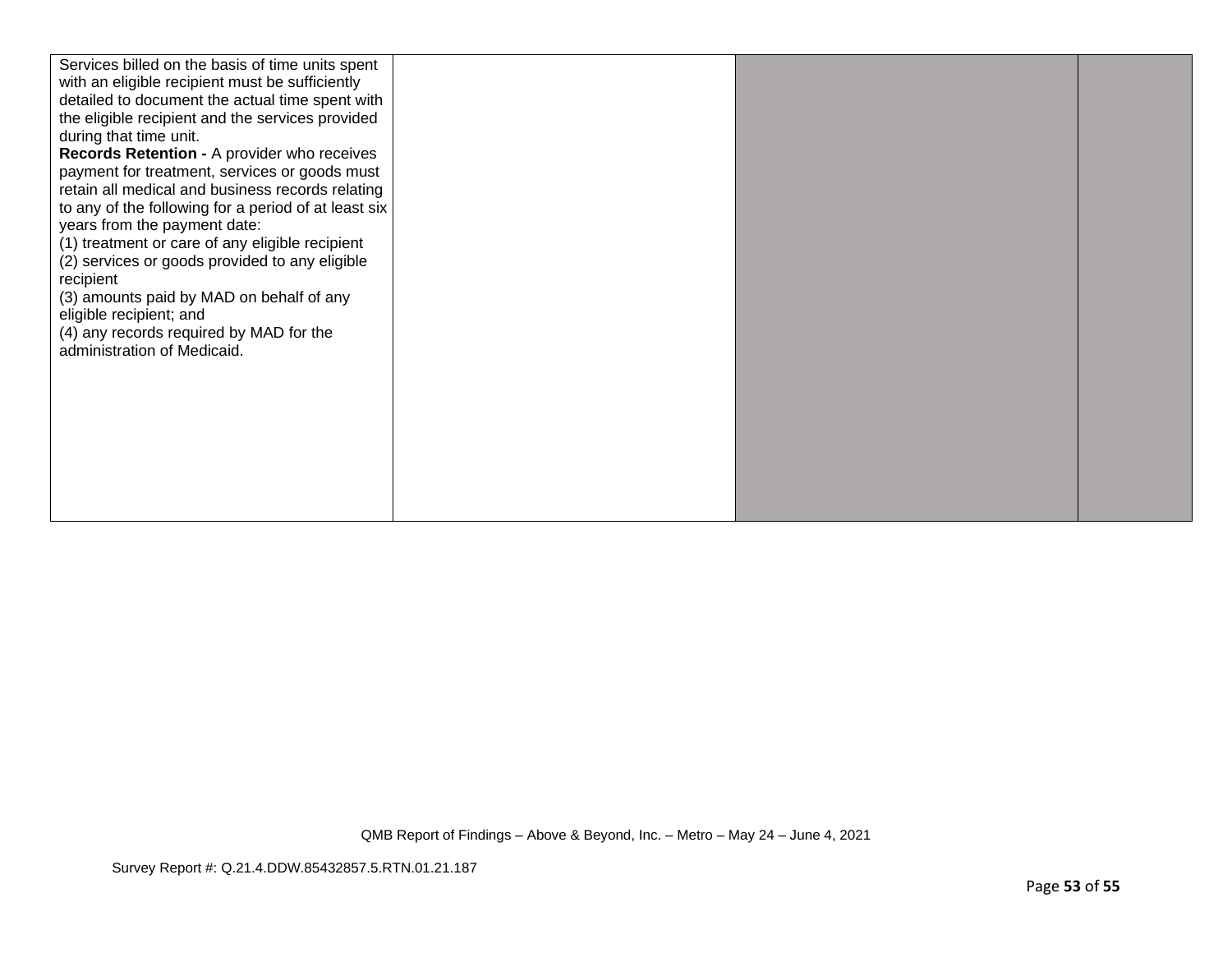**NEW MEXICO Department of Health Division of Health Improvement** 

MICHELLE LUJAN GRISHAM Governor

DAVID R. SCRASE, M.D. **Acting Cabinet Secretary** 

| Date:                               | September 15, 2021                                                                   |
|-------------------------------------|--------------------------------------------------------------------------------------|
| To:                                 | Marcus Cameron, Managing Director                                                    |
| Provider:<br>Address:<br>State/Zip: | Above & Beyond, Inc.<br>1116 Pennsylvania Street NE<br>Albuquerque, New Mexico 87110 |
| E-mail Address:                     | marcus@abinm.com                                                                     |
| CC:                                 | Anita Vallejos, Director of Quality Assurance<br>anita@abinm.com                     |
|                                     | Nicole Stevens, Executive Director / SC<br>nicole@abinm.com                          |
| Region:<br>Survey Date:             | Metro<br>May 24 - June 4, 2021                                                       |
| Program Surveyed:                   | Developmental Disabilities Waiver                                                    |
| Service Surveyed:                   | 2018: Supported Living and Customized Community Supports                             |
| Survey Type:                        | Routine                                                                              |

Dear Mr. Cameron:

The Division of Health Improvement/Quality Management Bureau has received, reviewed and approved the supporting documents you submitted for your Plan of Correction. The documents you provided verified that all previously cited survey Deficiencies have been corrected.

# **The Plan of Correction process is now complete.**

## **Furthermore, your agency is now determined to be in Compliance with all Conditions of Participation.**

To maintain ongoing compliance with standards and regulations, continue to use the Quality Assurance (self-auditing) processes you described in your Plan of Correction.

Consistent use of these Quality Assurance processes will enable you to identify and promptly respond to problems, enhance your service delivery, and result in fewer deficiencies cited in future QMB surveys.